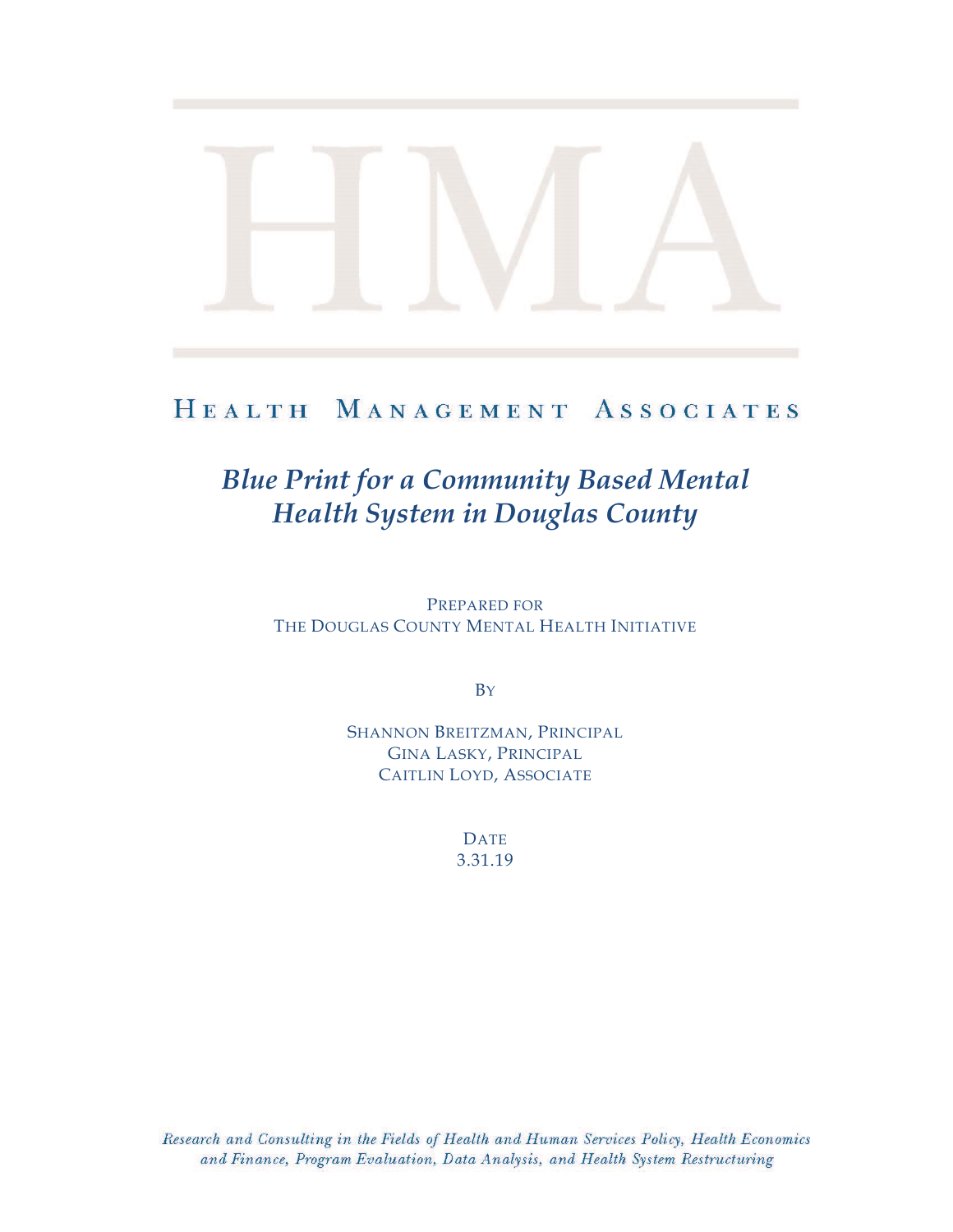# **Table of Contents**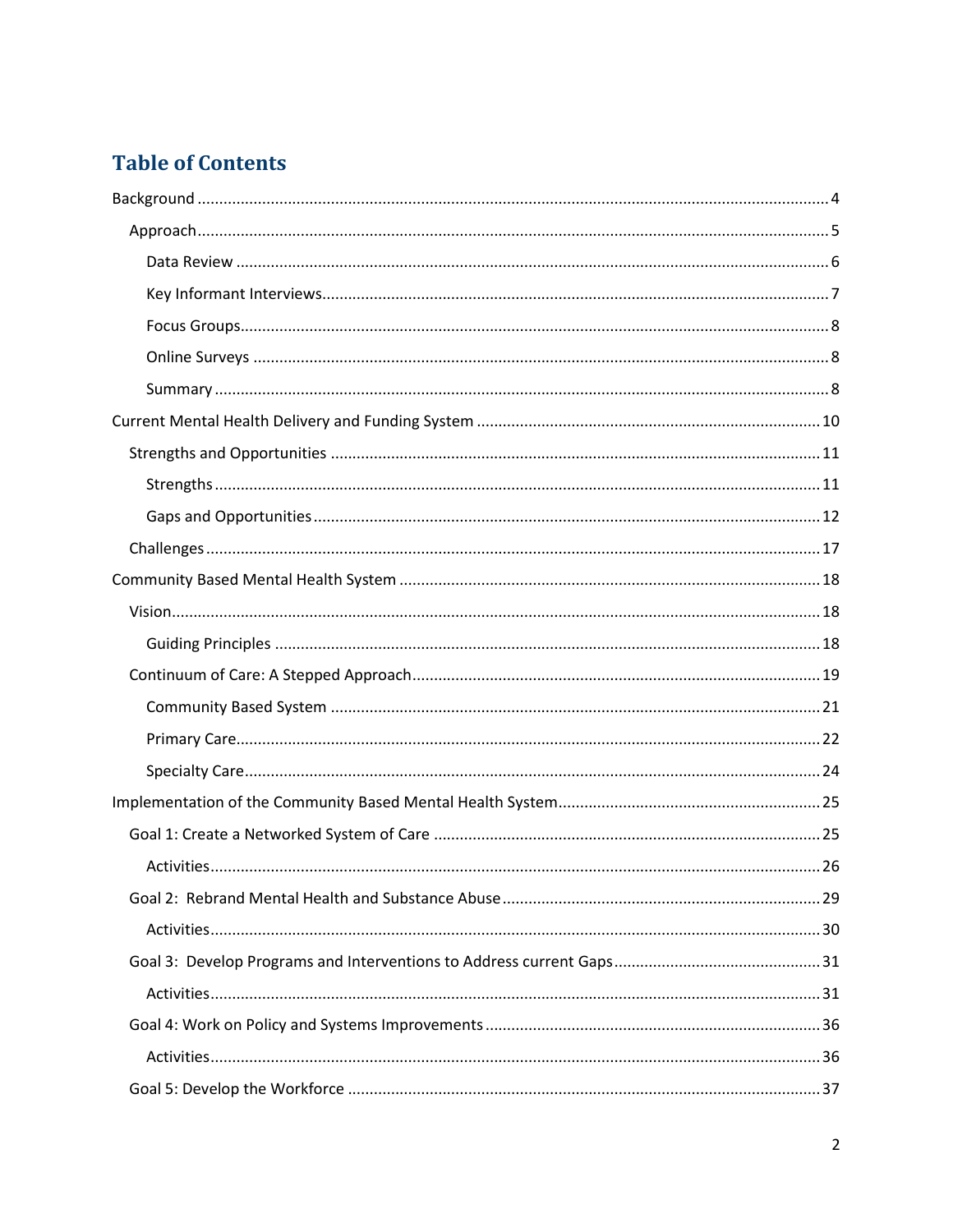| Douglas County Mental Health Initiative Moving Forward with Collective Impact  42 |  |
|-----------------------------------------------------------------------------------|--|
|                                                                                   |  |
|                                                                                   |  |
|                                                                                   |  |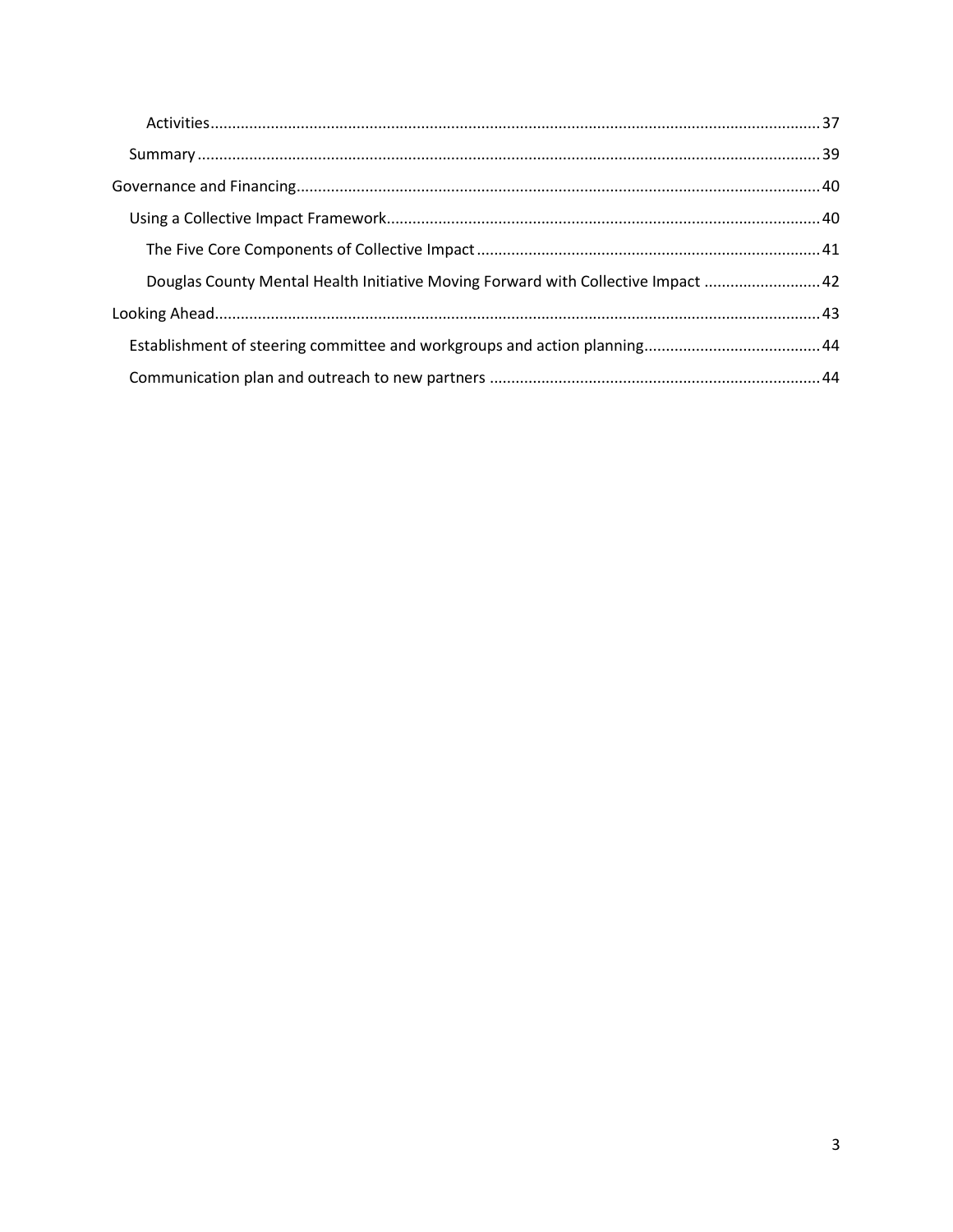# <span id="page-3-0"></span>**Background**

 $\overline{a}$ 

The Douglas County Mental Health Initiative (DCMHI) is a partnership of over forty organizations committed to finding solutions to provide effective, coordinated mental and substance use healthcare services for Douglas County. DCMHI launched in June of 2014 with support from Douglas County Commissioners and Douglas County staff, following a series of tragic events in the community. DCMHI sought to address unmet mental health needs, connect people to mental health services, and prevent those in need from falling through the cracks of the mental health system. DCMHI began by identifying existing gaps in the mental health delivery system. Gaps were found related to serving individuals having a mental health crisis, clinical support for the Office of the County Attorney who was managing 250+ petitions for involuntary commitment and certifications per year, and the early identification of children experiencing a behavioral health issue. DCMHI focused its initial programming on addressing these gaps with development of the Community Response Team (CRT), the Mental Health Navigator Program, and Project Upstream.

The CRT is a co-responder model, consisting of a specially trained law enforcement officer and licensed mental health clinician. Together, the team responds to 911 calls with a primary concern related to mental health or substance use. The team's goals are to avoid emergency department placement for a mental health hold (M-1) for the purpose of medical clearance and placement planning in a safe environment; avoid criminal justice charges for individuals whose primary issue is a mental health concern; lessen the burden on first responder systems to respond to mental health crises; and effectively connect individuals to appropriate behavioral health services with a response that is designed to meet their needs.

The Mental Health Navigator Program is a partnership between the DCMHI and a local psychologist's office to provide clinical support for the Office of the County Attorney (OCA). The OCA is, in part, responsible for the County's legal engagement for all Involuntary Commitment and Certifications. The Mental Health Navigator is a master's level clinician who provides direct clinical case management and support for individuals, and their support system, who are the subject of a mental health proceeding. Both CRT and the Mental Health Navigator Program have made a meaningful impact on improving mental and substance use disorder healthcare services for Douglas County residents.<sup>1</sup>

Project Upstream is a school-based program for children and their families when the child is showing early signs of behavioral health issues. The program is implemented in all Douglas County Middle Schools and is overseen by the Douglas County Youth Initiative.

<sup>1</sup> Community Response Team, *Annual Report: May 8, 2017 – April 30, 2018* (Douglas County, CO: Douglas County Mental Health Initiative, 2018), [https://www.douglas.co.us/documents/crt-annual-report-may-2017-to-august-](https://www.douglas.co.us/documents/crt-annual-report-may-2017-to-august-2018.pdf)[2018.pdf](https://www.douglas.co.us/documents/crt-annual-report-may-2017-to-august-2018.pdf)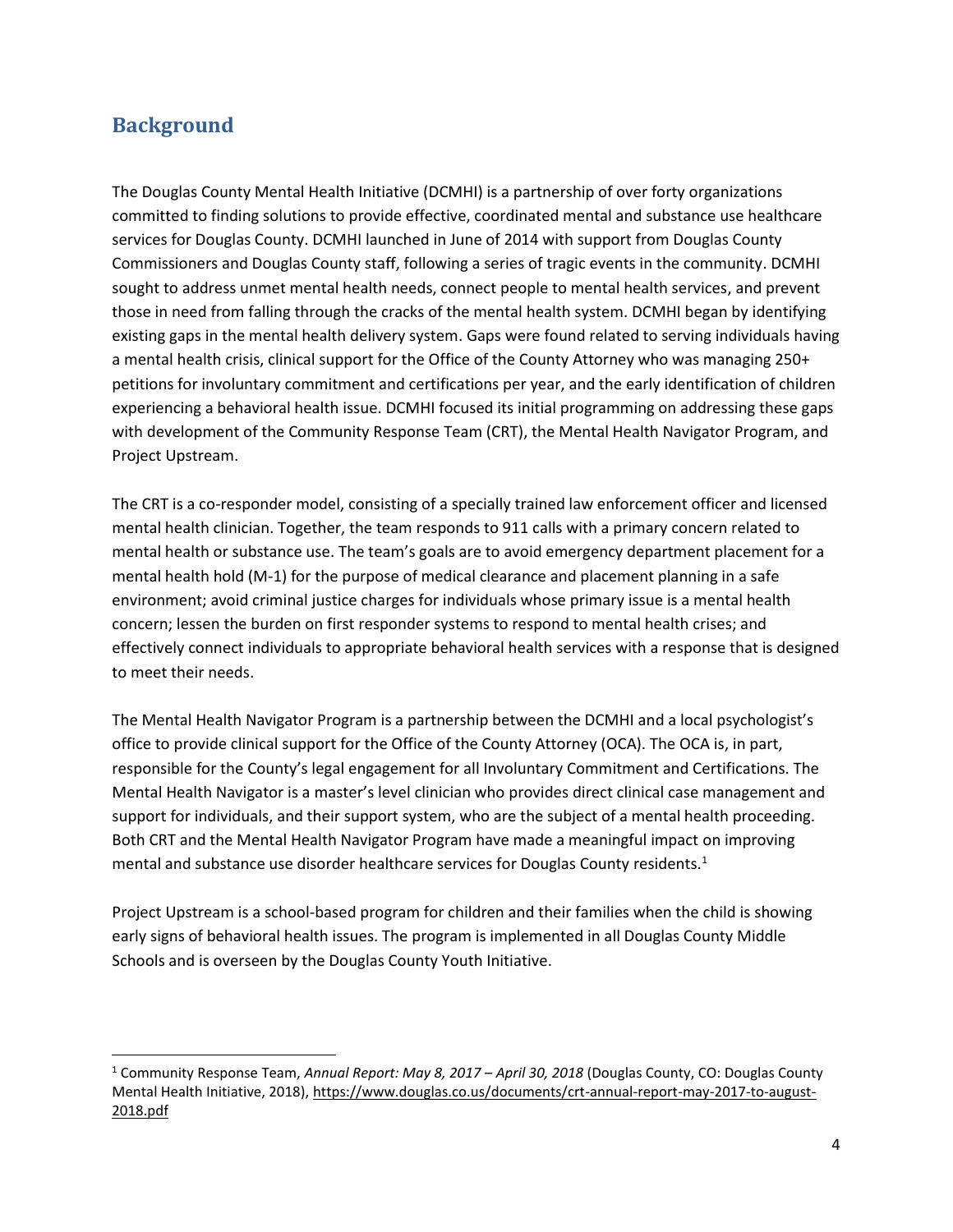In 2018 DCMHI purchased case management software, Julota, to collect and share relevant information necessary for care coordination. Julota has the ability to connect to the databases of other organizations to support information sharing between partners.

Since its inception, the DCMHI has achieved much success, particularly with its work in response to mental health crises. This success, and the unique collaboration of the DCMHI, is drawing national attention and holds the promise for even greater gains in addressing mental health and substance use in Douglas County. In the summer of 2018, Douglas County hired Health Management Associates (HMA) to support development of a community based mental health care delivery system. The following report describes HMA's approach to gathering the information necessary to inform the county's mental health care delivery system model, the model determined by DCMHI to be implemented, and a blue print for implementing the model. The model and blue print for implementation were developed in an iterative, stakeholder-driven process. The model is county-based and intended to support education and resources to the general population, improve the health of individuals with mild to moderate mental health issues, as well as connect and convene intensive and wrap around services for those with significant and complex conditions. The model design is payer blind, that is all elements of the continuum are available regardless of payer.

# <span id="page-4-0"></span>**Approach**

### *Phase One: Collect and review relevant data*

HMA used a two-pronged approach to review relevant data. The first prong was a review of any existing quantitative data related to existing services within the DCMHI. This included mostly data from the CRT and Mental Health Navigator program. Other quantitative data included a brief review of Colorado public reports from the All Payer Claims Database and Douglas County public health data and reports.

The second prong was qualitative stakeholder engagement in multiple formats including surveys, interviews, and focus groups. Initially, the stakeholder input focused on a few key areas:

- $\checkmark$  The overall strengths of the mental health continuum of services from prevention to treatment existing in the County;
- $\checkmark$  Gaps in services or populations that needed specific programs or services that were unmet in the County;
- $\checkmark$  Strengths and challenges of the DCMHI and key priorities for the future;
- $\checkmark$  Specific solutions or ideas about how to improve the gaps in services and improve the work of the DCMHI; and
- $\checkmark$  Long-term vision for the DCMHI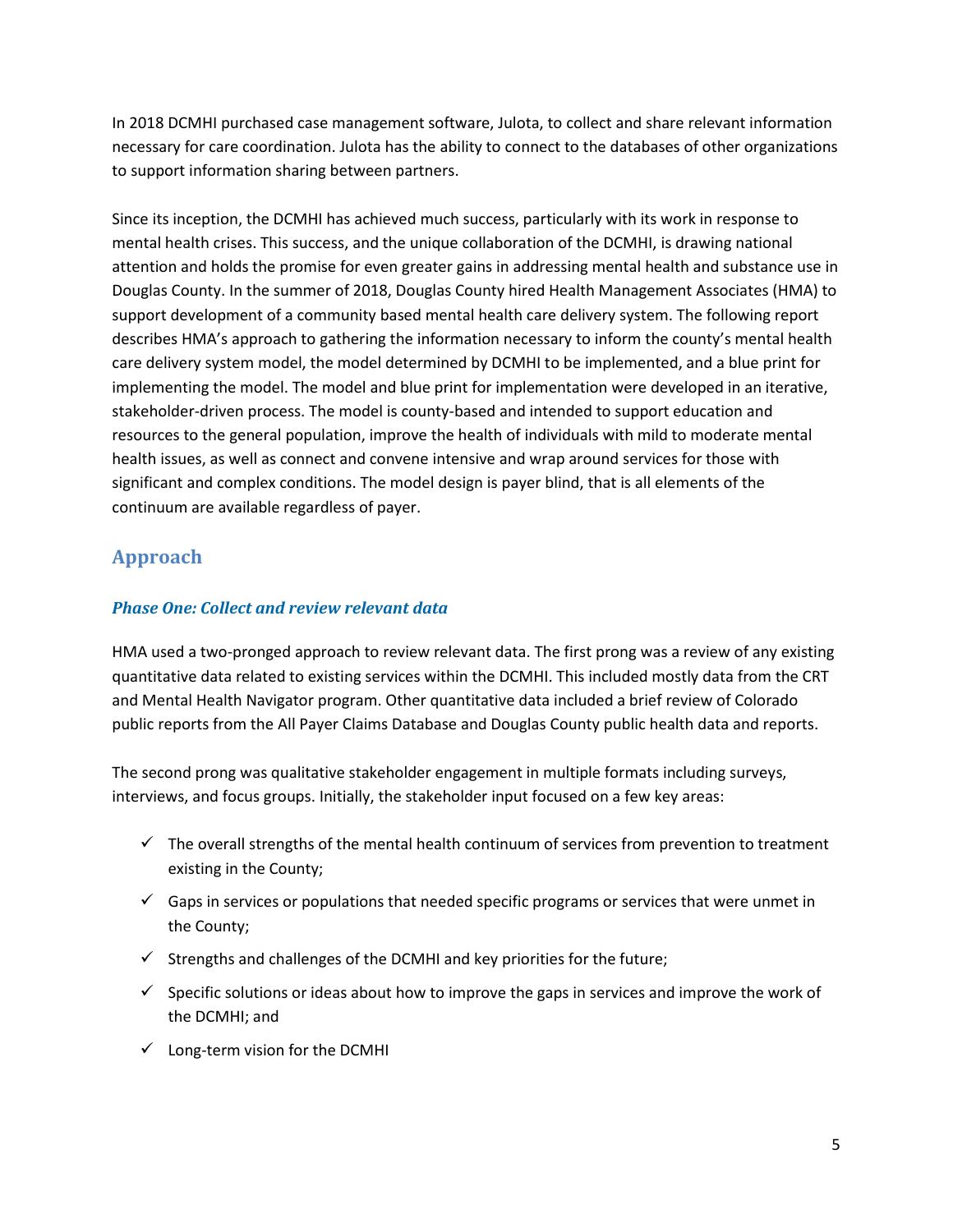#### *Phase Two: Explore potential models and develop preferred model*

HMA took the data (both quantitative and qualitative) from Phase 1 to develop themes about the future of the DCMHI. HMA then developed a vision statement and a model of care that incorporated all the areas of opportunity outlined by the stakeholder feedback. The model focused on three primary areas including expansion of the prevention and community-based services for the public; expansion of engagement of primary care to enhance integrated care; and expansion of specific programs in the specialty behavioral health system of care. HMA also offered a potential governance structure of Collective Impact to support the ongoing collaboration of the DCMHI in moving the vision and the model forward.

Stakeholder engagement has been an ongoing part of the project, again leveraging multiple formats (surveys, work group meetings, and facilitated activities with the whole DCMHI). The groups have provided feedback to:

- $\checkmark$  The draft vision of the DCMHI;
- $\checkmark$  The specific programs already existing in each areas of the model (community, primary care, and specialty care);
- $\checkmark$  Gaps in each area of the model as well as ideas for expansion of services;
- $\checkmark$  Prioritization of work in each area of the model; and
- $\checkmark$  Individual organization interest in, concerns about, and other feedback regarding the model and priorities chosen by the group.

#### *Phase Three: Develop implementation plan (blue print) for preferred model*

HMA worked with stakeholders from a working group of the DCMHI and the larger DCMHI membership to refine the implementation plan, including identifying and prioritizing activities.

#### <span id="page-5-0"></span>**Data Review**

 $\overline{\phantom{a}}$ 

HMA staff reviewed county data from the CRT and the Mental Health Navigator Program, population health data, and to a limited extent, Medicaid cost-related data and state level healthcare utilization data from the All Payer Claims Database.

The most recent CRT quarterly report for September-December 2018<sup>2</sup> revealed that welfare checks with a behavioral health component and suicidal subjects represented the most frequent type of incident involving CRT response (39% and 27% of the 179 calls respectively). Forty-eight percent of the suicidal

<sup>2</sup> Community Response Team, *Quarterly Report: Sept. – Dec. 13, 2018* (Douglas County, CO: Douglas County Mental Health Initiative, 2018),<https://www.douglas.co.us/documents/crt-quarterly-report-sept-dec-13-2018.pdf>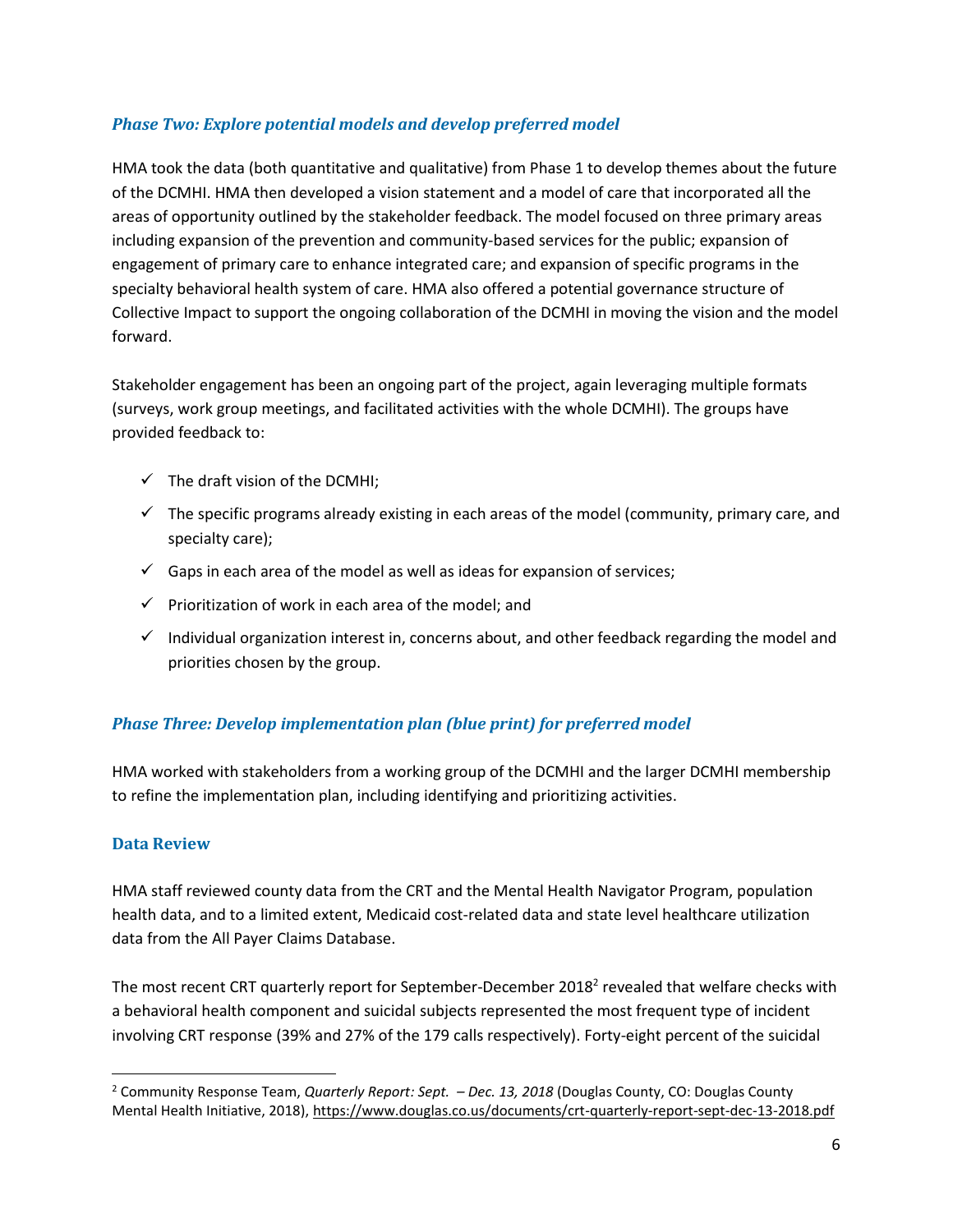subjects were youth and 29 percent were young adults. Fifty-six percent of the suicidal subjects were male. This trend echoes what was shown in the May 2017-April 2018 annual report.<sup>3</sup>

Data from the Tri-County Health Department 2018 Community Health Assessment<sup>4</sup> showed that mental health and access to mental health care ranks among the top health concerns for Douglas County residents. There was a steep increase in the rate of suicide between 2006 and 2016 in Douglas County. The rate of suicide in the County between 2014 and 2016 was highest among men, at a rate of 28 per 100,000; and the white, Non-Hispanic population at a rate of 17.1 per 100,000 followed by 13.7 per 100,000 among the Hispanic population. In 2016, suicide death was most common among people aged 65 years and older at a rate of 27.6 per 100,000. This does not align with the CRT data showing most of the suicidal calls to which CRT responded involved youth and young adults, suggesting that those 65 years and older may not be expressing suicidality, may not be calling for help, or may not be with someone who can call for help. Also, of note, in 2016, 52 percent of all suicide deaths in Colorado involved a firearm, and in Douglas County 60 percent involved a firearm.

In the time span of 2011 - 2016, between 15 and 20 percent of adult respondents to the Behavioral Risk Factor Surveillance System reported binge drinking (4 + drinks per occasion for women; 5+ per occasion for men) and between five and 10 percent reported heavy drinking behavior (8+ drinks per week for women and 15+ for men).<sup>5</sup> Following similar patterns across the state and U.S., Douglas County saw an upward trend in overdose deaths related to opioids (prescribed and illicit) between 2001 and 2016, as well as a sharp increase in overdose deaths related to Methamphetamines in 2014.

The DCMHI would need to prioritize data collection and analysis from multiple sources to get a better understanding of mental health and substance use issues in Douglas County, including health care utilization, associated costs, and population health outcomes of mental and substance use disorders.

#### <span id="page-6-0"></span>**Key Informant Interviews**

l

DCMHI leadership helped HMA to identify key informants with whom to have in-depth conversations about questions like those asked during the focus group discussions, including: what is and is not working well in the county in terms of behavioral health prevention and treatment, priorities, and opportunities and barriers for the DCMHI. At least one key informant was identified from each of the five sectors including: law enforcement, judiciary, providers, county government, and community organizations. In total, 17 interviews were conducted by phone. As the DCMHI begins implementation of their plan for a community based mental health system it will be important to continue seeking input from additional stakeholders, including but not limited to school-based partners.

<sup>3</sup> Community Response Team, *Annual Report: May 8, 2017 – April 30, 2018*

<sup>4</sup> Tri County Health Department, *2018 Community Health Assessment,* (June 2018),

http://www.tchd.org/DocumentCenter/View/5134/TCHD\_Community-Health-Assessment-2018?bidId <sup>5</sup> Ibid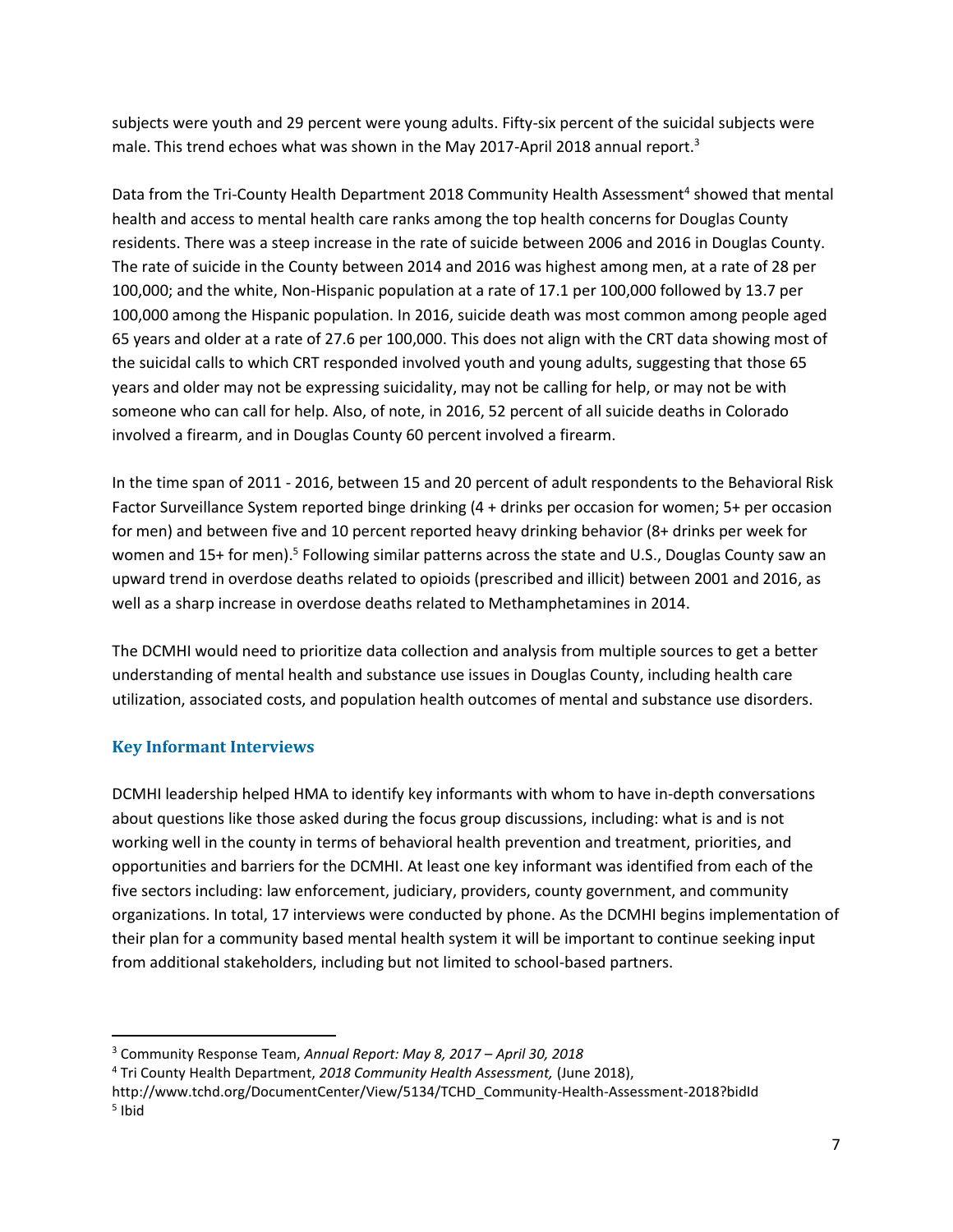#### <span id="page-7-0"></span>**Focus Groups**

HMA staff conducted focus group discussions with DCMHI stakeholders to understand what is working well in the county regarding behavioral health prevention and treatment; what gaps or pain points exist; ideas or solutions for addressing the gaps or pain points in the short and long-term; how to maximize or enhance what is working well; the long-term vision for the DCMHI; and priorities for that vision. HMA staff separated DCMHI stakeholders into groups based on knowledge, experience, or work within the DCMHI. Groups included first responders, judiciary, providers, county government, and community organizations.

#### <span id="page-7-1"></span>**Online Surveys**

HMA disseminated two online surveys throughout the project period. The first, disseminated early in the process, was done so with the goal of gaining a better understanding of the perspective of DCMHI stakeholders regarding goals for the community behavioral health system, including potential barriers and opportunities. The information from this survey supplemented information collected through the key informant interviews and focus group discussions. The second survey was disseminated toward the end of the process and was intended to give participants a final opportunity to share feedback or thoughts about the model, including concerns, apparent gaps, ideas about what should be prioritized, key partners, and key implementers. Participants were asked to respond from both an individual perspective and from the perspective of their organization.

#### <span id="page-7-2"></span>**Summary**

Overarching themes about the future of the DCMHI and the future of the model are highlighted here. Specific feedback about the strengths and opportunities for the system of care as well as specific populations in need is reviewed below.

Stakeholders remain committed to the DCMHI with a sense of pride in the breadth of membership and the strength of the collaboration over numerous years. Although many stakeholders wanted a broader vision for the work so that it included more than the CRT, the importance of doing the work collectively was high-lighted numerous times.

There was a lot of consistency among stakeholders about framework or principles of a future model including that it needs to be:

- + Sustainable;
- + Adaptable;
- + Collaborative;
- + Forward Thinking; and
- + Decrease Stigma Around Mental Health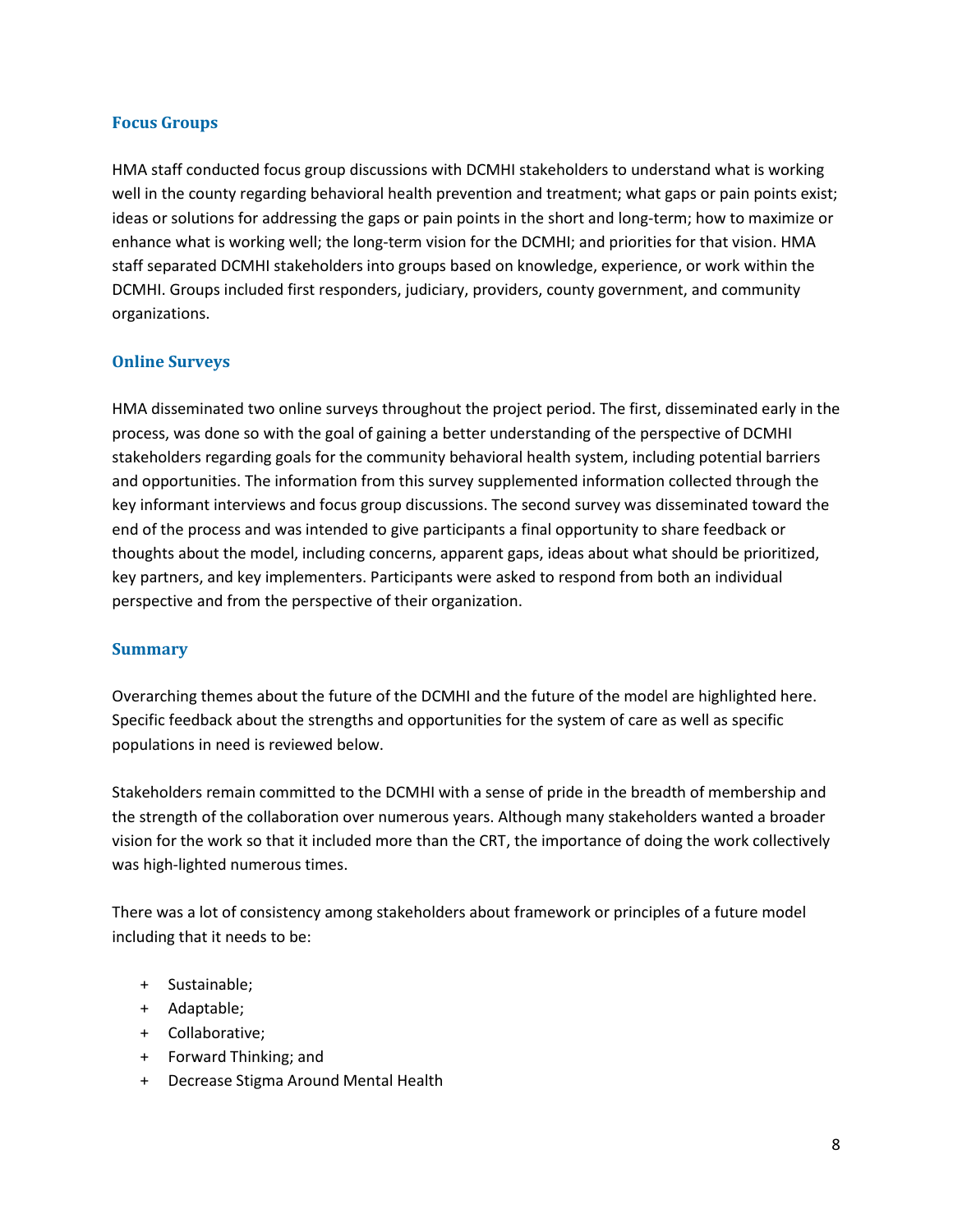These are many of the words used to describe the existing work of the DCMHI and stakeholders are committed to keeping these core elements central to the future regardless of the focus of specific services.

#### **Sustainable**

All stakeholders believe that development of services that can be maintained over time is vital and there is recognition of the need for diversified funding for the services designed. Many see opportunity for the services to provide revenue or enhanced financing for service providers or other key partners within the model. However, determining the funding and financing of services is seen as one of the challenges potentially moving forward and there is recognition that it can create tension among the partners.

Stakeholders viewed setting the right governance structure as central to maintaining the culture of collaboration among the DCMHI members-critical for sustainability. Many members did not have a formal governance structure in mind, however commented on the need for clear leadership, identified roles and responsibilities of the members, a collaborative framework for program design and implementation, and engagement of additional sectors and members in the next phases of work. Many commented on the concern that the governance structure needed to be more formalized and "institutionalized" to ensure that as individual organizational leaders moved away, the collaboration of their organization and the initiative overall would not be impacted.

Another common theme was the differences in regions of the County and some of the geographic differences in need or level of existing services. This led to conversations about scalability and replicating programs that work in multiple locations in the County. CRT is a good example of this with many members commenting on the need to expand the service to regions that are further from the CRT teams.

#### **Adaptable**

A foundational component of the history of the DCMHI is its adaptability and capacity to focus energy and resources on what's needed. The initiative is not seen as static or overly focused on any one area (even though most of the resources have been focused for a few years on launching CRT). Members of the group see the initiative as evolving and capable of adapting to need while remaining data driven. There is also agreement among stakeholders that although the initiative started with CRT, there are many populations that can benefit from the same concerted collaboration and that the initiative can prioritize those and build services that support both the public and specific sub-populations with identified needs.

#### **Collaborative**

As part of building a more formal governance, there was a clear understanding of the need to include more partners for the future—particularly as the DCMHI expanded its reach beyond CRT to a larger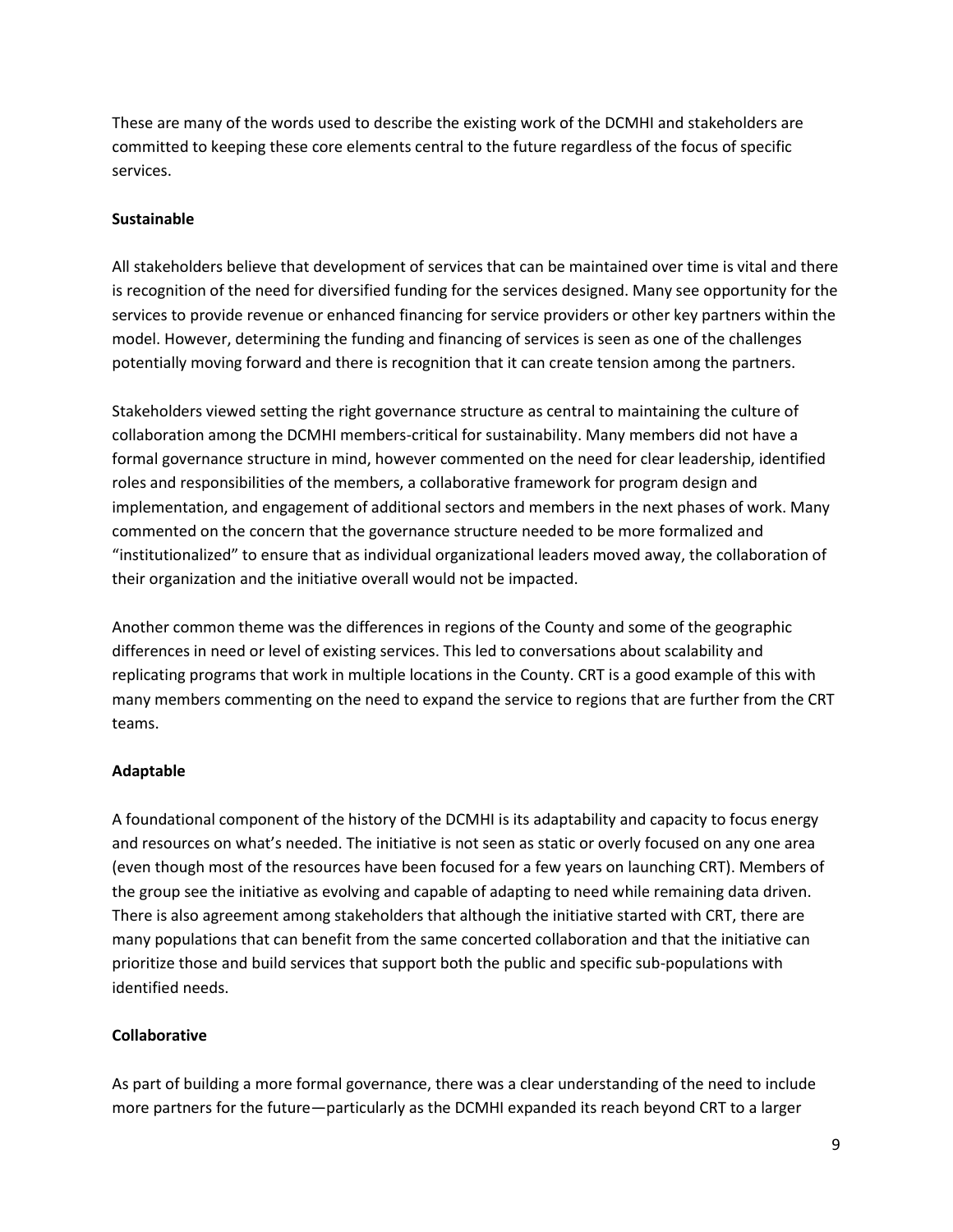system of care. Sectors that were frequently noted as important included the private business sector, local businesses and employers, more general population community members such as family members, the service sector, and individuals with lived experience of mental health and substance use. The members want to build greater engagement and buy-in particularly for the general population to support long-term culture change.

Stakeholders also mentioned the importance of evaluating the work that is completed and having data on the work of the DCMHI. This was often tied to a way of measuring collaboration, performance on meeting goals, and capturing processes that supported strong outcomes. Evaluation and strong shared accountability within the initiative are best practice for the process of how the group works together to achieve shared goals. Shared measurement is a key component of the governance structure described later in this report and which DCMHI will put in place. This requires partners of the DCMHI to commit to identifying appropriate measures of success and to sharing information with one another in a structured and consistent way.

#### **Forward Thinking**

Stakeholders view the DCMHI as innovative and forward thinking and there is genuine commitment to maintain that approach for any vision of the future. There is pride in building services that are grounded in research and evidence based, best practice approaches and in being a model for other counties in Colorado and nationally. In this vein, the members of the DCMHI want to remain action oriented and "get things done" through implementation of new services rather than simply talking about change. There is understanding of the work ahead but a clear shared belief that the DCMHI can achieve tangible progress.

Other themes in this area included leveraging technology to meet the needs of individuals either through new apps or programs for the public or through tele-health and spreading of services virtually. The initiative is not merely a brick and mortar opportunity for most members with a focus on spreading programs and resources across the county. There may be specific brick and mortar programs in the future, but the goal is to leverage innovation and technology to spread even those hubs creatively. Finally, the members of the DCMHI are interested in exploring more prevention and early intervention for individuals with mental health and substance use needs, as well as examining ways to impact upstream factors to reduce risk and promote health before early intervention is even needed. Innovations such as public health campaigns and integrated behavioral health in primary care are examples of this work.

# <span id="page-9-0"></span>**Current Mental Health Delivery and Funding System**

Following highly public and tragic events involving individuals with mental health needs, in June of 2014 the Douglas County leadership decided to spearhead an effort to bring together community and strengthen mental health services in Douglas County. In the last four years, the work of the DCMHI has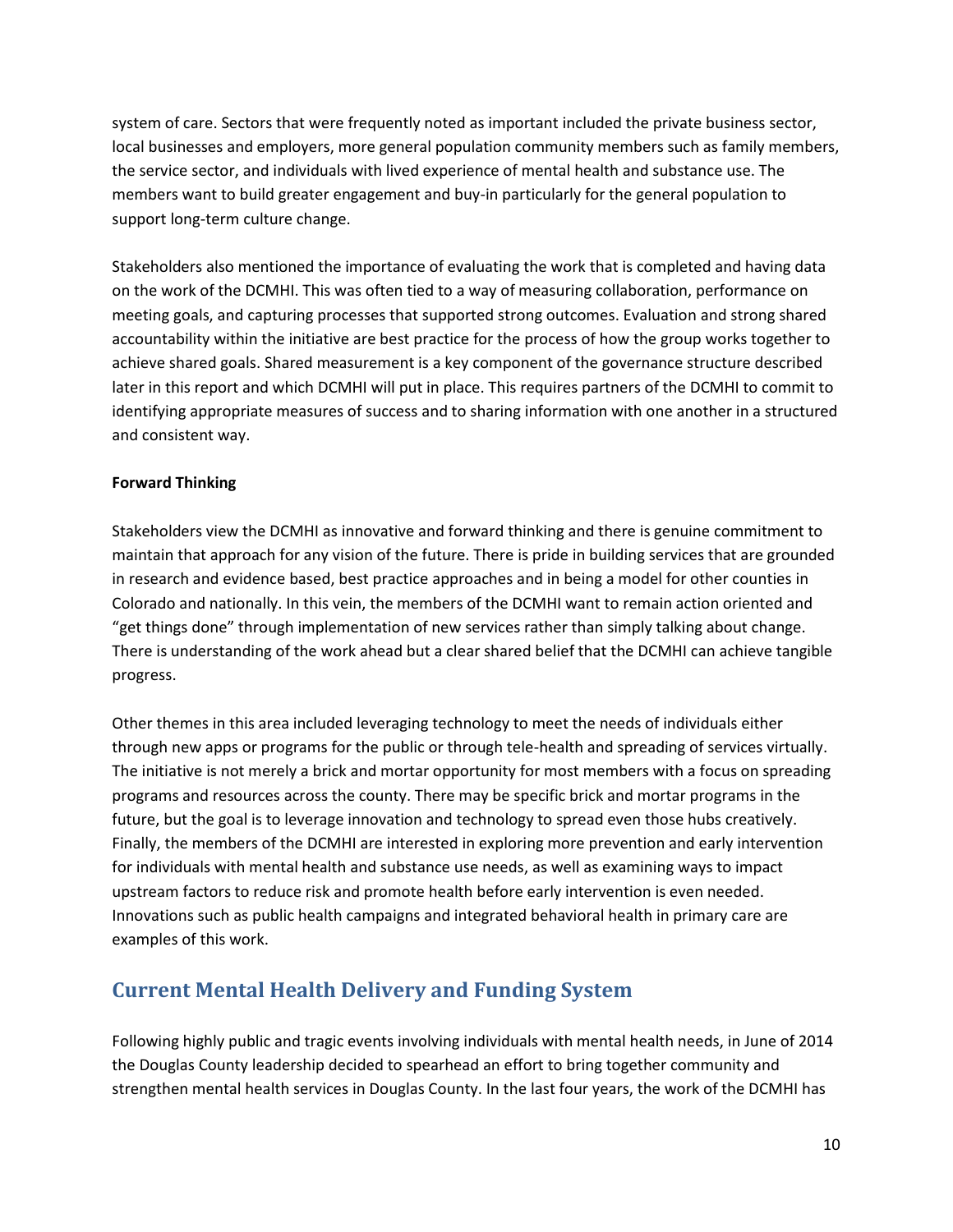been significant in building on the strengths of the existing services and expansion of identified gaps and needs, most specifically crisis services and care management. As part of the CRT program, the County has also expanded access to outpatient therapy following crisis contact.

# <span id="page-10-0"></span>**Strengths and Opportunities**

Based on stakeholder feedback and review of existing services, HMA has identified the following strengths of the current system, as well as areas for ongoing development.

#### <span id="page-10-1"></span>**Strengths**

 $\overline{\phantom{a}}$ 

There are many strengths to the behavioral health system in Douglas County. By far the most frequently mentioned strength by stakeholders is the Mental Health Initiative itself and the ability for multiple stakeholders to collaborate on behavioral health issues. The initiative's development of the CRT program is seen as an example of addressing significant gaps and as a model for how the partners can work together to create change in the County. Stakeholders also see the initiative as being data driven and action oriented which has built buy-in and motivation for the partners involved, as well as other stakeholders.

The CRT program received a lot of attention from stakeholders about the value of diversion from criminal justice and emergency departments/inpatient settings, in addition to providing a new access point for individuals to receive care. The care management offered to individuals who contact CRT was viewed as a strength in bridging services and enhancing follow-up with referral. Because of the CRT program, many see strength in the diversion, re-integration, and law enforcement engagement around behavioral health<sup>6</sup>. Law enforcement understanding of mental health and substance use and the institutionalization of responding—understanding the challenges in the delivery system - were highlighted numerous times. For example, the Sherriff's Office is providing workshops and community seminars on drug use, suicide, and emotional well-being.

Similarly, the commitment of County employees and non-traditional partners was frequently mentioned. The County Attorney was acknowledged for unusual support to complex cases with many stakeholders commenting on the commitment of County leadership to find alternatives for individuals with significant behavioral health conditions. The collaboration of faith-based organizations and other community-based entities was seen as another strength. There was also an overarching agreement among stakeholders to reduce stigma, discrimination, and isolation of those with serious mental illness—wanting to have a community that is more accepting of individuals across the continuum of behavioral health need.

Other areas that were noted as strengths included recent efforts by multiple providers to improve access to outpatient behavioral health services through expansion of services, opening of new offices,

<sup>6</sup> Community Response Team, *Annual Report: May 8, 2017 – April 30, 2018*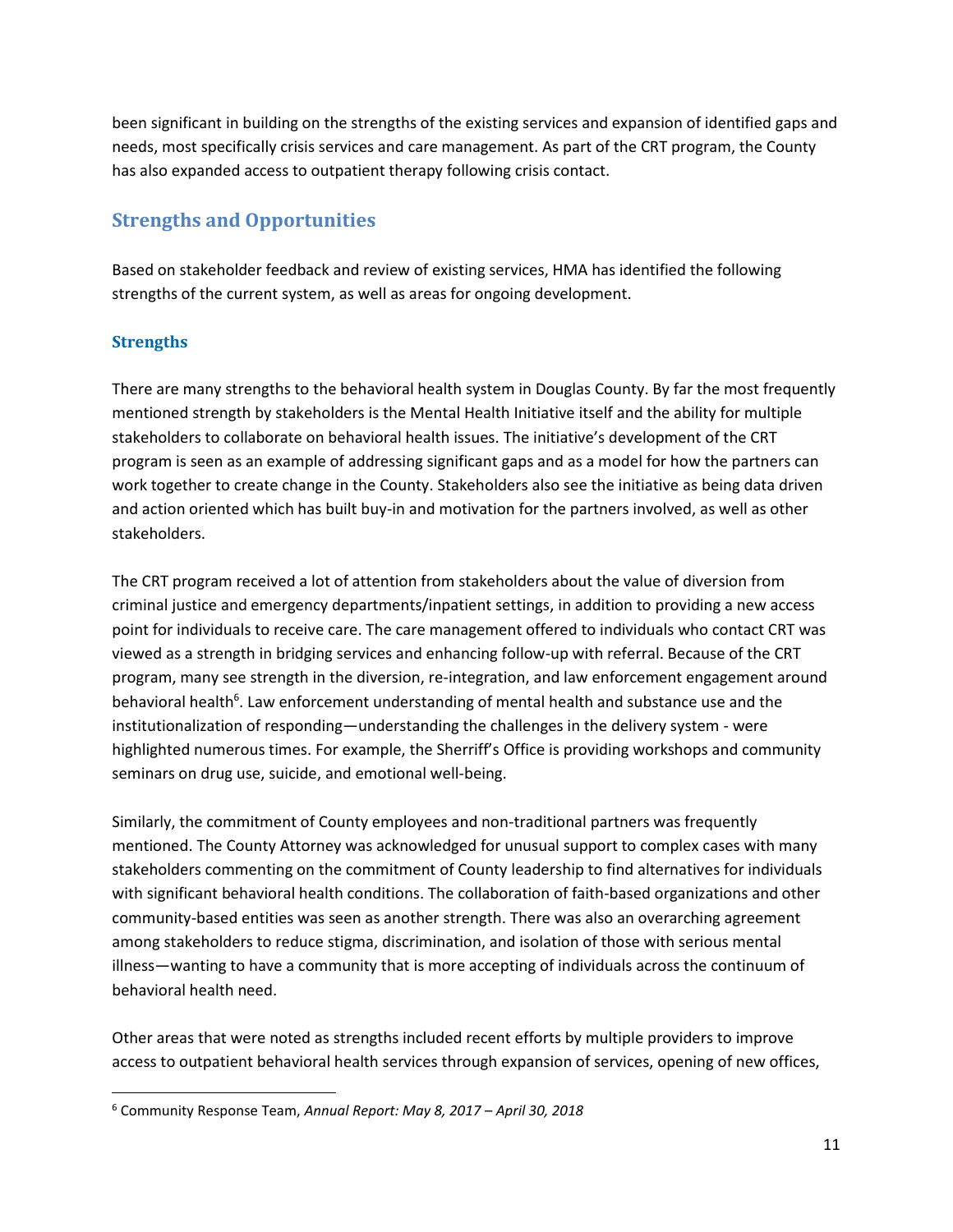and work to expand access for individuals with commercial insurance coverage. Similarly, emergency departments in the area were seen as an ally by stakeholders in supporting the CRT program, crisis services, and the community and in working collaboratively to solve problems.

Additional specific programs that were identified as strengths in the community come from across the behavioral health continuum from public health to specialty programming:

- Let's Talk Colorado, a stigma reduction campaign;
- Youth suicide prevention efforts;
- School programming aimed at raising awareness and normalizing talking about emotions and mental health;
- Expansion of Assertive Community Treatment (ACT) teams for individuals with serious mental illness and often criminal justice involvement; and
- Care management within judicial courts in some areas of the County.

#### **TABLE 1. ADDITIONAL STRENGTHS AND SPECIFIC SERVICES IDENTIFIED IN CURRENT SYSTEM**

- 1. Existing system for collecting quantitative data that can be utilized and expanded upon
- 2. Media stories in local sources that elevate mental health and substance use disorders as issues, helping to raise awareness and normalize the topics
- 3. Plethora of existing services and programs that can serve the needs of the Douglas County community including, but not limited to: recreation centers, libraries, NAMI, Oasis, Alternatives Pregnancy Clinic, Rotary Club, the Parker Task Force, Douglas County Youth Substance Abuse Prevention Coalition (DCYSAP), You are Not Alone Mom2Mom (YANA M2M), and Court Appointed Special Advocates (CASA)
- 4. Existing primary care programs including Parker Family Care, UC Health, Kaiser Permanente, Douglas County Health Access, and other primary care clinics across the county
- 5. Specialty mental health services including Medication Assisted Treatment, counseling, residential services, a community mental health center (AllHealth Network), outpatient medical detox, intensive in-home services, and other behavioral health programs
- 6. Culture change that has occurred with law enforcement, both with crisis intervention training and in probation culture
- 7. Work towards information sharing that has occurred with the partnership with Julota and CRT

#### <span id="page-11-0"></span>**Gaps and Opportunities**

In addition to the many strengths of the current system, stakeholders described numerous areas for development and improvement. Some of these opportunities exist in various parts of the continuum (general population need or specific programs for individuals with serious mental illness) and by specific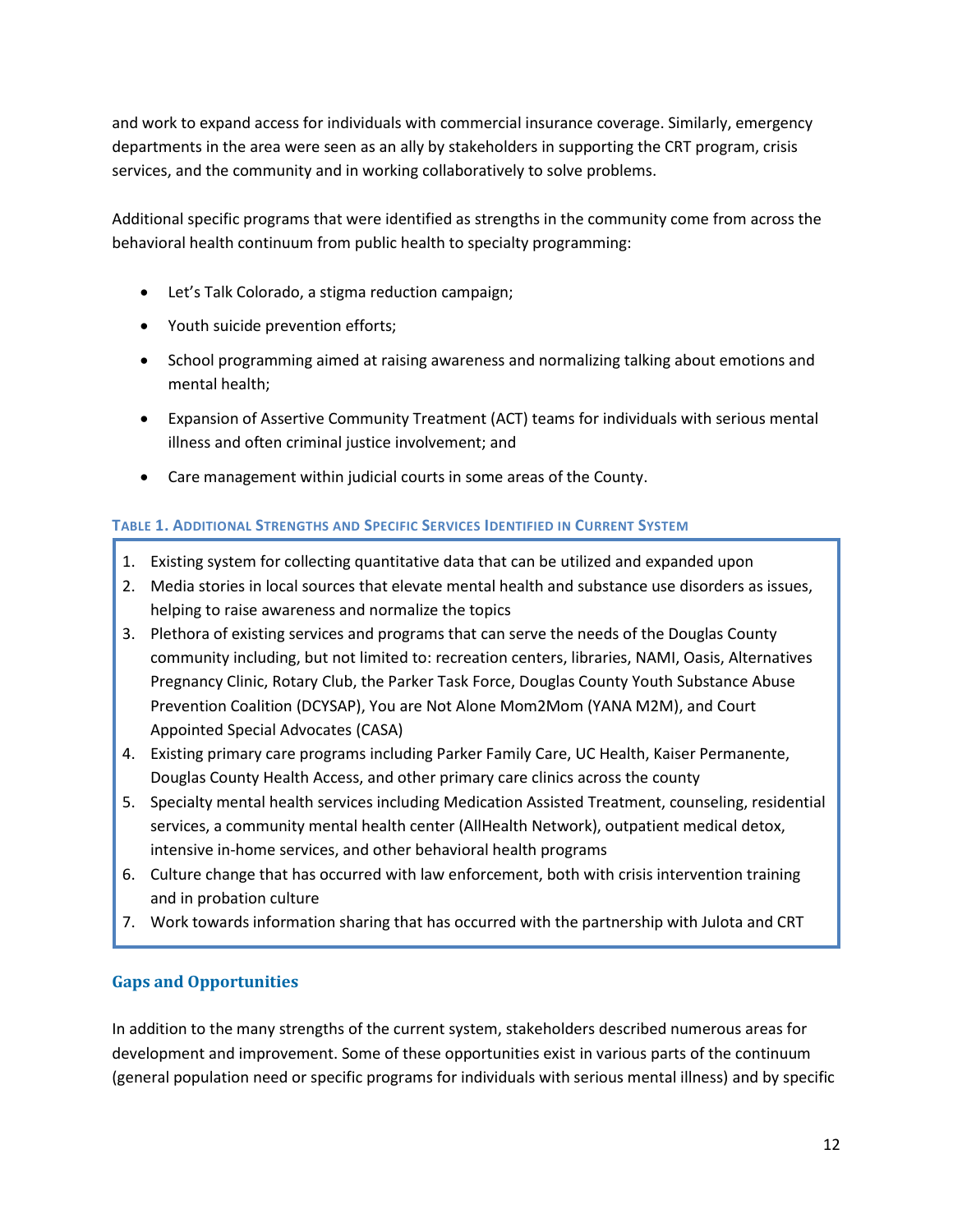sub-populations (e.g., youth, young mothers, and individuals with intellectual and developmental disabilities). The opportunities are outlined by these categories.

#### *Prevention and Community Based Efforts*

Many stakeholders commented on the need for greater prevention of mental health and substance use efforts in the County. As is often pointed out, the services and treatment systems get the focus of development and prevention is a lower priority. Stakeholders expressed the need to have a better understanding and awareness of both risk and protective factors for behavioral health conditions, as well as a need to change the culture in the County around emotional wellness.

The need for a campaign for culture change or "re-branding of mental health" was one of the most consistent themes across stakeholders. There is broad agreement that the County's demographics, generally speaking, have high expectations and considerable internal and external pressure associated with high status in work and social life, and this pressure results in high levels of stress, depression, and anxiety. Stakeholders believe there is both a lack of awareness or understanding of behavioral health conditions, as well as stigma preventing individuals from seeking support. For some populations within the County, mental health and substance use take on almost "taboo" status and are not discussed or shared. This culture leads to individuals only seeking services at the point of an emergency.

Many stakeholders want to see more community based and even in-home services for the general population to develop greater awareness of health and wellness with emotional well-being taking a central role. Specific services identified in this realm included technologies or in-home counseling, public health screening, training of community partners to identify symptoms, and a campaign to normalize emotions and mild behavioral health issues. Many stakeholders believe that there needs to be an effort to change the language used to avoid talking about mental health or substance, and rather, simply discuss health and wellness. Many of these ideas fit within a public health framework while others are more in the spirit of community organizing and social events.

Stakeholders acknowledged that central partners in this broader community effort included the business sector and employers and primary care providers. There was also specific mention of increased screenings and education about behavioral health in primary care. Many acknowledge that Douglas County residents would likely be more open to receiving services and or information from their primary care provider than from a mental health provider.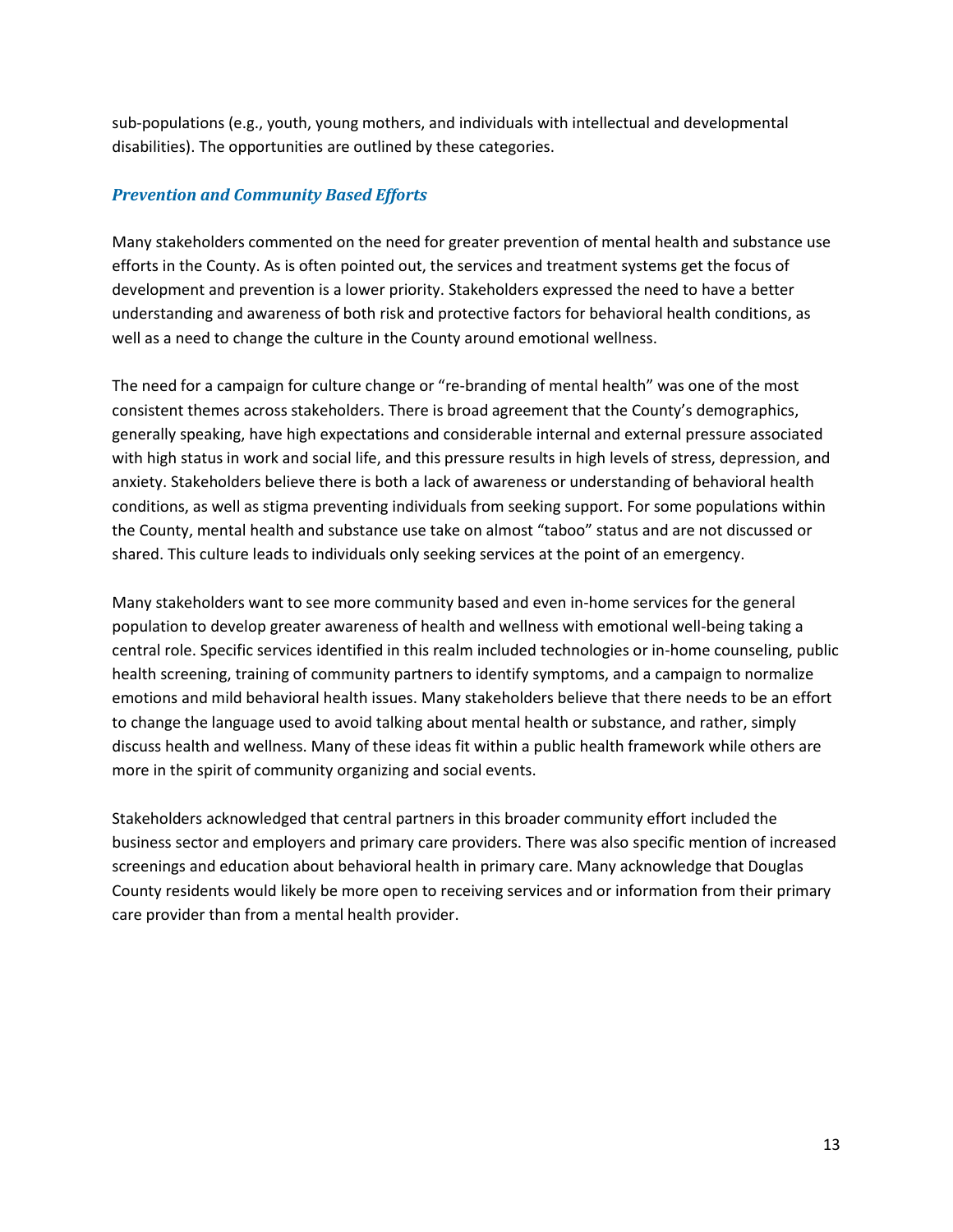#### *Specialty Behavioral Health Services*<sup>7</sup>

Despite efforts to enhance access to specialty behavioral health services, there was broad agreement that there remain challenges with access to services. Some of the most frequently raised concerns in terms of capacity were access to psychiatric services (especially for children and adolescents) and the need for more telepsychiatry. Additionally, stakeholders see the need for greater choice in services that accept commercial insurance. The network adequacy for Medicaid is viewed as better than for individuals with commercial insurance and the County's population is primarily commercially insured (with only 7% of the population being covered by Medicaid). Many mentioned that there is a need for a concerted assessment of the need and the current capacity across behavioral health providers (e.g., examination of waitlists, services requested, and population trends in need), rather than relying on a sense of capacity. There was also discussion of looking at utilization of services by payer to have a clearer sense of the type of services that need to be developed.

Other specialty behavioral health services identified as growth opportunities included greater access to inpatient psychiatric beds, long-term intensive services, and higher wrap around services that prevent individuals from returning to crisis quickly after returning to the community. Additionally, more robust case management and care management for individuals with co-occurring conditions (e.g., a mental health diagnosis and an intellectual or development disability) is needed to support individuals and families in navigating the system and getting the right services.

#### *Specific Populations in Need*

#### **Youth**

 $\overline{\phantom{a}}$ 

There are also specific populations within the County that stakeholders identified as needing different or additional services. One of the most frequently mentioned was youth who, despite what schools have been doing, are experiencing high stress, anxiety, and depression. There was also some concern about substance use among youth, however stakeholders identified not knowing what youth were doing with substances in the County. A needs assessment completed by the Douglas County Youth Substance Abuse Prevention Coalition<sup>8</sup> compared data from the 2013 and 2017 Healthy Kids Survey (Douglas County did not administer the survey in years between 2013 and 2017). This comparison revealed a sharp increase from 11.5 percent to 41.1 percent in the number of high school respondents (9-12<sup>th</sup> grade) reporting vaping tobacco. There was also a statistically significant increase in the number of respondents who reported symptoms of depression, a risk factor for substance use (21.5% in 2013 to 27.6% in 2017). Selfreported binge drinking in the previous 30 days also increased in a statistically significant way among high school respondents, increasing from 13.8 percent to 16.1 percent. This mirrors an increase in binge

 $7$  Specialty behavioral health refers to the continuum of services developed for individuals with diagnosed mental health and substance use conditions. This includes everything from crisis services to outpatient therapy as well as specialized treatment for individuals with serious mental illness or serious substance use conditions. <sup>8</sup> Tri County Health Department, Douglas County Youth Substance Abuse Prevention Coalition*, Community Needs* 

*Assessment*, (November 2016), https://www.dougcoprevention.org/community-needs-assessment/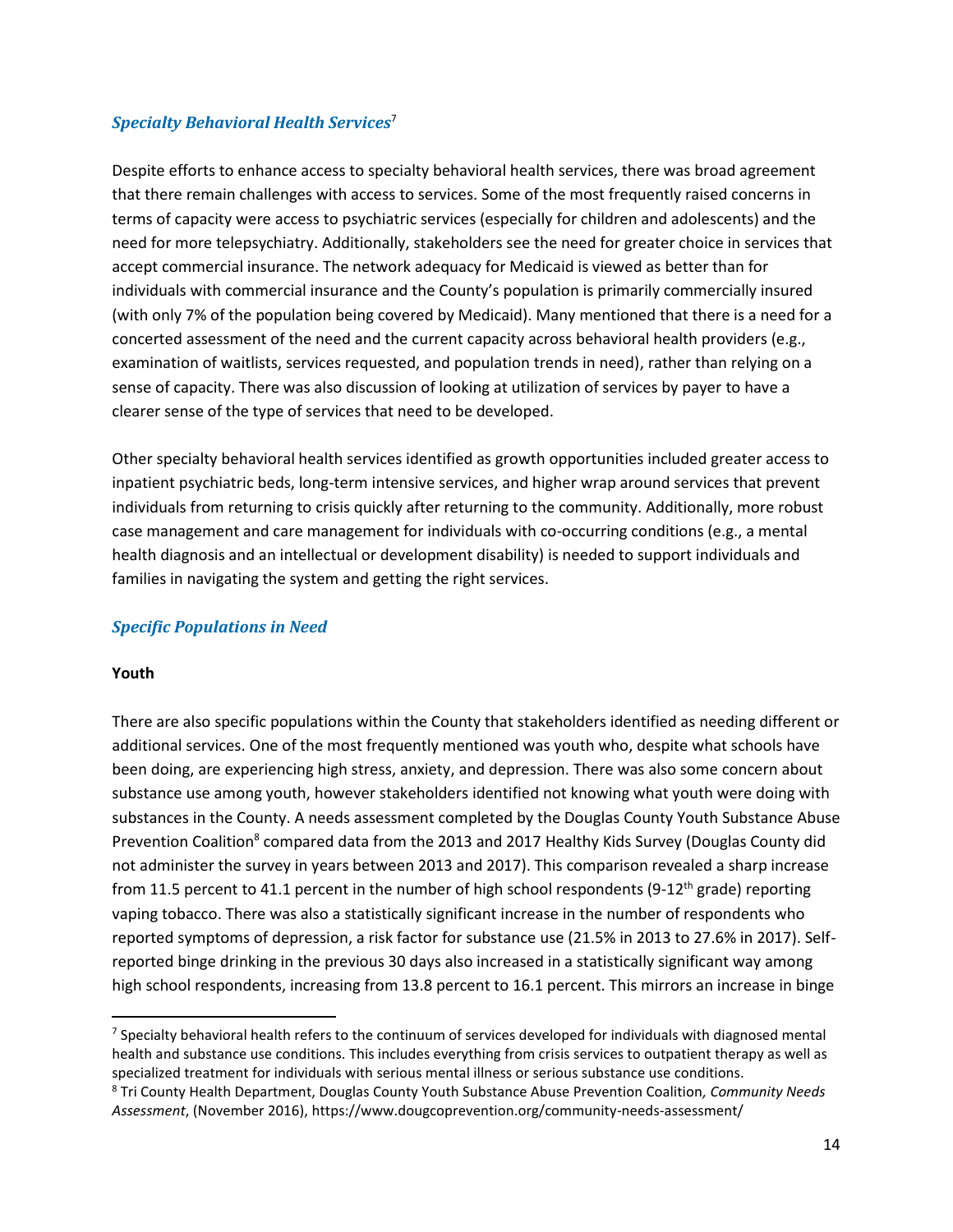drinking among adults in Douglas County between 2014 and 2016 (14.7% in 2016 to 17.5% in 2016) as reflected in data taken from the Colorado Behavioral Risk Factor Surveillance System. Gathering ongoing data from these sources to track trends and patterns in youth and adult substance use and mental health is an important next step for DCMHI.

There is considerable concern about the suicide rate among youth and a concern about how to prevent and improve youth awareness on the risks for suicide. Stakeholders described the same culture of high expectation, intense performance in school, athletics, and other activities, and a pressure to succeed all while not acknowledging stress as a primary concern for youth. Behavioral health providers also see the pattern and stated that they have seen youth volume and need for services increase in the last few years.

Once youth are in crisis, there are limited resources for inpatient treatment, forcing many children and youth to experience emergency department "boarding" or long waits for appropriate placement and treatment. The County has seen higher rates of children and adolescent crisis and many see this as a growing concern and need for service development. The CRT reported 620 encounters with 395 unique individual children and adolescents in 2018. Services ranging from prevention and development of protective factors to specific crisis and inpatient programs were mentioned by stakeholders with many seeing a focus on youth in the County as a central strategy for overall prevention of conditions in the future. Of critical importance is the need to leverage Medicaid resources for children and adolescents in need of care.

#### **Mothers**

Another group identified as being socially isolated and experiencing depression and potentially substance use are mothers in the County. Particular concern was raised for women with post-partum or maternal depression who may not feel comfortable seeking help or who may not recognize the need for services. Data from the Pregnancy Risk Assessment Monitoring System showed that 22.7 percent of women reported feelings of depression often or sometimes and 20.9 percent reported having three or more stressors during pregnancy. Stakeholders had many ideas for this population including mental health and substance use education for mom groups (like YANA M2M), baby groups, and neighborhood associations (e.g., Highlands Ranch Next Door). Many believe the best services will be community based with engagement and education occurring in the social environment and social fabric surrounding families.

#### **Individuals with Complex and Co-Occurring Conditions**

Although a small population within the County, individuals with complex serious mental illness, individuals with serious mental illness and criminal justice involvement, individuals with intellectual and developmental disabilities, and individuals with serious substance use conditions or combinations of these conditions do not have adequate services in the County. There are particular complexities for some of these populations in eligibility for specific programs, consistency in insurance, and access to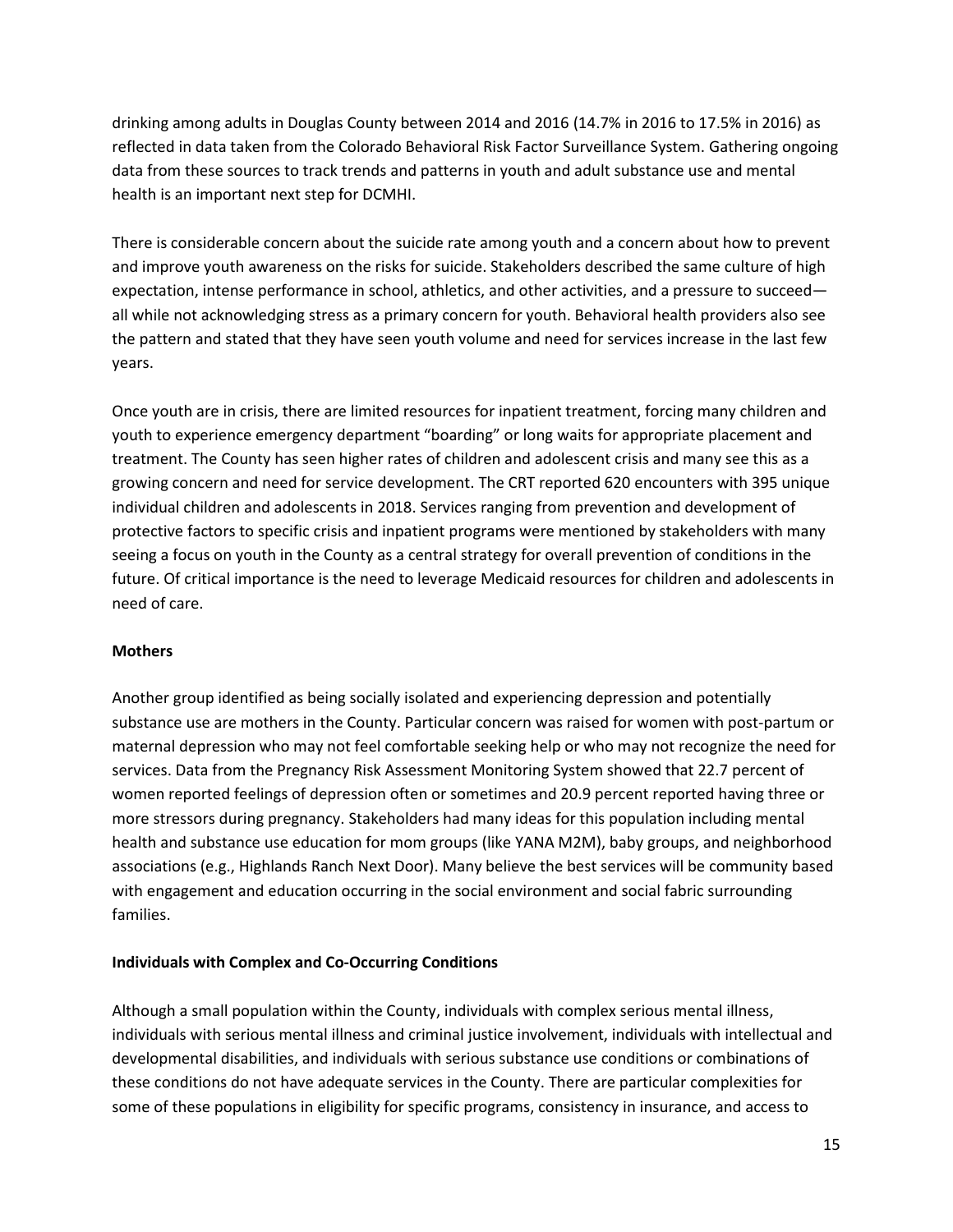long-term services. One of the specific areas of need is for treatment providers who can hold and provide treatment to individuals who are Certified for Involuntary Outpatient treatment or individuals with an Imposition of Legal Disability. Although there has been improvement in this realm, there is need for additional services.

There is also a need for case and care management for these populations. Although the Regional Accountable Entities (RAEs) provide care management for individuals covered by Medicaid, there are challenges when a person moves on and off of Medicaid or on and off of commercial insurance as care management is payer specific. This makes consistency in care planning and transitions into the community a significant challenge.

Douglas County is also lacking specific services designed for individuals with behavioral health conditions and co-occurring intellectual and developmental disabilities which is a challenge across the State. This is in part due to funding and regulatory silos that create separate systems of care, making it difficult for individuals with co-occurring conditions to obtain the right mix of services.

#### *Substance Use Continuum*

Although many stakeholders referred to mental health and substance use services together, there were specific needs identified for individuals with substance use conditions. In general, stakeholders mentioned the need for a more complete continuum of services with additions in prevention, withdrawal management, intensive outpatient therapy, Medication Assisted Treatment (MAT), and recovery services (support groups, sober living or recovery-based living, etc.). This may be an area where additional assessment and evaluation could help identify the specific populations and service needs. Included in this additional assessment would be further examination into the need for withdrawal management as HMA heard mixed opinions on this subject. The data from the existing withdrawal management center available to the county (located in Aurora) may indicate that additional services are not warranted for other locations in Douglas County. However, information from interviews with law enforcement would indicate that there is a need for a closer option for withdrawal management as law enforcement does not have the time or capacity to take individuals in need of these services to Aurora, which means they are taken to emergency departments or back home instead.

#### **TABLE 2. ADDITIONAL GAPS OR SERVICES IDENTIFIED AS NEEDED IN CURRENT SYSTEM**

- 1. The barriers to access crisis intervention training due to the fact that the training is intensive and has a waitlist, which also signals the need for more trainings
- 2. Lengthy wait times between a patient's evaluation and their scheduled appointment
- 3. A lack of adequate public transportation throughout the County
- 4. Need to do more outreach targeting men and boys about their mental health (Tri-County working on this by testing male-specific language for Let's Talk Colorado)
- 5. Need to expand community engagement to include stakeholders such as businesses/employers, the faith community, and consumers/people with lived experience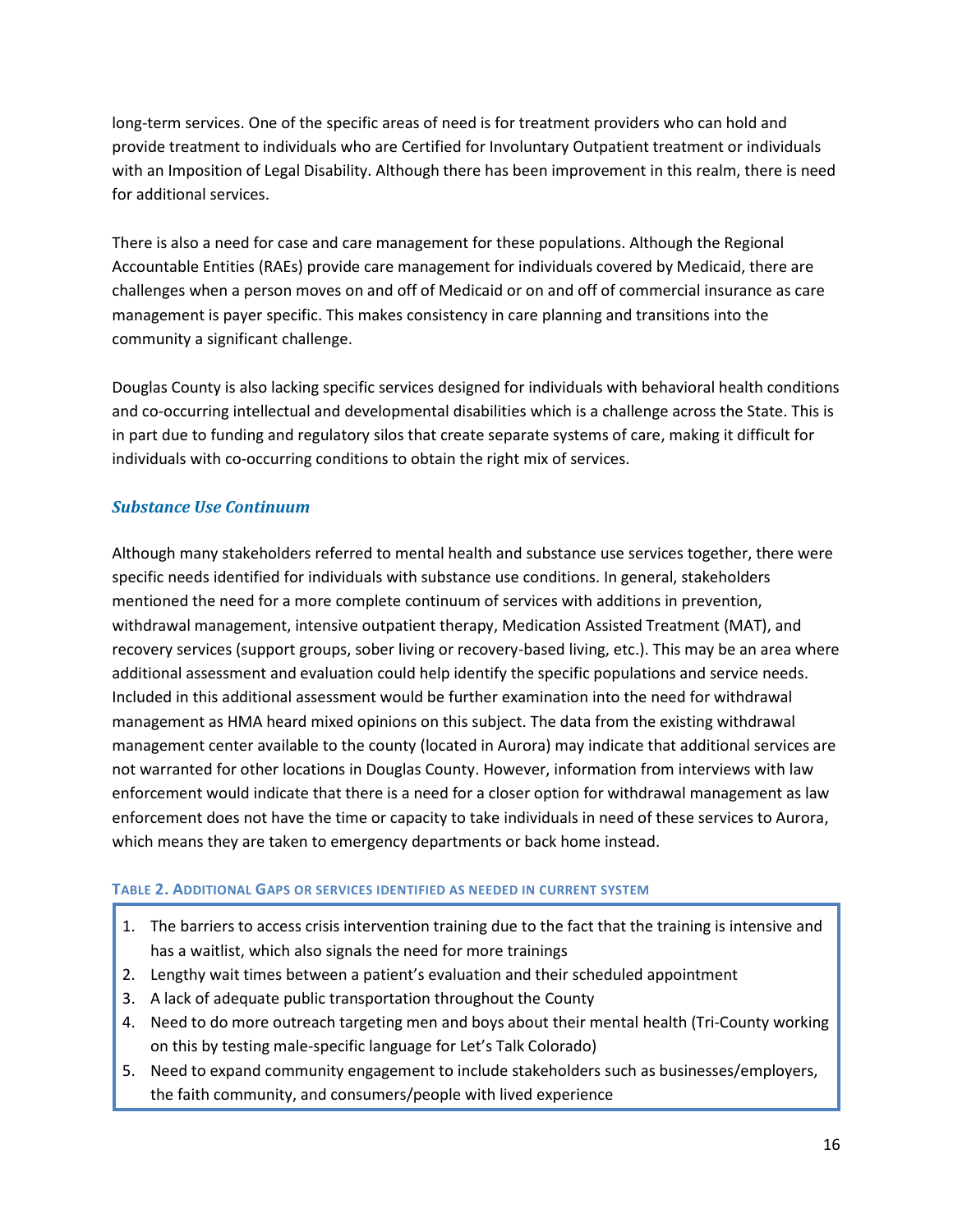- 6. Need for creative solutions beyond therapy and to look beyond the "one size fits all" model of treatment to one that can respond to the ways people want to get help (the County would need to gather information about how people want to get help)
- 7. Lack of services for additional underserved populations I/DD, autism, traumatic brain injury, adults with dementia, and individuals with eating disorders
- 8. Lack of qualitative data that can be used to highlight successes of the work and illustrate the benefits to the community
- 9. Need for medication management and overall increase in access to medications
- 10. Increased access to telehealth services
- 11. A walk-in crisis center and crisis stabilization unit
- 12. Need for transitional and/or supportive housing
- 13. More programs/services that are focused on harm reduction
- 14. A centralized "one stop shop" for mental health services, linked to a 211 for services specific to the county

# <span id="page-16-0"></span>**Challenges**

Throughout the project, stakeholders identified some large systemic, often statewide and national challenges that impact the strength of the behavioral health system in the County. These overarching challenges impact capacity and access to care as well as funding of and innovation in services. Examples of these kinds of challenges include:

- Workforce adequacy for mental health providers generally, and in particular for psychiatry, which is a national concern and may be contributed to in Douglas County by the cost of living;
- Payer and insurance churn and the complexity created by each insurance and public health coverage option having unique eligibility requirements, benefit packages, and service arrays associated with it;
- Growth of the County overall and impact on behavioral health service capacity, as well as a sense of intensifying acuity and severity in behavioral health need as individuals move from urban to suburban areas;
- Changing demographics and increasing challenges around social determinants of health including transportation, housing, and economic stability; and
- State and Federal policy and regulatory requirements (such as Medical Necessity, siloed funding streams for specific populations, etc.) that make development of services, system changes in funding or functionality, and navigation of systems for individuals challenging and costly in terms of human impact, County resources, and health outcomes.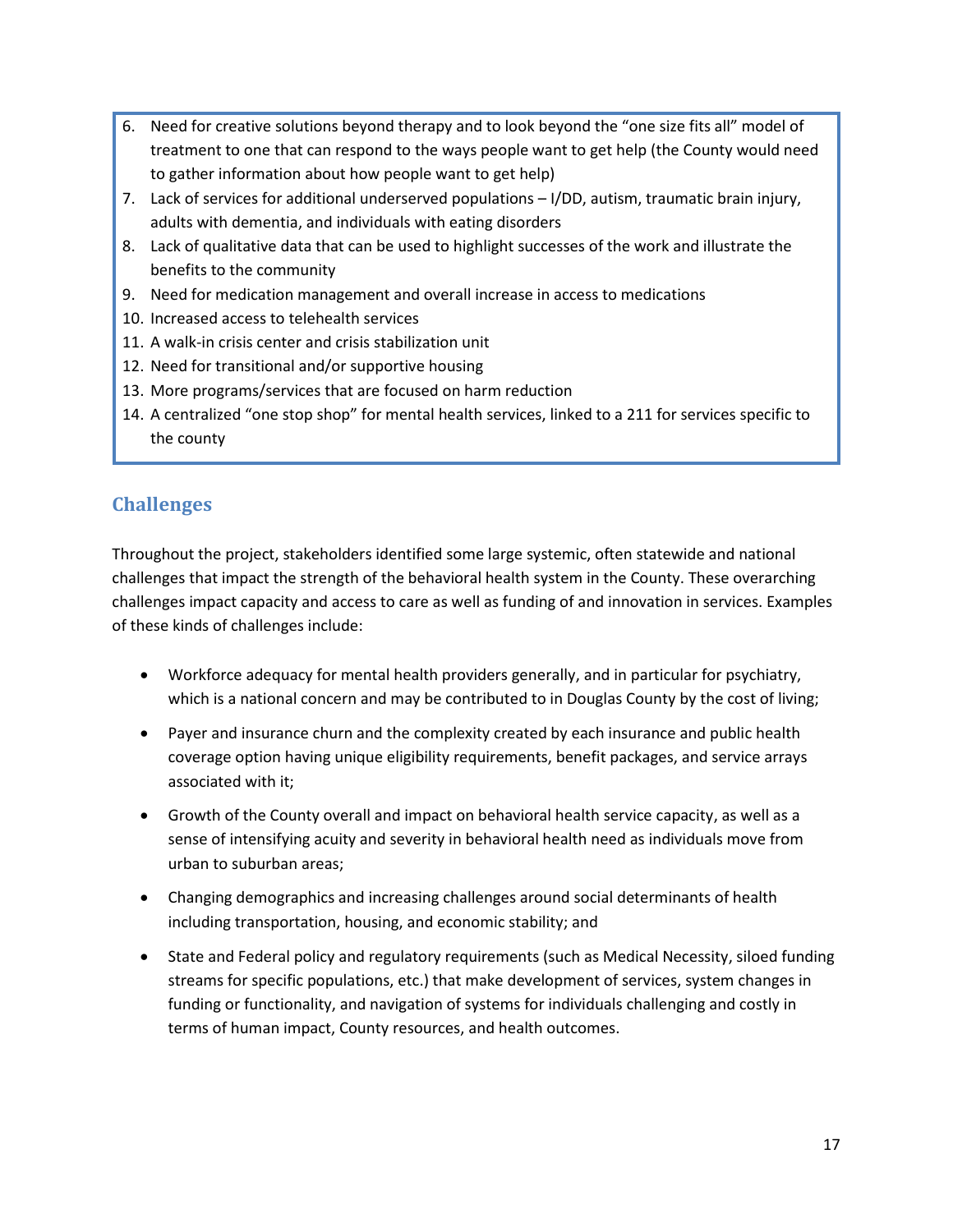# <span id="page-17-0"></span>**Community Based Mental Health System**

The model below is designed to represent a long-term system of care that meets the needs of Douglas County and that builds on the strengths and existing services while improving gaps in care. The model is not designed to be final or to be prescriptive—rather it is a framework for the DCMHI to use in building a networked and integrated delivery system. The specific programs developed and the areas of focus for the DCMHI will evolve and change over time as one of the key tenets of the DCMHI is continuous improvement. The DCMHI will continue to prioritize and adapt the services designed and built across this continuum of services.

### <span id="page-17-1"></span>**Vision**

*The DCMHI envisions a community based, integrated mental health system that is person and family centered, promotes health and prevention, and meets the continuum of mental health and substance use needs in Douglas County. DCMHI is committed to a system of care that offers a broad network of providers, is adaptable and innovative in meeting individual needs, can be sustained and is data driven and grounded in continuous performance improvement. DCMHI values collaboration and engagement with community partners.*

#### <span id="page-17-2"></span>**Guiding Principles**

- Engage and listen to individuals with lived experience (individuals with mental health or substance use conditions who have directly experienced services) to inform services and system improvement;
- Strive for a system of care that meets the needs of individuals across the continuum from prevention and health promotion to serious conditions regardless of payer;
- Envision a networked approach to behavioral health that has "no wrong door" for entry and provides access to services at the right time and at the right level of care;
- Strive to create a "no fail" system ensuring that no individual in need falls through the cracks;
- Leverage the existing work of the initiative including government resources, structures, and systems as well as existing partner locations and programming;
	- $\circ$  Collectively identify where services already exist and are being met by providers and partners;
	- o Collectively identify gaps in the system and a process for development;
- Build the continuum in incremental and tangible steps based on shared community priorities;
- Develop an intentional culture change and communication strategy geared at improving awareness and understanding of the role emotional well-being plays in health for the general population;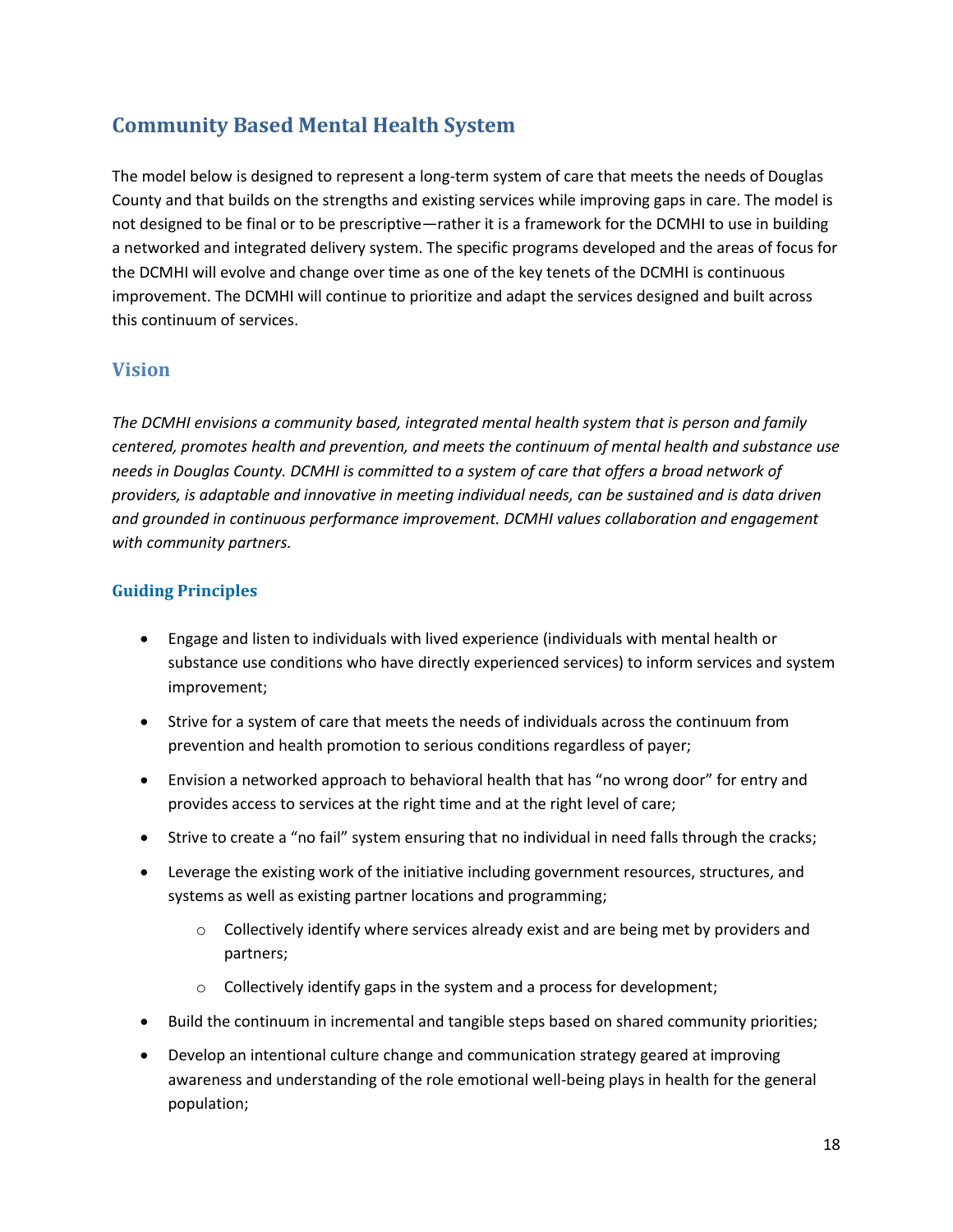- o Simultaneous and aligned with program and service development;
- $\circ$  Could be modeled after other successful cultural shifts and best practices (for example work done by public health department); and
- Engage technology to support culture change and system development.

# <span id="page-18-0"></span>**Continuum of Care: A Stepped Approach**

 $\overline{\phantom{a}}$ 

The framework of stepped care provides a structure that aligns with stakeholder feedback regarding the need to develop services for both the general population and for individuals with identified and more serious behavioral health conditions, as well as the desire of the DCMHI to provide the right level of service for individuals. The model outlined below provides a framework for developing a full continuum of services to meet individuals across the full spectrum of behavioral health need.

A primary goal for the DCMHI is to expand capacity to offer the right service at the right time and at the right level of care for individuals in Douglas County. The framework of stepped care ensures that more services are offered for individuals to improve prevention, early intervention, and treatment of health conditions. This is a central strategy for addressing current gaps in care.

A central tenet of stepped care (Von Korff and Tiemens, 2000)<sup>9</sup>)is that more "steps" or levels of care are offered early on in care and closest to the community to improve prevention and early intervention for emerging health risk and acuity. As a behavioral health need advances, stepped care ensures there are more "steps" built within the community, primary care, and specialty care continuum to prevent increasing risk, acuity, and utilization of acute care services. Individuals can always step immediately to the highest level of care if risk and acuity require that level of care.

Additionally, the goal is that individuals can move fluidly up and down a continuum of services as risk and acuity increase or decrease. The treatment level and intervention (step) will be paired with the individual level of acuity to provide effective care at the lowest level of care, reducing overutilization of resources and reducing impact on individual lives. The goal is to meet individual need at the lowest level possible while ensuring high quality results.

<sup>9</sup> Von Korff, M. & Tiemens, B. (2000). Individualized stepped care of chronic illness. *Western Journal of Medicine, 172*(2), 133-137.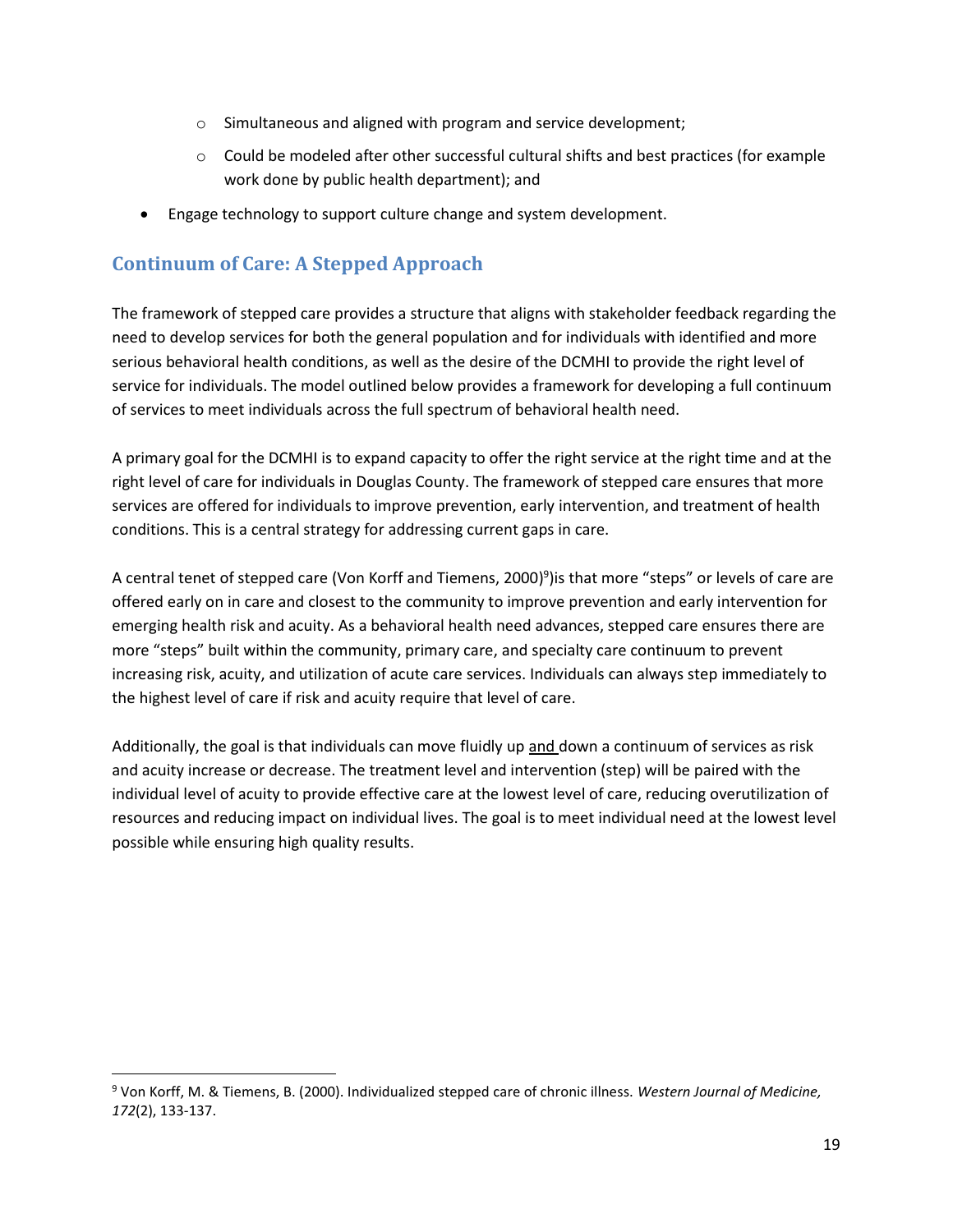#### **FIGURE 1. STEPPED CARE**



For Douglas County, a stepped approach means building services in the community, advancing the integration of behavioral health in primary care, and expanding services in specialty behavioral health.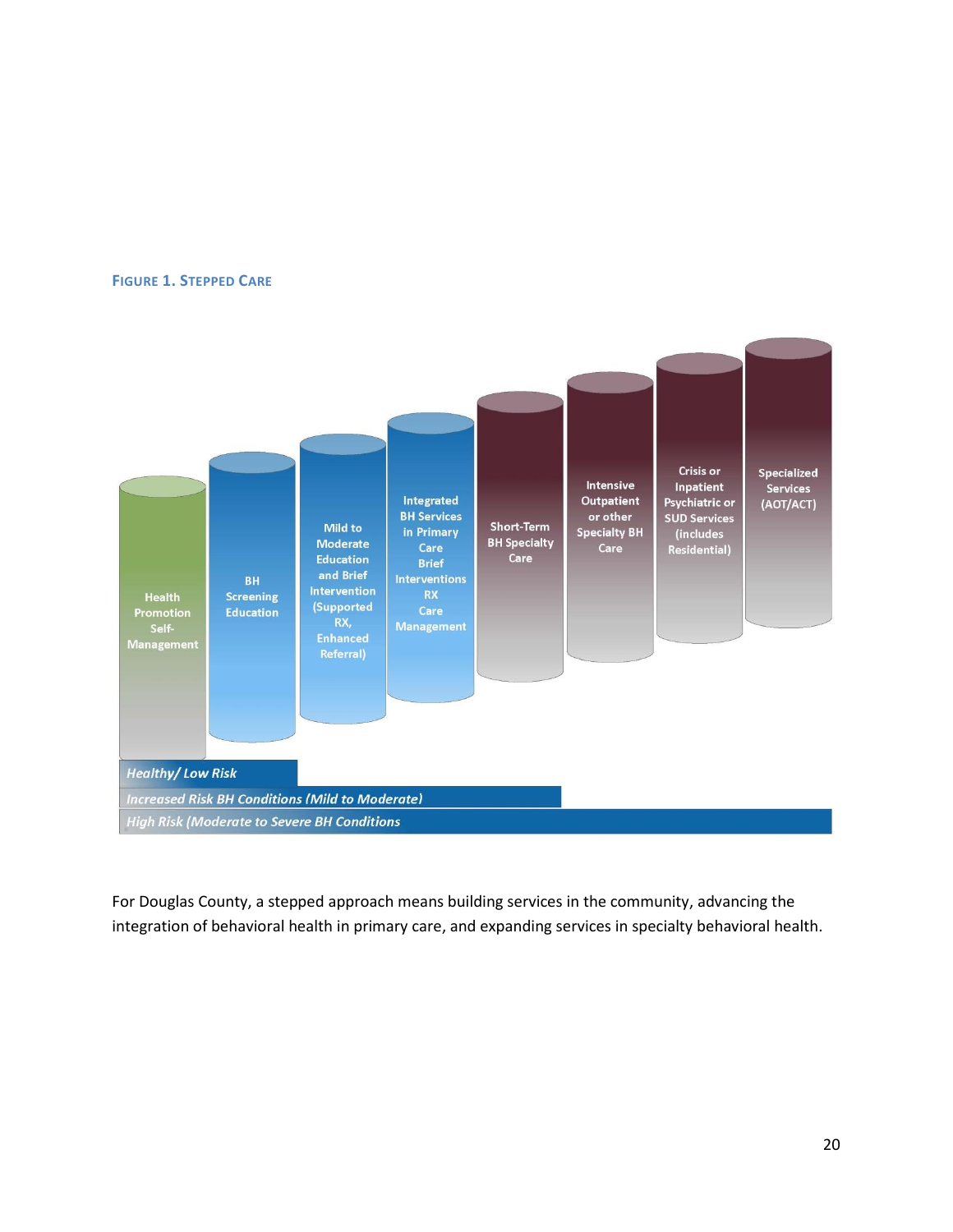

#### **FIGURE 2. DCMHI MODEL FOR STEPPED CONTINUUM OF SERVICES**

#### <span id="page-20-0"></span>**Community Based System**

In taking a population health approach and striving to meet the needs of individuals in the general population, the DCMHI model builds onto public health efforts and behavioral health services in the community. This level of care focuses on education, awareness building, promotion of emotional health and protective factors, and prevention of mental illness and substance use disorders. The services occur in the community and are incorporated into everyday life. They support awareness and understanding of emotional well-being while reducing stigma and providing avenues for individuals to connect and receive support.

The DCMHI has identified culture change and "rebranding" of behavioral health as a critical need in the community. Connected to demographic and cultural tendencies in the community around high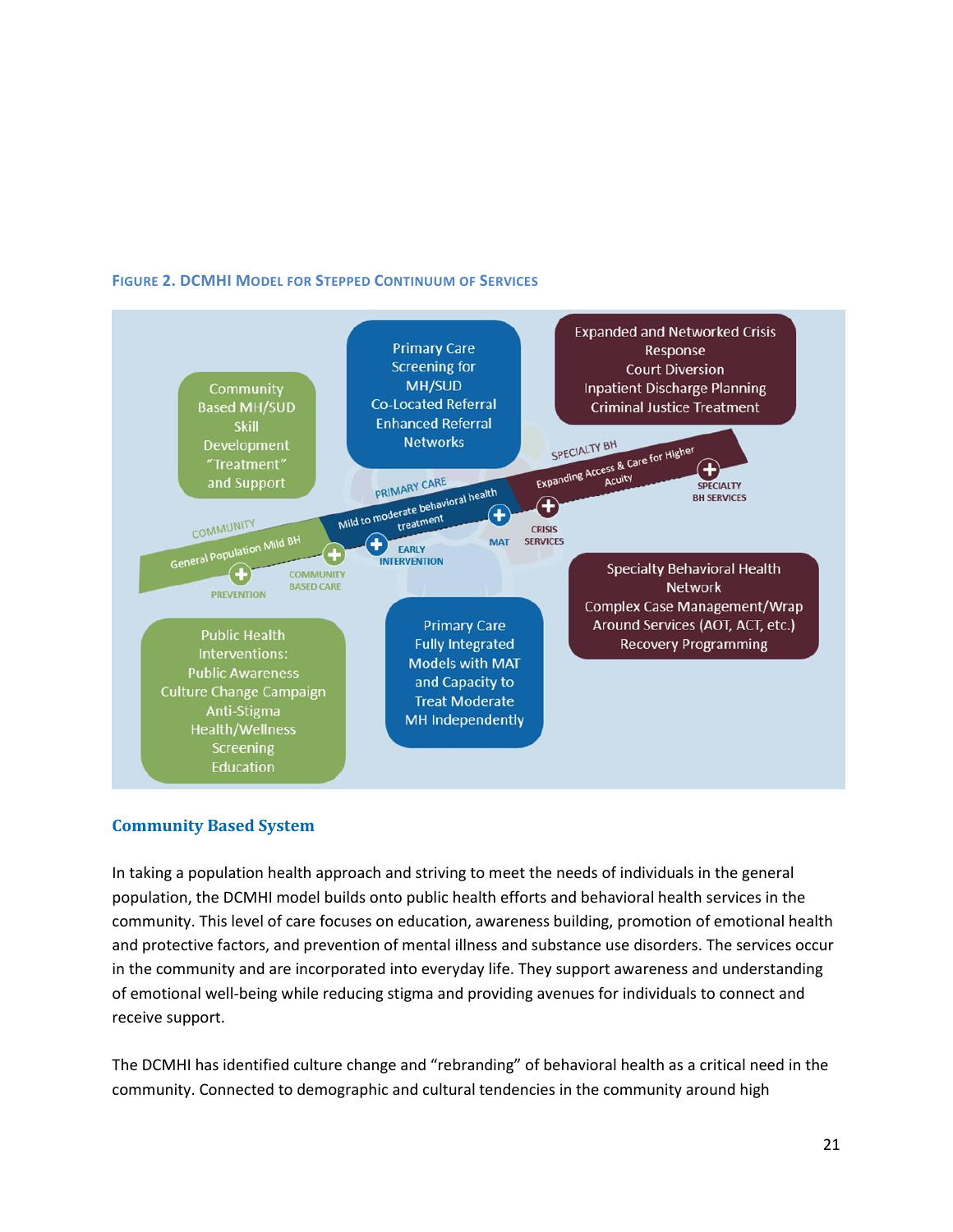expectation, status, and performance, there is a need to shift culture and awareness to acceptance of normal distress including depression and anxiety. The DCMHI wants to improve the culture of the County, as well as offer education and self-management skills for all individuals. The DCMHI aspires to incorporate these services across the community through home-based interventions (perhaps leveraging technology such as apps)<sup>10</sup>, the business sector, service sector (e.g., hair dressers), community-based organizations, public campaigns, and social events. The specific services that will be developed will be determined over time and evolve as the DCMHI identifies priorities and programs. Some initial ideas include:

- Public awareness campaign on the importance of emotional well-being and how to support this in settings where people live, work and play;
- Public screening of mental health and substance use similar to blood pressure screening at health fairs;
- Education campaigns on early signs and symptoms of behavioral health conditions, including promoting developmental screening;
- Mindfulness and distress tolerance exercises built into public events or in community locations such as recreational centers;
- Social events focused on the importance of sharing stress and distress and healthy tips on reducing stress such as behavior activation;
- Mom support groups that reduce isolation and provide skills for improving mood; and
- In home sessions via in-person or through technology therapy light.

#### <span id="page-21-0"></span>**Primary Care**

 $\overline{a}$ 

There is a national movement towards the integration of behavioral health into primary care. The primary reasons for integration include:

- $\checkmark$  Increase access to mental health and substance use services across the population;
- $\checkmark$  Provide behavioral health services where individuals go to receive care in the community;
- $\checkmark$  Identify and engage in early intervention for individuals with mild to moderate mental health and substance use needs by providing services in primary care settings;
- $\checkmark$  Prevent the development of worsening mental health and substance use;
- $\checkmark$  Reduce the barriers to treatment including stigma, lack of follow-up to specialty services, and long waitlists for specialty providers;
- $\checkmark$  Improve chronic physical health conditions by treating co-occurring mental health and substance use conditions; and

<sup>10</sup> Susan Steinbrecher, "A Roundup of the Best Health and Wellness Apps to Keep You Fit and Calm", *Inc.com*, September 27, 2018, https://www.inc.com/susan-steinbrecher/a-round-up-of-best-health-wellness-apps-to-keepyou-fit-calm.html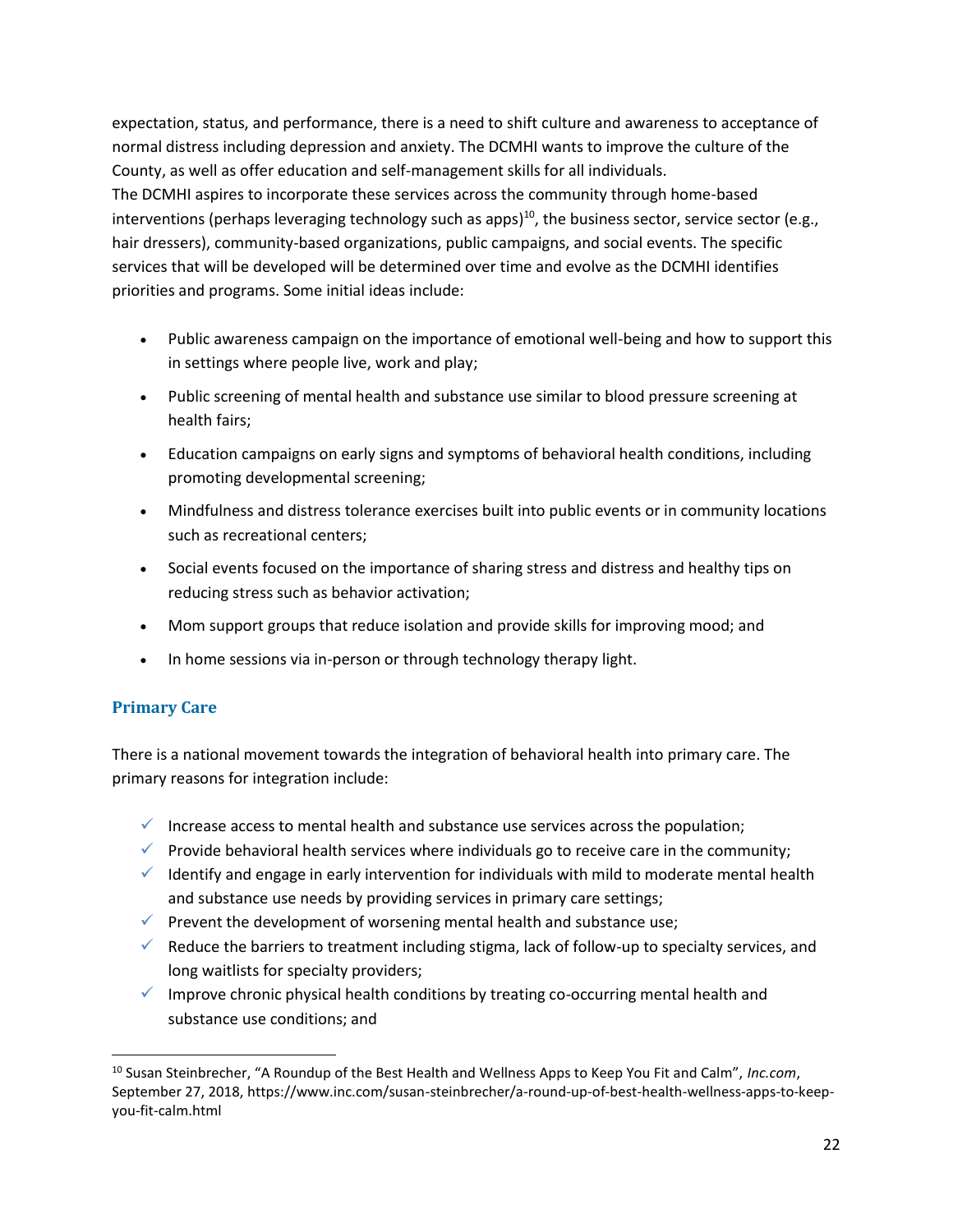$\checkmark$  Reduce costs through a reduction in acute services (emergency departments, hospitals) and through savings associated with better control of chronic medical conditions.

Behavioral health services within primary care have become central to advancing behavioral health wellness and improving the continuum and steps of care in communities. The DCMHI model incorporates primary care as a central partner and level of care supporting general population wellness, prevention, and providing additional levels of care for individuals with mild to moderate behavioral health conditions (including access to MAT for substance use). Early priorities for the DCMHI will be identifying primary care partners and understanding evidence-based models of effective integrated care.

### *Effective Integrated Care Model*

Although in practice, integrated care models remain on a continuum from co-location to fully integrated collaborative care teams, there is emerging evidence that specific model elements and functions are tied to outcomes *and* without these elements, models fail. The evidence base for effective integration of behavioral health into primary care comes from over 90 randomized controlled trials of models including IMPACT, DIAMOND, and COMPASS (collectively called Collaborative Care Model)<sup>11</sup> that have identified both core principles for a robust model as well as core elements that result in desired outcomes in whole person care.<sup>12</sup> Although the evidence base for integrating primary care into behavioral health is less robust, key features of the ACA 2703 State Plan Amendment Health Home for the seriously mentally ill (SMI) population have demonstrated the capacity to deliver cost savings and better clinical results. The core features of effective integrated care consist of a set of core principles, specific tasks, and features of the clinical team that serve as a kind of "secret sauce" that binds the elements together in a way that leads to effectiveness and cost savings. When planning integration for a health system these principles, processes, and personnel factors are essential to building a successful model (quality health outcomes and financially sustainable).

#### **TABLE 3. CORE ELEMENTS OF EFFECTIVE INTEGRATED CARE**

✓ **Team Based Care**- Primary care and behavioral health providers collaborate effectively on care teams using shared care plans. Care managers (often LCSWs or RNs) and psychiatric consultants are important additions to the team.

- **Embedded behavioral health provider** engaged in care management functions
	- o Assessment, diagnosis and brief interventions
	- o Routine follow-up with patients (at least 2 times a month)
	- o Tracking population in a registry
	- o Routine review of registry with psychiatric consultant

 $\overline{\phantom{a}}$ <sup>11</sup> IMPACT: Improving Mood—Promoting access to Collaborative Treatment; DIAMOND: Depression Improvement Across Minnesota Offering a New Direction; COMPASS: Care of Mental, Physical and Substance Use Syndromes <sup>12</sup> R. Whitebird et al., "Effective Implementation of collaborative care for depression: what is needed?", *American Journal of Managed Care,* 20 (2014): 699-707.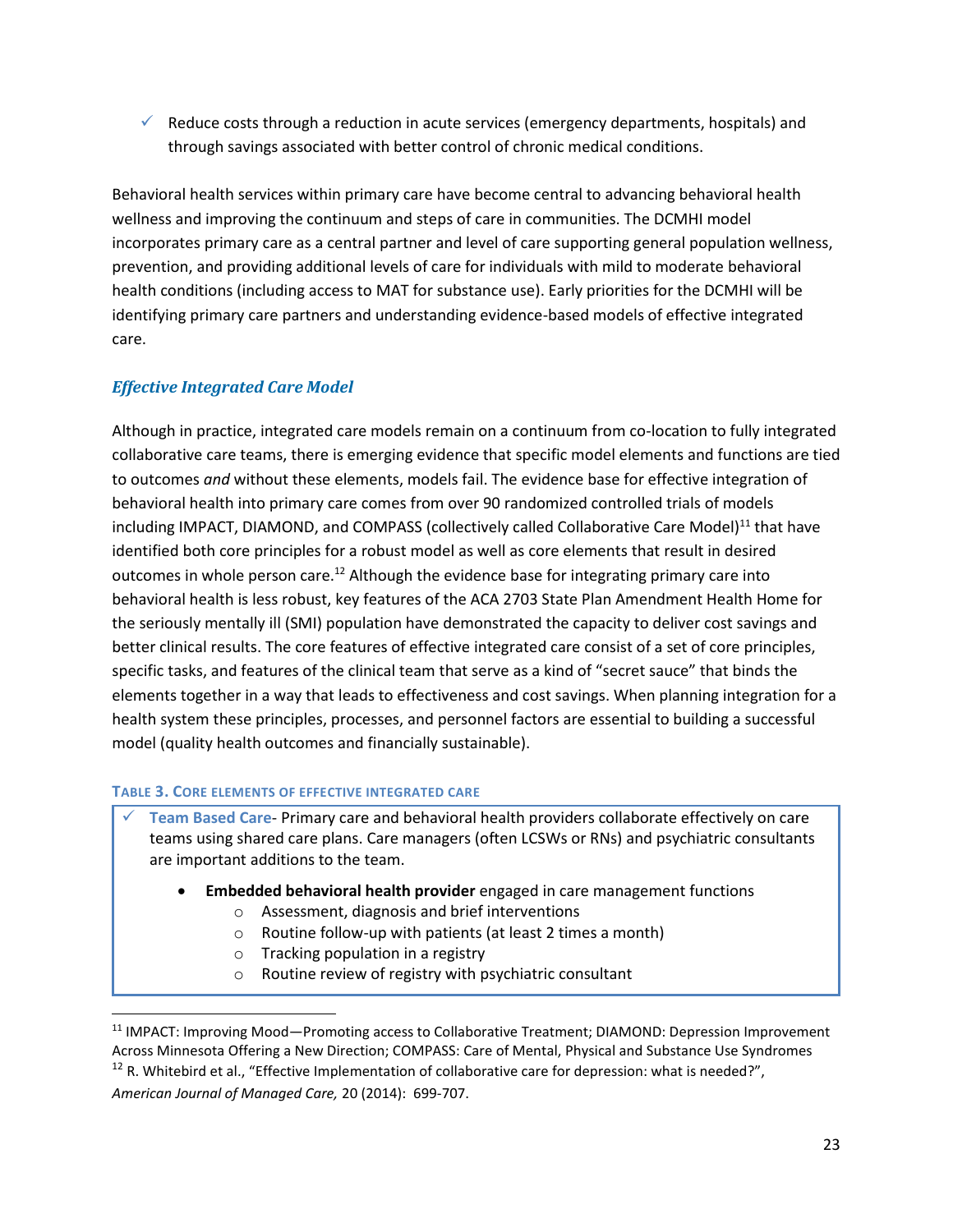- **Psychiatric Provider Consultant**
	- o Psychiatric consultation and recommendations to support primary care prescribing (psychiatric provider is off site and does not see patients)
	- o Registry review and clinical oversight for behavioral health provider and team
	- o Education and training on psychiatric medications, side effects, etc.
- ✓ **Evidence Based Interventions -** Patients are offered psychopharmacology and brief psychotherapeutic interventions for which there is credible research evidence to support their efficacy in treating mild to moderate behavioral health conditions. Psychotherapeutic interventions in the primary care setting are briefer in nature – typically 30 minutes.
- ✓ **Measurement-Based Care-** Each patient's care plan clearly articulates personal goals and clinical outcomes that are routinely measured providing clinical data on improvement or lack of improvement. Treatments are adjusted if patients are not improving as expected through an iterative process that involves psychiatric consultation.
	- Universal Screening of behavioral health with validated screening tools
	- Systematic measurement of symptom reduction to inform clinical decision making/adaptations in care
	- Tracking scores in a registry to review individual and aggregate data and to ensure people who are not improving receive adaptations in treatment.
- ✓ **Population Based** The care team shares a defined group of patients tracked in a registry to make sure no one "falls through the cracks." Practices track and reach out to patients who are not progressing as expected and psychiatric consultants provide caseload-focused consultation on all patients who are not improving, not just ad hoc advice on select patients.

**Key Tasks in Effective Integration:** Research has shown several key tasks are associated with evidence-based integration of behavioral health into primary care such as:

- $\checkmark$  Care manager or behavioral health provider ensuring >1 contact a month following the initiating contact to improve engagement and faster time to benefit.
- Regular caseload review by the psychiatric consultant with a care manager or behavioral health provider to make treatment adjustments for patients who are not improving.<sup>13</sup>
- $\checkmark$  Other tasks such as systematically repeating measurement tools (like the PHQ-9) are important to the above processes.

#### <span id="page-23-0"></span>**Specialty Care**

 $\overline{\phantom{a}}$ 

Central to the history of the DCMHI and its development is the need in Douglas County to care for individuals with identified behavioral health needs. As previously described there are many strengths within the existing specialty behavioral health services in Douglas County. Expansion and targeted program development for specific services and populations will be an ongoing effort and priority for the DCMHI. The specialty continuum includes everything from outpatient private therapy to intensive and

<sup>13</sup> Bao et al. "Unpacking Collaborative Care". *Psych Serv* (2016)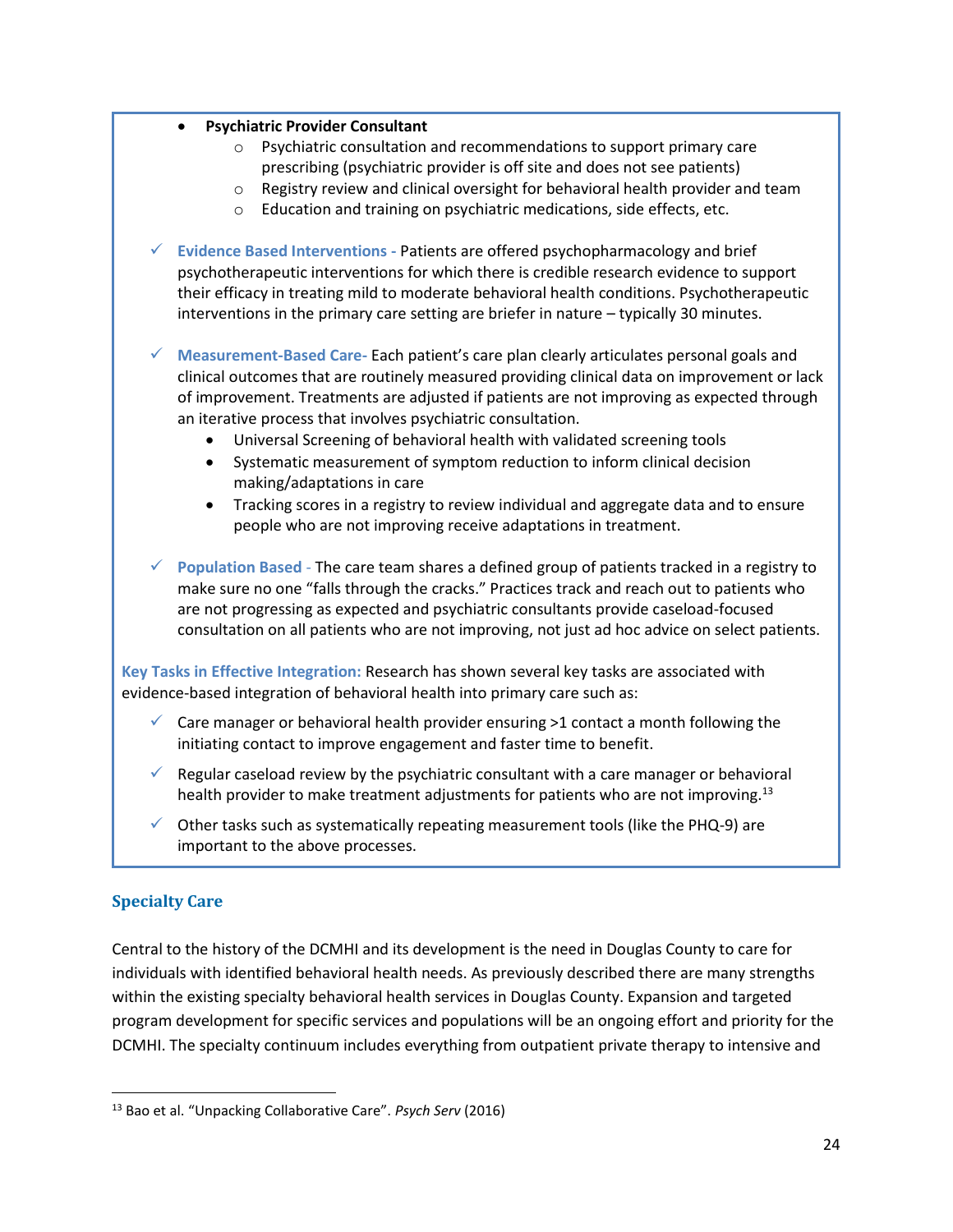specialized evidence-based treatment for sub-populations. There are five main areas of development for specialty behavioral health:

- Criminal justice diversion and judicial efforts for individuals with behavioral health conditions and criminal justice involvement;
- Crisis, inpatient and residential services with transitions of care;
- Improving access to outpatient services and case management;
- Specialty population evidence-based program development (e.g., individuals certified for outpatient treatment, services for co-occurring behavioral health and intellectual and developmental disability, and others identified by DCMHI over time); and
- Expanded recovery services.

The DCMHI is committed to developing a robust network of providers and services with strong care coordination and collaboration between providers. Additionally, many partners within the DCMHI want to develop specialty programming that is community based and easy to access for all individuals in the County. This may occur through development of integrated or co-located services within a physical hub, leveraging technology and tele-health opportunities to enhance access across the County, partnership with County and Human Service infrastructure to increase access points, and engagement of nontraditional partners including law enforcement, community-based organizations, and others.

# <span id="page-24-0"></span>**Implementation of the Community Based Mental Health System**

Building the community based mental health system outlined above should be viewed as a long-term commitment that will require phases of implementation based on needs, community and political will, resources and capacity, and emerging opportunities. HMA facilitated the DCMHI, as well as a smaller work group in discussions to identify goals for implementing the model and the first steps or activities for achieving these goals. The group prioritized activities that should be undertaken by the DCMHI in the first year of implementation. Next steps in the implementation process would be to further refine those activities that warrant deeper discussion, prioritize activities, develop specific workplans that outline the tasks, timelines, performance measures and implementers for each prioritized activity. The *Key Partners* identified under each activity below represent the entities to engage as the DCMHI determines next steps.

# <span id="page-24-1"></span>**Goal 1: Create a Networked System of Care**

A frequent theme for the DCMHI is the need for a "no wrong door" approach to entry for any individual in Douglas County, no matter their age, to receive the services needed. The DCMHI partners want to have a seamless and well-coordinated system of care that provides rapid access to services, shared treatment planning, and smooth transitions between providers, community-based organization and other service organizations. A primary element of a networked system is awareness across partners and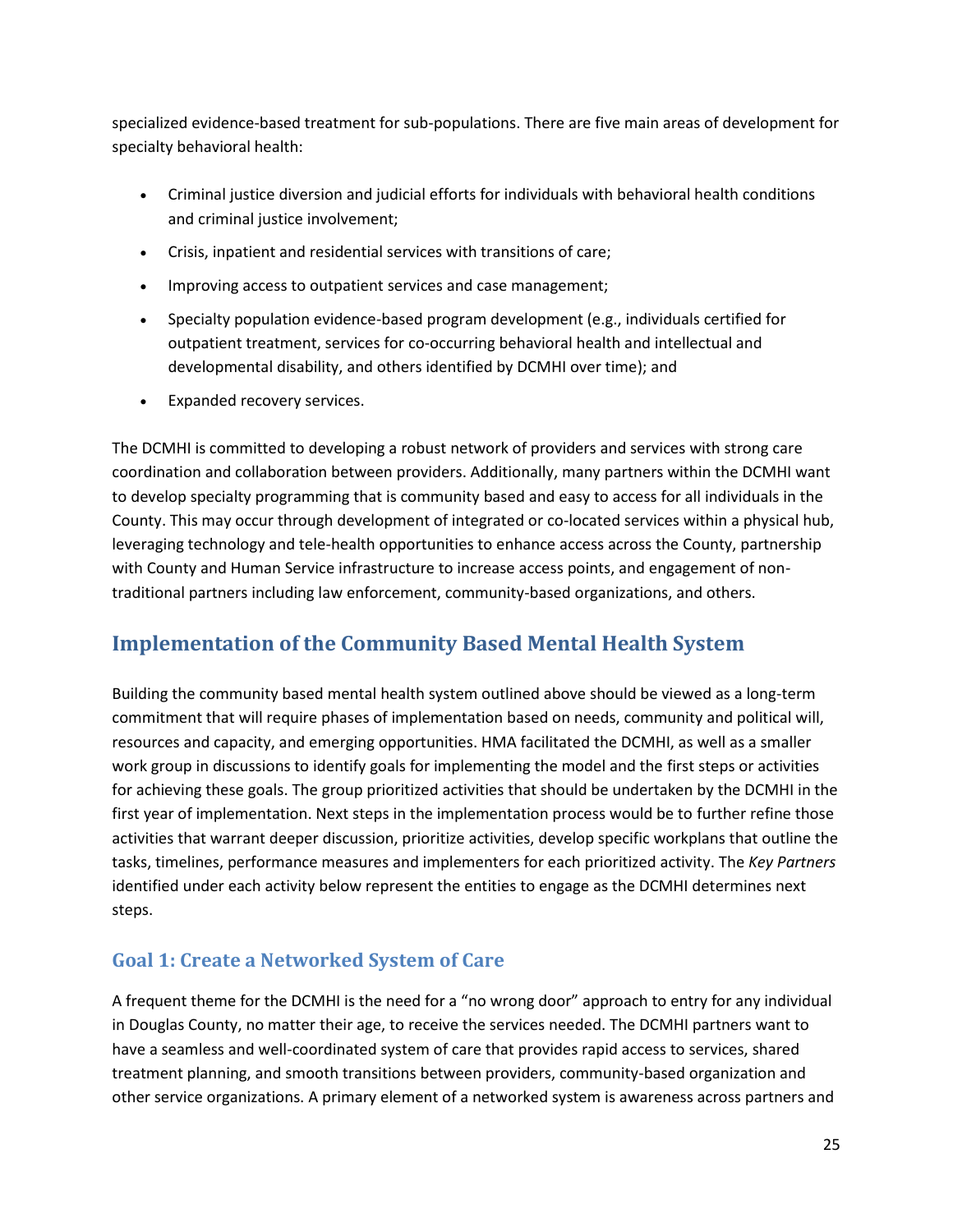"entry" points about the services available including any eligibility, insurance, or other requirements to access services. Additionally, the DCMHI partners identified the need to understand how individuals currently experience the system and where there are gaps in services or whether people fall "through the cracks" and fail to be connected to the appropriate services. Ultimately, the DCMHI is hopeful that there will be a platform or technological solution that will support genuine connectivity across relevant services and provide up to date information for individuals seeking care regardless of where and when they contact the system.<sup>14</sup> The following eight activities support the development of a networked system of care.

#### <span id="page-25-0"></span>**Activities**

#### **I. Assess and map current resources for individuals with mental health and substance use conditions and other social determinants of health needs in the community**

*Suggested components***:** In order to support connecting individuals to the right services, it is important for all partners and "entry points" of the future to have a comprehensive list of resources in the County. One of the lessons of the DCMHI is that despite best efforts, it is difficult for all partners to know all the work of partners or others within the County. As a result, the DCMHI is interested in creating:

- A resource of all age specific services including mental health, substance use (including recovery), social services, family, community, and other services that can be easily updated and expanded;
- A matrix that provides detailed information on each service outlining eligibility, insurance coverage or other factors that are important for referral;
- A platform that is easy to use by individuals, families and natural supports ensuring that identifying information and resources does not require special training; and
- A process for keeping the services up to date including having accountability to partners that the services listed are accurate and up to date.

*Key partners:* DCMHI members, Douglas County Human Services, Medicaid Regional Accountable Entity (RAE, Colorado Access), Managed Service Organizations, Community of Care Network, community-based organizations, and other institutions that support individuals with mental health or substance use conditions.

#### *Key implementers:* DCMHI

 $\overline{\phantom{a}}$ 

**II. Map current and future state mental health/primary care referral processes and develop referral protocols**

 $14$  Ideally, this platform would be designed to maximize communication while supporting HIPAA and 42-CFR compliance and allowing data sharing between covered and non-covered entities.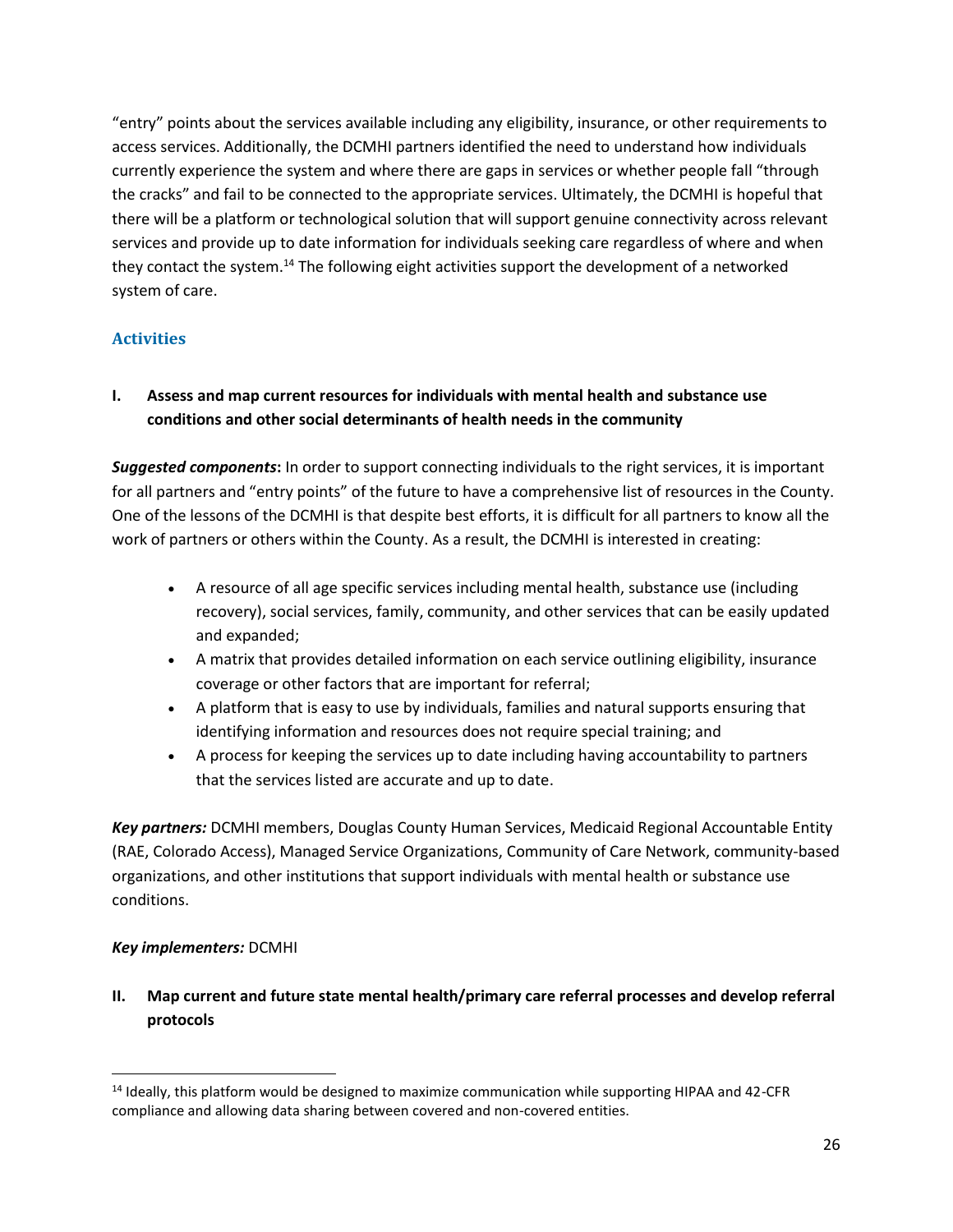*Suggested components:* DCMHI partners identified the need to map current user experience of the existing system—from entry through referral and transitions of care to identify gaps, barriers, and areas where individuals get stuck or dropped from the system. The goal would be to use this real-life experience of how the system currently works to inform how it needs to be changed. Following this assessment, the DCMHI would map the ideal flow or process for individuals considering the barriers and challenges that currently create poor outcomes. This may include exploration of transportation needs or centralized points of service as well as opportunities to leverage technology such as tele-health to support access to care.

*Key partners:* Individuals with lived experience in the Douglas County system of care, DCMHI members, Douglas County Human Services, Medicaid Regional Accountable Entity, Managed Service Organizations, Community of Care Network, community-based organizations and other institutions that support individuals with mental health or substance use conditions.

*Key implementers:* Douglas County Lean Six Sigma experts

#### **III. Enhance care coordination**

*Suggested components***:** Enhanced care coordination across payers and across services requires a robust process for sharing information, developing standardized referral forms (that contain the information needed by each partner), and often requires a lead agency to be the primary care coordinator. The process for care coordination in the Douglas County system of care will take more time and assessment with a group of partners identifying existing care coordination efforts and how to connect and or build onto those services. Potential specific components include:

- Assessment and review of existing care coordination efforts and entities with specific care coordination functions (e.g., Medicaid RAEs, Centura, MSOs, hospitals, etc.);
- Review of existing referral forms and what information is needed to follow the individual to ensure the right information is flowing between providers;
- Develop process for individuals being referred engagement and education as part of the referral process;
- Review of HIPAA and other data privacy requirements (e.g., 42 C.F.R.) to provide informed decisions on data sharing in meeting standards for care coordination;
- Developing relationships between providers to learn and understand what each other do and how they can work together for shared cases or to support communication when referrals are made;
- Explore how care coordinators can support transportation needs of individuals or identify solutions for areas where transportation is a barrier to the right level of care;
- Develop Memorandums of Understanding or Care Compacts to support communication, shared processes, and workflow for enhanced referral and coordination of care between provider organizations; and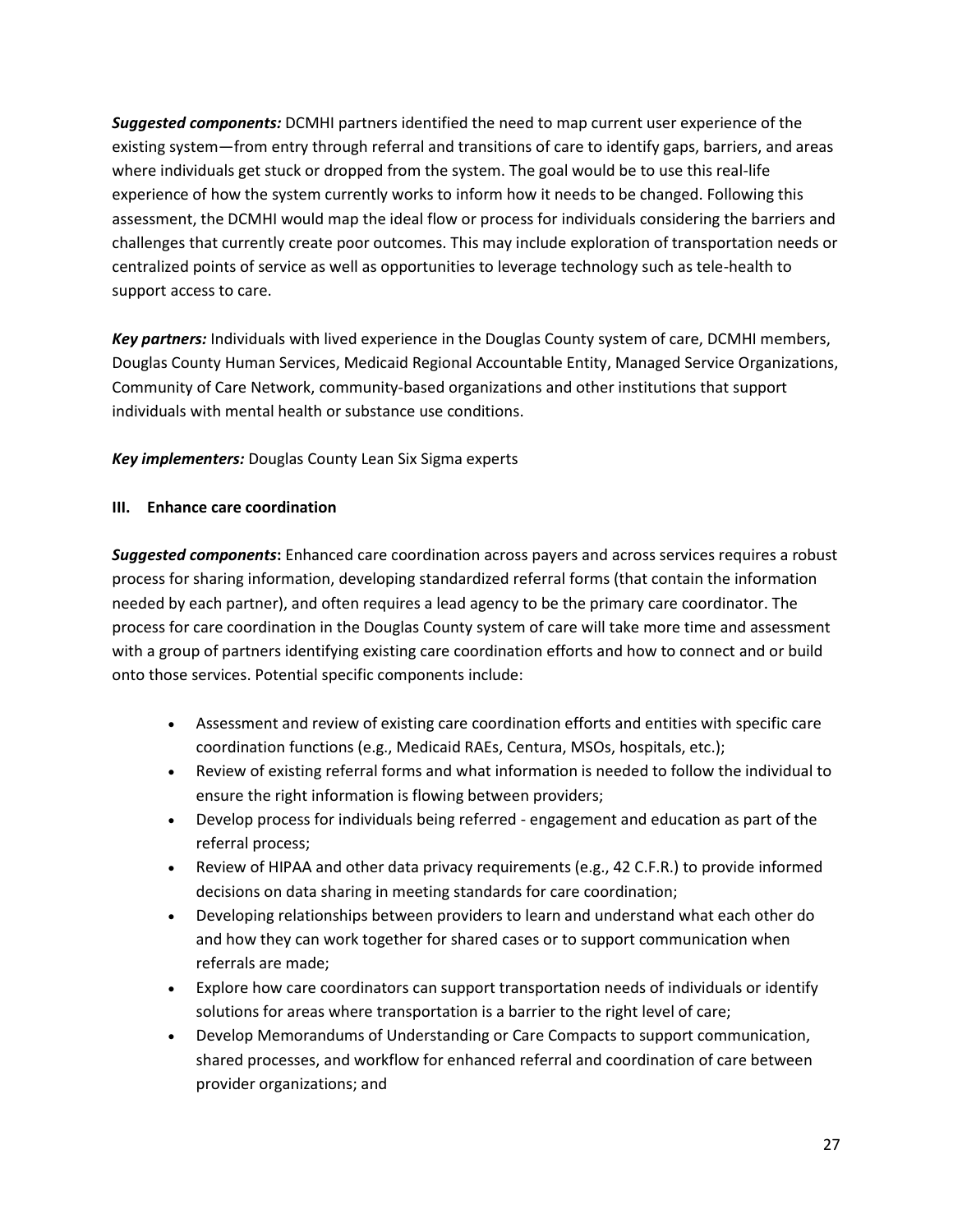• Develop process for tracking data on referral and care coordination which could include a shared platform for data sharing long-term.

*Key partners:* Colorado Access (referred to as the, "Medicaid Regional Accountable Entity" under the other activities. Perhaps put Colorado Access in parenthesis after the first mention of the RAE under activity 1, and refer to Colorado Access in the following activities), commercial payers, MSOs, Centura, AllHealth Network, Community Crisis Connection (CCC), Community of Care Network, Denver Springs, Highlands Behavioral Health, and other hospital or emergency department partners, inpatient psychiatric social work staff or discharge planners, outpatient behavioral health providers serving the County, County Attorney, and others.

*Key implementers:* DCMHI until a specific workgroup or potential lead is identified

#### **IV. Identify and develop/advance network technology solutions, including a searchable resource platform for linking people in Douglas County to care and resources to support health**

*Suggested components:* The DCMHI strives to include technology solutions in its vision for a networked system of care. A technology platform could provide an ability to make the networked system truly accessible regardless of entry point. This technology platform should be user friendly to individuals and families across the County, as well as providers and service agencies. It should provide a platform for shared communication, care coordination and long-term shared treatment planning across providers. This type of technology exists and the work of the DCMHI will be identifying:

- What kind of technology is needed and prioritized functionality;
- A process for reviewing these platforms (including what other counties are using and their experience with specific tools;
- A process for selecting and/or building that functionality;
- Exploring a combination of technologies such as a 211 resource platform with Julota providing the care coordination functionality; review Arapahoe County and other examples of resource platforms.

#### *Key partners:* DCMHI members

*Key implementers:* DCMHI until a specific workgroup or potential lead is identified

#### **V. Create a law enforcement hub**

*Suggested components:* Following success of the CRT, one of the lessons learned for the DCMHI is that law enforcement is often the first point of entry for many individuals in distress. Developing a more formal way for individuals to seek assistance is through a law enforcement hub that could have colocated services and provide a community entry point for referral and entrance to services. It can also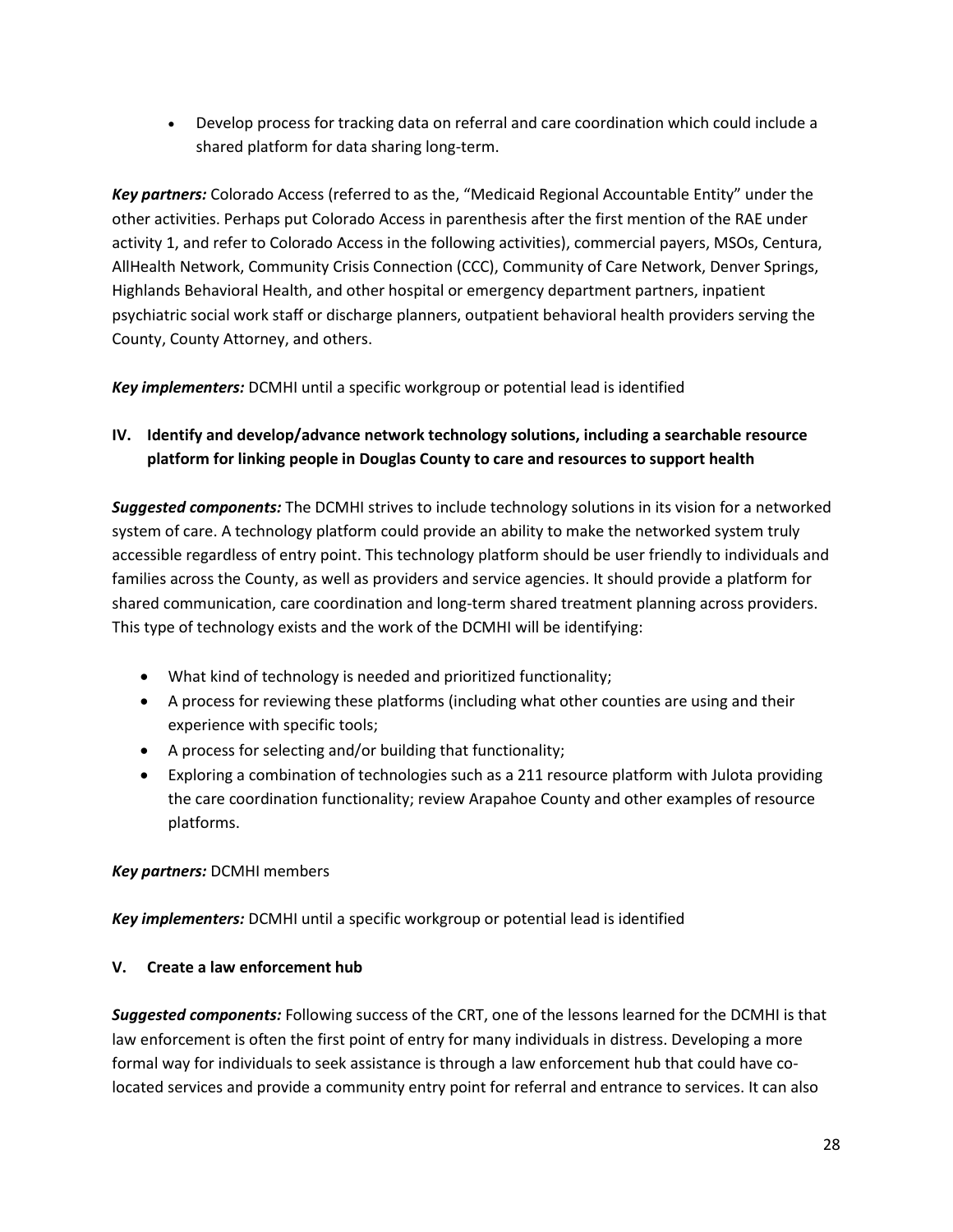provide closer proximity for law enforcement to support community members and shift culture around mental health and substance use.

*Key partners:* Law enforcement agencies, DCMHI provider and social services organizations, and Douglas County leadership.

*Key implementers:* DCMHI until a specific workgroup or potential lead is identified.

#### **VI. Create and support a position for a resource expert across insurers/systems**

*Suggested components:* Another position that could support a networked system of care and greater care coordination is development of a resource expert who can support individuals with mental health and substance use conditions across payers. This individual would have understanding and expertise in programming across the continuum of care, geography of the County, and support individuals, providers and others with accessing the right service and navigating the system.

There are already roles that are similar in other parts of the system such as through the Managed Service Organizations, the Regional Accountable Entities and the Office of Behavioral Health ombudsman. As a result, it will be important for the DCMHI to identify whether this position is needed, what specific role they play in coordination with these other positions, and how they meet an unmet need. If the existing resources are sufficient, then it may be ensuring that the DCMHI has greater connectivity with these individuals to support the functionality in Douglas County.

*Key partners:* DCMHI members, Managed Service Organization, RAEs and Office of Behavioral Health Ombudsman.

*Key implementers:* DCMHI until a specific workgroup or potential lead is identified.

# <span id="page-28-0"></span>**Goal 2: Rebrand Mental Health and Substance Abuse**

Concerns about the stigma of mental health and substance use disorders were shared throughout the key informant interviews and group discussions. In addition to this stigma is a broader culture of high expectation, life and work success, and high pressure for both adults and children in Douglas County. The population overall values putting forward a perception that one's life is successful and that individuals can tolerate high pressure environments. As a result, awareness of normal distress as well as acknowledgement of mental health or substance use issues or need for support is a challenge. This culture devalues sharing distress and help-seeking. DCMHI seeks to lead culture change by rebranding mental health and substance use, including continuing the initiative to reduce stigma (Let's Talk campaign) and helping people to view mental health as health-equal to and connected to physical health. It is also important to educate the public about mental and substance use conditions to reduce stigma and prejudice based on misconceptions about those living with these conditions. This public education should include information about what support services are available in the county.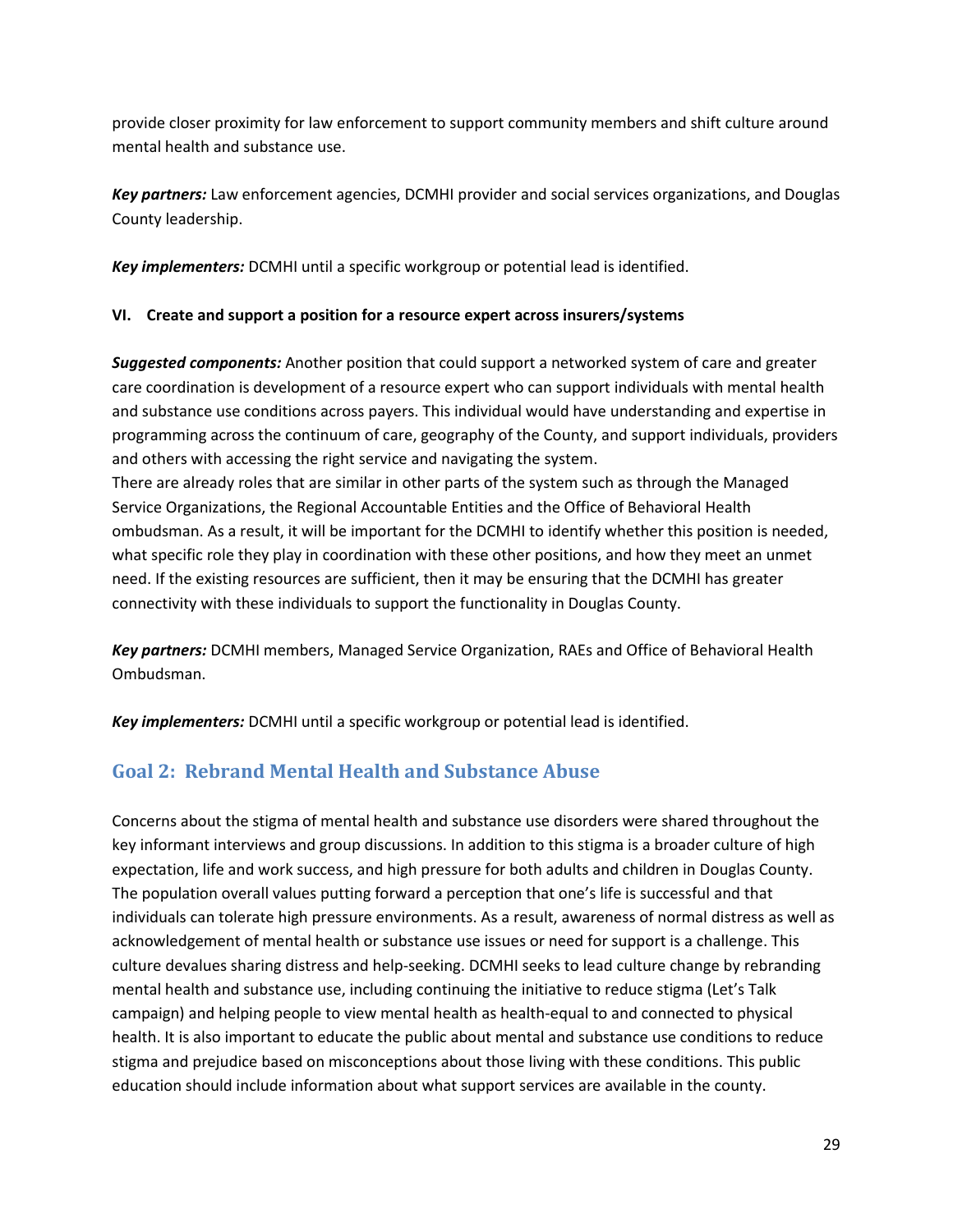#### <span id="page-29-0"></span>**Activities**

**I. Develop and implement a social marketing/communication plan focused on culture change in Douglas County** 

*Suggested components:* A mixed modality campaign delivered in multiple, diverse settings will seek to normalize mental health and substance use issues and help seeking. DCMHI will engage the sectors where people in the county live, work and play, utilizing natural supports in the community to share campaign messages. Messages should be developed that build on existing efforts like *Let's Talk Colorado*. Messages should reflect framing research from the Frameworks Institute and the research literature on similar social marketing efforts. This work will start with engaging new and non-traditional partners.

*Key partners:* Business sector; informal supports (hairdressers, faith-based community); DC schools; County information officer; Frameworks Institute (resources around social norming); Colorado Community News; PIOs from organizations already doing awareness campaign work; local public health; community members.

*Key implementers:* Tri-County Public Health, DCMHI with communication experts

**II. Develop and implement a plan for public education about mental health and substance use conditions that includes – upstream prevention, available supports (professional and natural), and expands and leverages connections**

*Suggested components:* In tandem with changing the culture in the county to normalize mental health issues and help seeking, educating the public about mental and substance use conditions and where support services can be accessed is important. This education effort should include information that addresses public safety questions around mental and substance use conditions and presenting the facts about these conditions to address misconceptions. Public education efforts should include targeted trainings such as Mental Health First Aid or specialty trainings like those for law enforcement and providers on co-response to mental health crises. Additional strategies could include community forums and media training on appropriate reporting of mental and substance use conditions and related topics like suicide prevention. DCMHI can continue to foster a relationship with local media and utilize this partnership to educate the public. Finally, this public education effort should include a component that creates a common language across sectors for talking about these issues.

*Key partners:* Business sector; informal supports (hairdressers, faith); DC schools; County information officer; local media; Frameworks Institute resources around social norming; Colorado Community News; PIOs from organizations already doing awareness campaign work; general public/community members.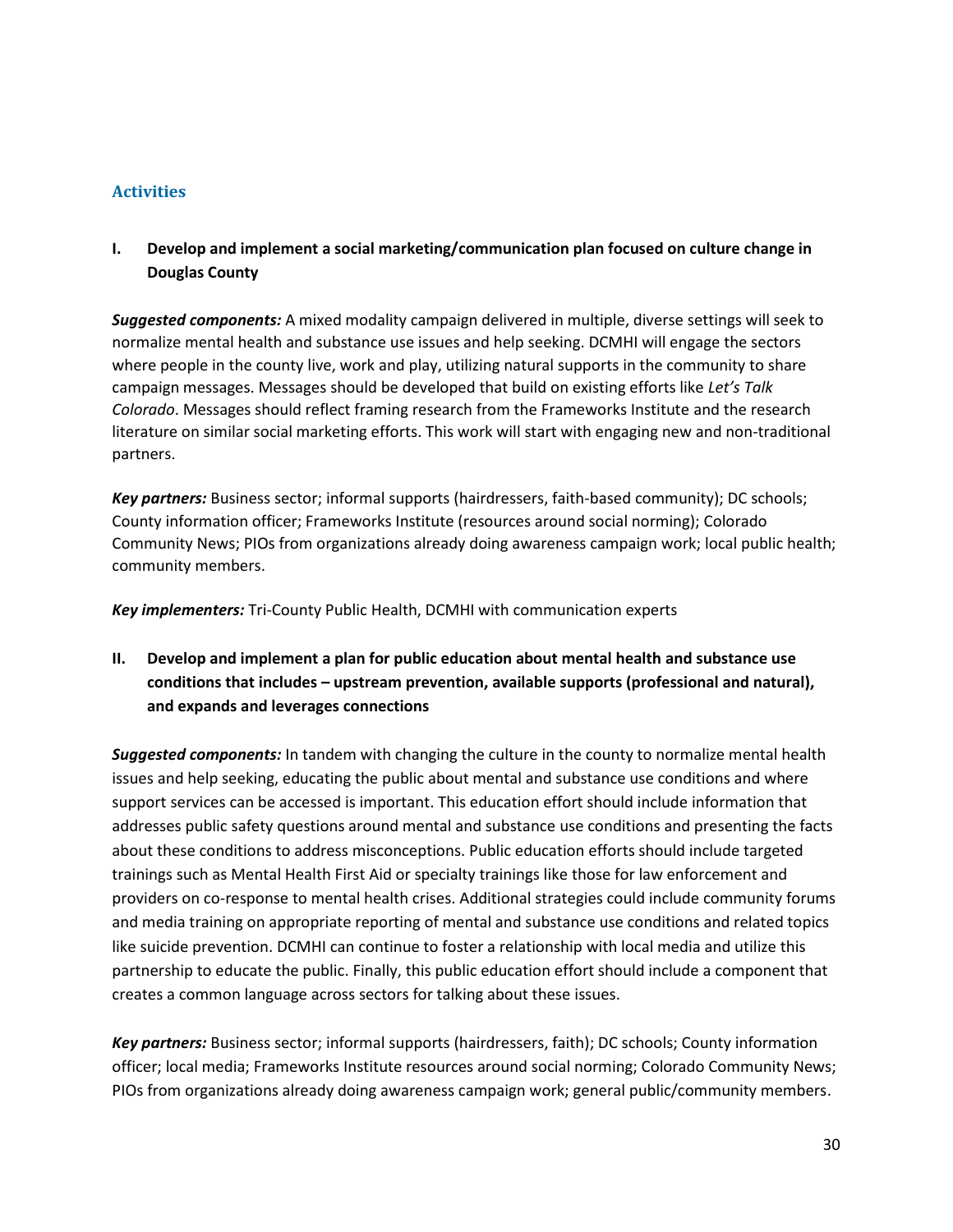#### *Key implementers:* DCMHI with communication experts

### <span id="page-30-0"></span>**Goal 3: Develop Programs and Interventions to Address current Gaps**

As identified above, the stakeholders have numerous ideas about specific programs for individuals with identified mental health or substance use conditions that are missing from the current continuum of services. A priority for the DCMHI is to move forward with continued assessment of this need and then development of specific services. The services outlined below include current program priorities with some targeting of specific parts of the continuum and other programs that targeting specific subpopulations.

#### <span id="page-30-1"></span>**Activities**

#### **I. Expand CRT programming and taskforce**

*Suggested components:* The CRT program has been an effective addition to Douglas County services. Many partners within the DCMHI want to expand this program to more locations within the County and to increase the number of co-responder teams. Potential initial steps include:

- Assessment of volume and requests for CRT teams across the County;
- Hot spotting or evaluating areas of need or areas of incidence that are further from current CRT which could include CRT demand outside of geographic range of current CRT;
- Decisions on the number of teams needed and any potential specialization of teams (e.g., youthoriented co-response team, complex care teams, etc.); and
- Determination of funding needed to pay for additional CRT teams and sustainability of program.
- As part of the assessment process, explore the need for additional diversion and restorative justice programming and identify the specifics of those programs to support diversion of individuals with mental health and substance use conditions from criminal justice settings.

*Key partners:* Law enforcement, Fire Departments, Dr. Jim Baroffio and Associates, Douglas County leadership, and CRT workgroup.

#### *Key implementers:* DCMHI

#### **II. Expand walk-in crisis center**

*Suggested components:* Walk-in crisis can be an important way of meeting community need in a timely manner and in a centralized location. The DCMHI is interested in adding to the crisis continuum to ensure individuals access services when in distress while also providing avenues for individuals to reach out for support prior to a true emergency. Walk-in crisis can fill that role. However, the DCMHI also needs to clarify the specific services in a walk-in center, the locations and geographic disparities best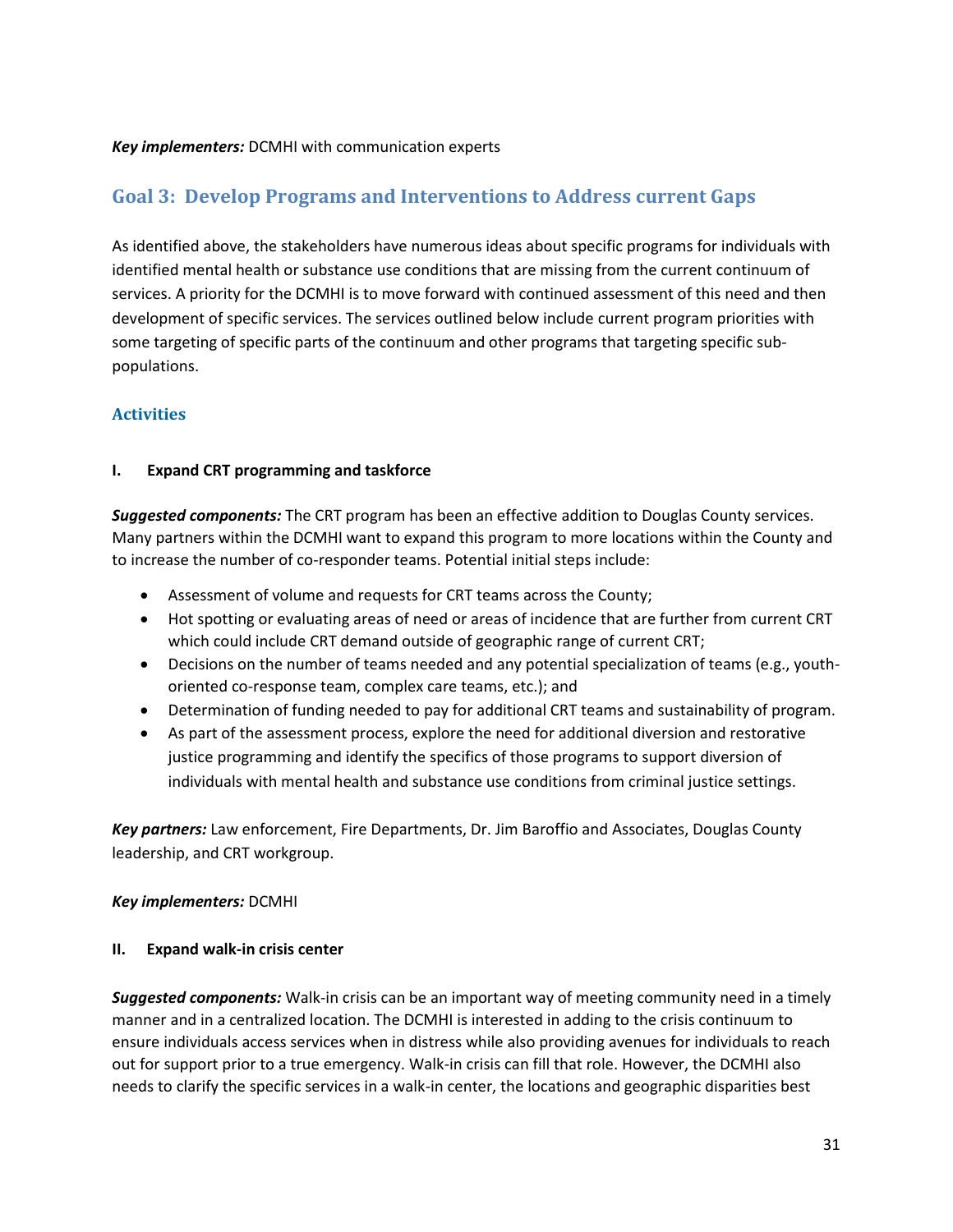served by this service, and the data indicating the need for and the specific program design of a walk-in crisis center. Initial proposed tasks include:

- Review of CRT data and other crisis data sources to examine patterns in contacts, volume and location of requests to inform the crisis center services and location;
- Exploration of location where other co-located services exist such as human services, mental health pavilion (described below) to maximize the idea of an integrated sub-hub for access to care;
- Identify the scope of services such as assessment, referral, care management, and potentially short-term treatment if co-located with outpatient behavioral health providers;
- Review of regulatory and administrative rule regarding development of additional walk-in crisis services outside of current state funded services; and
- Funding sources for programming including potentially capital investments for building or materials required.

*Key partners:* CRT teams, Douglas County DCMHI Coordinator, Community Crisis Connection, Community Mental Health Center, and specialty behavioral health providers

*Key implementers:* Douglas County DCMHI Coordinator and Community Crisis Connection

### **III. Assess and develop a plan to increase mental health and substance use disorder screening, referral, treatment and recovery capacity**

*Suggested components:* Identification of mental health and substance use symptoms early on to support referral and connection to treatment and recovery services is central to the DCMHI proposed model. Identification through screening and effective referral are specific activities that cut across goals 1, 2, and 3. Additionally, the assessment data from goal 1 is central to determining specific treatment needs and recovery programming to develop. As a result of the interconnectedness of these activities, the following additional steps are potential tasks:

- Based on assessment and user case mapping completed in Goal 1, the DCMHI will examine current screening processes as well as opportunities for enhanced screening in public health and community settings, in primary care practices, and in other "entry points" for individuals in need;
- Based on the information gathered about referral and care coordination, the DCMHI can start to identify the best methods for enhancing the connection between identification and referral to treatment;
- Specific programs can be outlined for development based on identified gaps in care uncovered in the assessment process (e.g., Assisted Outpatient Treatment, Intensive In-Home Services for youth, at-risk adult programming, etc.);
- Explore the process for development of universal screening of mental health and substance use in primary care settings in the County and brief interventions for mild to moderate conditions as part of integrated care efforts;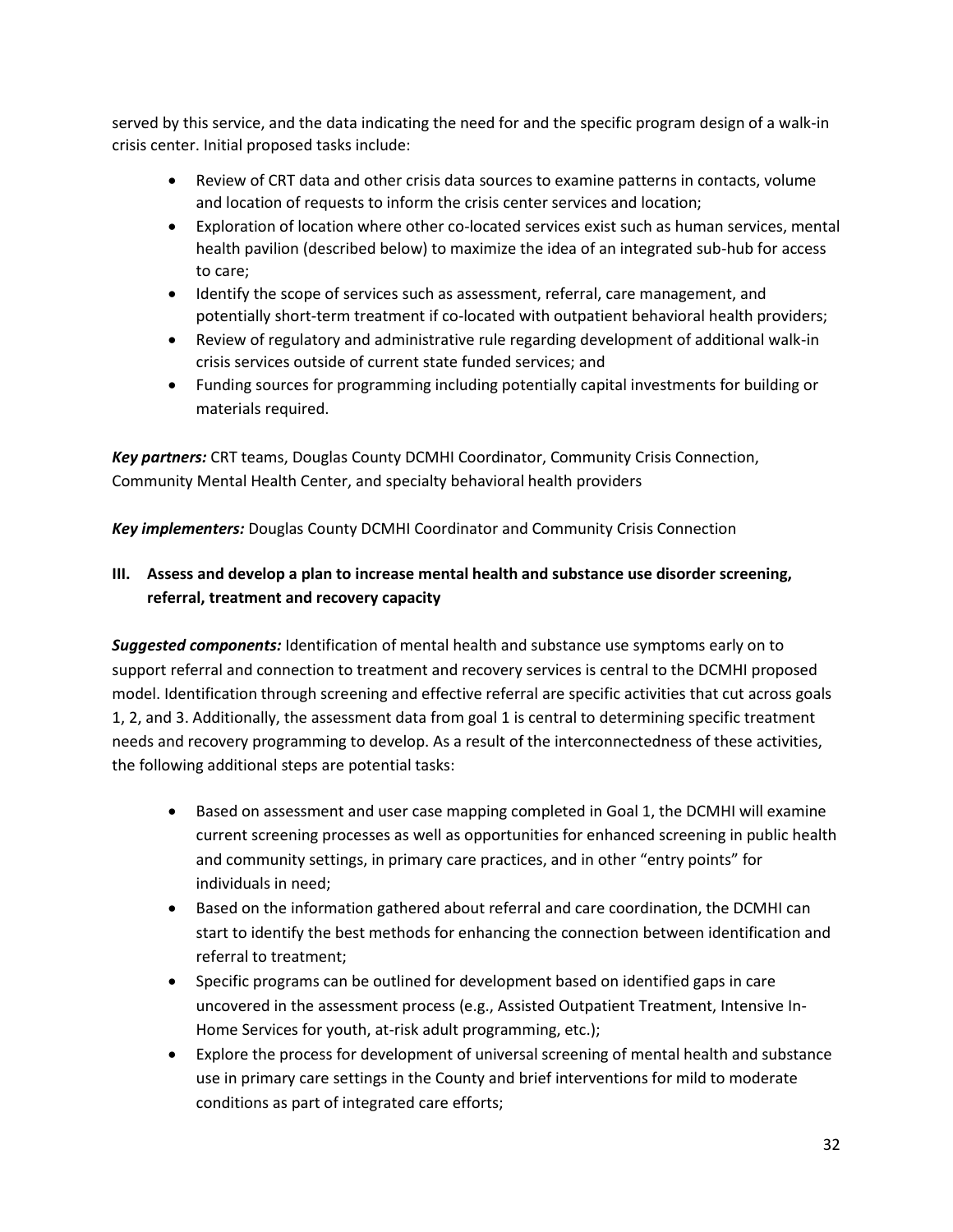- Pilots or detailed planning for development of enhanced referral networks between primary care and behavioral health to improve access to care for individuals identified by screening in primary care; and
- An additional area of review and development in this process will be exploration of recovery programming and gaps in that part of the continuum.

*Key partners:* DCMHI members, workgroup members focused on the resource development and referral processes indicated in Goal 1, specialty behavioral health providers, and primary care practices.

*Key implementers:* DCMHI until a specific workgroup or potential lead is identified; opportunity for a public/private partnership.

#### **IV. Explore and Design Approach to Integrated Behavioral Health**

*Suggested components:* The DCMHI is aware of the importance of building services that support the general population and build greater prevention and early intervention for individuals with mental health and substance use conditions. A key element of that continuum is primary care where behavioral health integration can support mild to moderate conditions providing screening and identification of symptoms as well as treatment for individuals of all ages. Development of integrated care is a longerterm goal, however potential immediate tasks for the DCMHI include:

- Develop an understanding of integrated care models with clarity on effective components;
- Engage primary care partners and identify partners and "champions" who want to advance integration within the County;
- With primary care partners, decide on a model of care;
- Identify partnering organizations; and
- Develop an implementation plan that includes potential training needs, operational support, and financial modeling among other key implementation components.

*Key partners:* DCMHI members (particularly Centura and Colorado Access to support connections to primary care), primary care providers in Douglas County, behavioral health providers who want to partner to do integrated care, and local expertise in integrated care including financing.

*Key implementers*: DCMHI until a specific workgroup or potential lead is identified.

#### **V. Increase Access to Medication Assisted Treatment**

*Suggested components:* Access to MAT is an important part of the substance use continuum and is an evidence-based approach for treating many forms of substance use conditions. MAT combines access to medications while also offering behavioral therapy and skill development for changing behavior, managing distress and learning to address substance use. MAT can be delivered in multiple settings including primary care and specialty behavioral health. Potential initial tasks for the DCMHI include: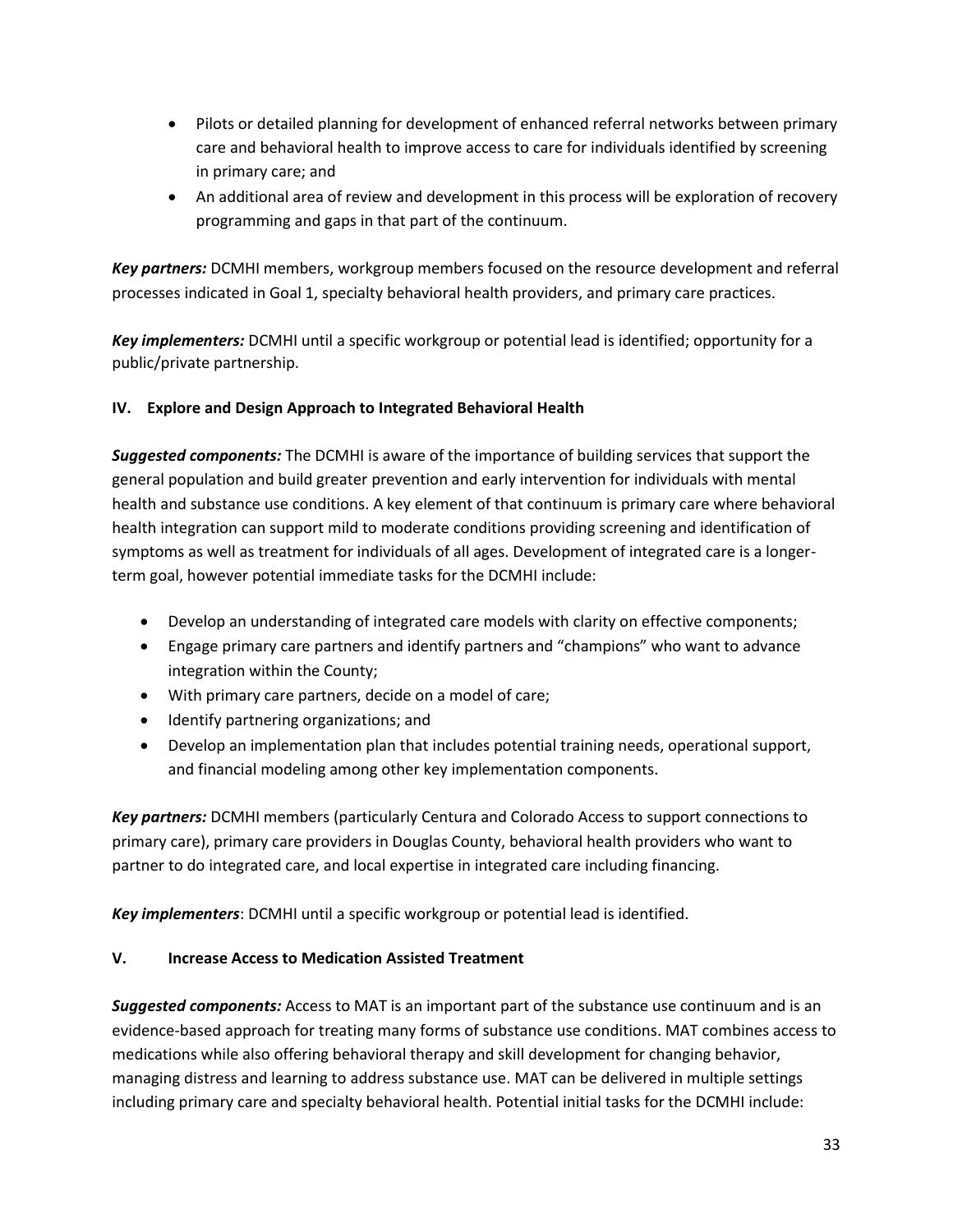- Review of exiting MAT services and providers in Douglas County including populations served, substances treated, eligibility (insurance or other), and program requirements (e.g., need to be enrolled in intensive outpatient services, etc.);
- Review of substance use data for the County and specific MAT program needs including subpopulations of focus;
- Discussions with primary care partners on expansion of MAT in primary care and partnership needs with behavioral health specialty providers including potentially co-located groups, behavioral health staff embedded in clinics or enhanced referral and shared treatment planning;
- Discussions with specialty behavioral health providers on scope of services offered and potential resources that can be expanded to support MAT in the County (could include peer workforce for engagement at entry points, CRT or walk-in crisis to improve engagement and follow-up in treatment).

*Key partners:* DCMHI leadership, Signal Behavioral Health, Colorado Consortium for Prescription Drug Abuse Prevention, specialty behavioral health providers, and primary care providers; Tri-County Opioid Prevention Partnership (TCOPP)

*Key implementers:* Signal Behavioral Health

### **VI. Implement evidence-based programming for specific sub-populations to improve access to services needed to support health, long-term stability and improved outcomes**

*Suggested components:* The stakeholders identified numerous sub-populations that could benefit from specific programming. Each of these programs would need to include a process of assessment of need (number of individuals, volume, and geographic location), review of relevant evidence-based practice models, payment for models and provider capacity to develop programming. Specific programs of interest to explore include:

- Assisted Outpatient Treatment (AOT) for individuals with serious mental illness leaving the hospital and transitioning back to the community; particularly those who have been certified for involuntary outpatient treatment;
- Assertive Community Treatment (ACT) for individuals with serious mental illness who have recurrent inpatient hospitalization and who have high social determinant of health needs such as homelessness;
- In-tensive in home services for adolescents with significant mental health needs such as Multi-Systemic Therapy, Trauma Systems Therapy or others identified as meeting the population need;
- Behavioral coaching for youth and adults with neurodevelopmental conditions such as autism and Asperger's;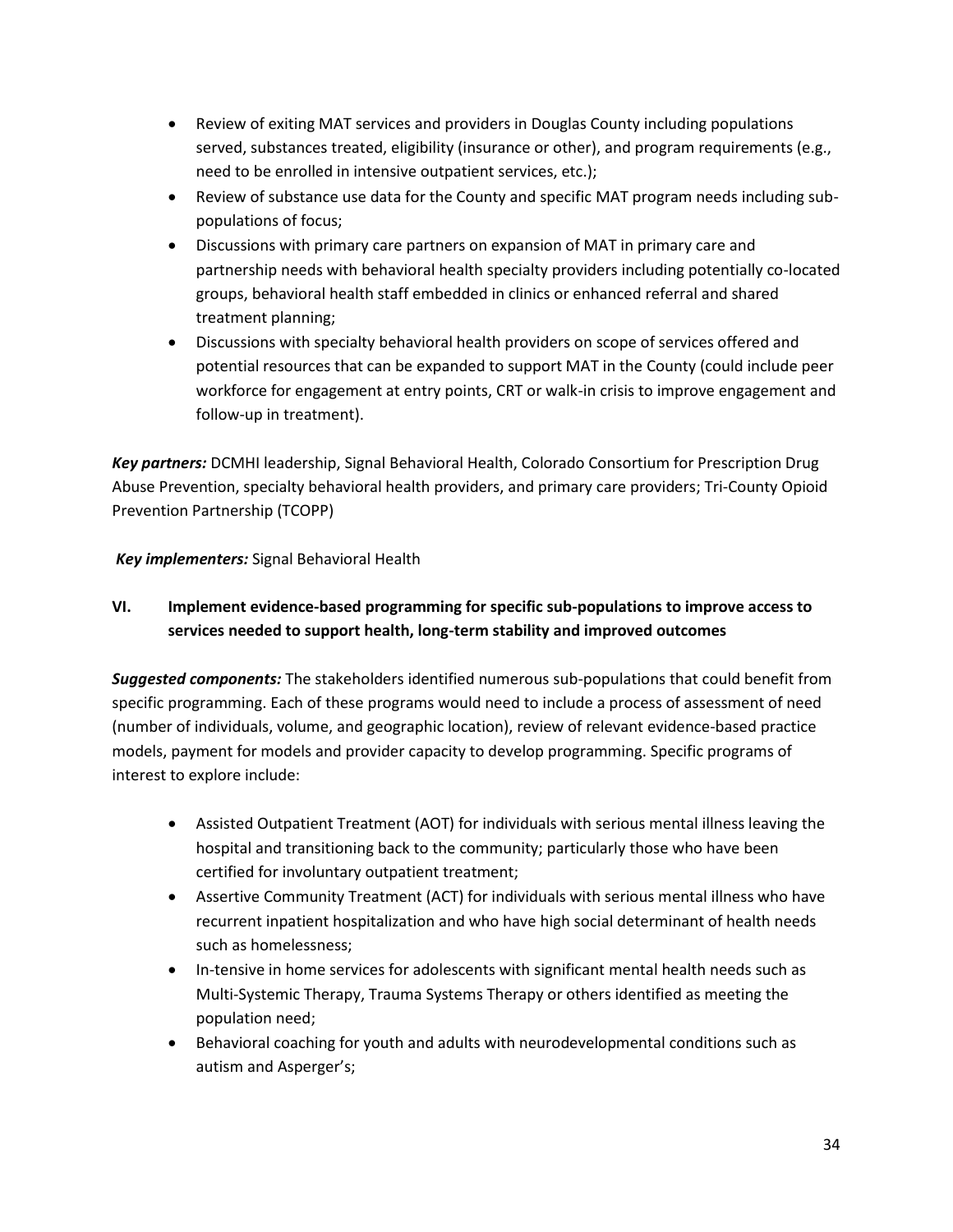- Programming for at-risk adults including those with intellectual and developmental disorders and those with serious mental illness to live as independently as possible (and as desired); and
- More innovative recovery groups for individuals with substance use conditions (such as Phoenix Multisport or others).

*Key partners:* Behavioral health providers; All Health Network for programming geared towards individuals with serious mental health (e.g., AOT, ACT, etc.), DCMHI membership, and potentially Department of Human Services, Office of Behavioral Health to support or identify funding or grant opportunities; and Regional Accountable Entities who can support assessment of need with data as well as potential payment ideas.

*Key implementers:* Behavioral Health Providers such as All Health Network.

#### **VII. Improve care coordination for complex needs**

*Suggested components:* The DCMHI has identified that there are small populations that require intensive care coordination to support community living and long-term stability. Many of these individuals have a mix of complex needs between developmental conditions as well as mental health and/or substance use. Some also have co-occurring physical health conditions. Many are involved with the County Attorney as a result of mental health involuntary treatment, individuals with an imposition of legal disability, or other legal element to their treatment. As a result, there is a need for greater care coordination across providers, across RAE's, across payers and with other systems of care such as intellectual and developmental disabilities providers and the Community Center Boards. One of the main goals it to support a streamlined care experience even as individuals change insurance status (Medicaid to commercial or uninsured or County Medicaid attribution) as well as when individual needs in acuity change. Potential sub-tasks include:

- Review of the number of individuals with these needs;
- Assessment of service providers currently involved in the care for these individuals;
- Development of a work group to assess best approach and ensuring that care coordination efforts are not duplicated; and
- Consideration of placement of care coordination for this population within the County Attorney's office and how this would be coordinated with other care coordination programs (such as through the RAE).

*Key partners:* DCMHI members, Douglas County Attorney, Behavioral Health Providers, RAEs and other care coordination entities, and others to be determined.

*Key implementers:* DCMHI until a specific workgroup or potential lead is identified.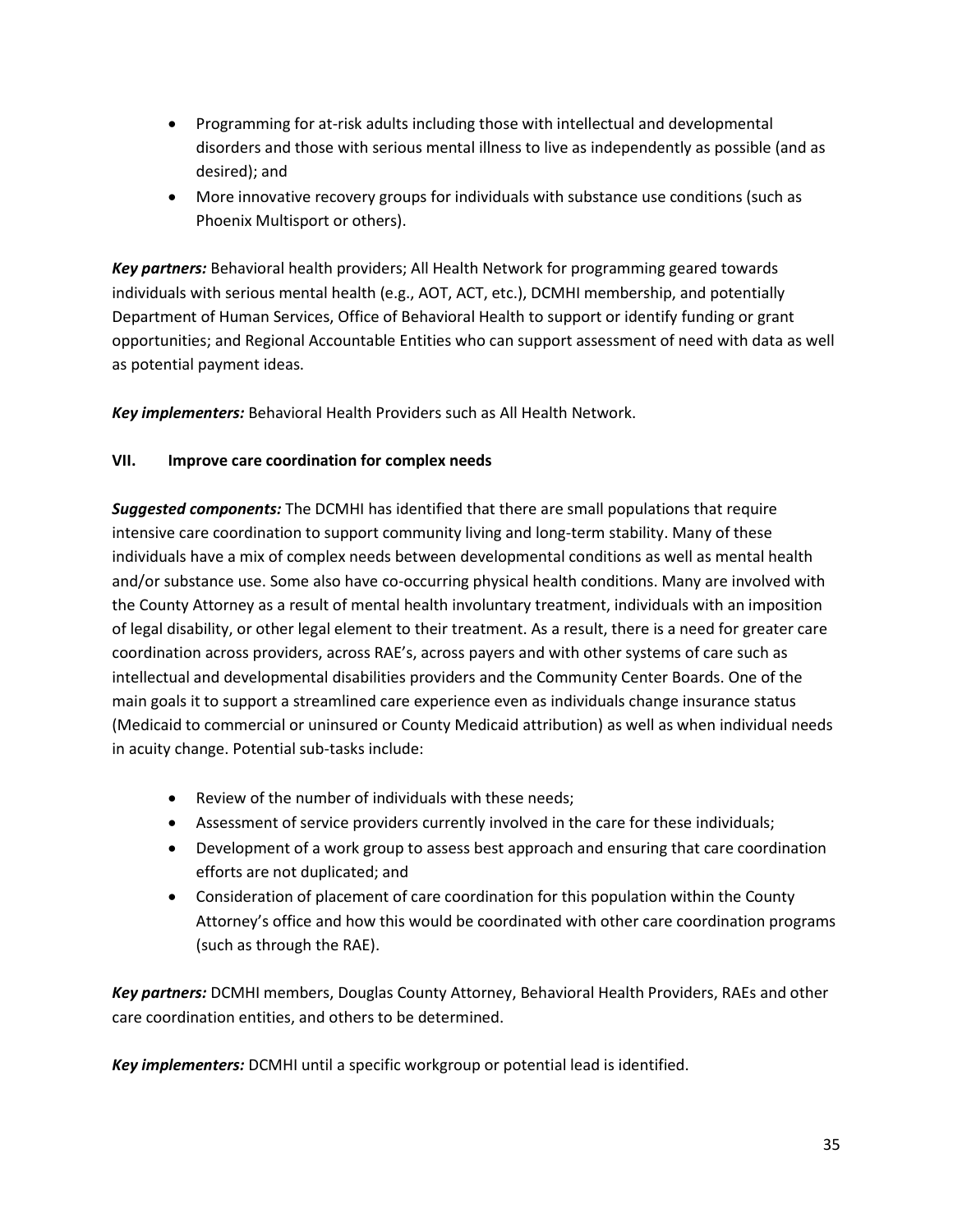#### **VIII. Develop family caregiver support programs**

*Suggested components:* For many of the individuals with complex needs (both adolescents and adults), there is a need to support family caregivers. DCMHI stakeholders identified numerous ways in which this could be helpful including providing education on self-care, support in learning to navigate the system of care, building understanding of legal or other components of the individual's care and at times safety planning for individuals and family members. Potential sub-activities include:

- The development of these programs will require some analysis with families to understand the specific needs of family members;
- Identification of the "right" provider (e.g., behavioral health providers or community-based organizations); and
- Development of a funding stream to support development of programming.

*Key partners:* DCMHI members, NAMI Arapahoe/Douglas County, individuals receiving services, family members and caregivers.

*Key implementers:* DCMHI until a specific workgroup or potential lead is identified.

# <span id="page-35-0"></span>**Goal 4: Work on Policy and Systems Improvements**

Policy and system improvements will be critical to achieving a community based mental health system that addresses the needs of Douglas County across the spectrum from prevention to recovery. This work should begin with the development of a policy agenda and identification of what system level improvements are required. Part of this process will involve a clear assessment of how existing policies create barriers to system improvements and what strategies are necessary for influencing change. Additionally, identifying the need for new policies, at the federal, state, municipal or organizational level and the appropriate strategies for informing or advocating new policies will be important for DCMHI.

#### <span id="page-35-1"></span>**Activities**

#### **I. Develop a policy agenda for the DCMHI**

*Suggested components:* Work on this goal needs to begin with the development of a policy agenda. The development of an agenda will be based on an understanding of the existing, pending, and/or needed federal, state, local and organizational policies that are relevant to the overarching goals of the DCMHI. Then, the DCMHI will need to identify its role and strategies for addressing these policy issues. This will include process changes related to medical necessity, understanding what opportunities may exist within Medicaid waivers submitted by the state Medicaid agency (Health Care Policy and Financing), and insurance parity.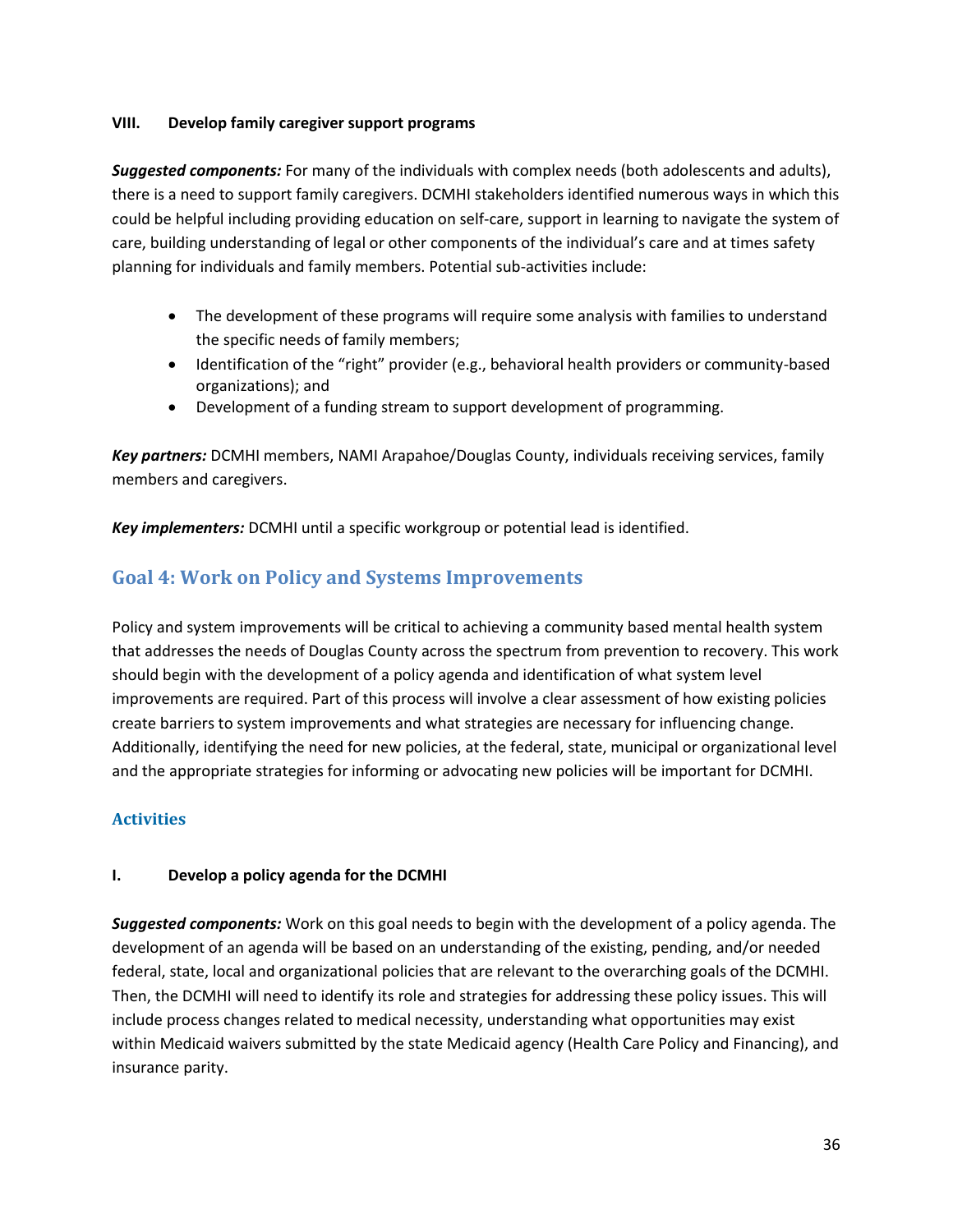*Key partners:* DCMHI member organizations' leadership; Mental Health Colorado, NAMI

#### *Key implementers:* DCMHI

# <span id="page-36-0"></span>**Goal 5: Develop the Workforce**

Workforce development will be a key factor in successful implementation of a community based mental health system, especially regarding behavioral health integration in primary care. Engaging an expanded workforce that includes community health workers and peer support specialists will enhance the ability to bring health services out into the community, address the related social support needs of community members, and support recovery from mental and substance use disorders. With an eye toward the future sustainability of the system, developing strategies for increasing interest of young people in this work, while recruiting and incentivizing those entering behavioral health fields to work in Douglas County will also be important. Finally, introducing digital health options as appropriate to support consumers in their health and recovery can alleviate some burden on the workforce and provide a viable option to keep community members engaged in their health care.

#### <span id="page-36-1"></span>**Activities**

#### **I. Increase access to psychiatric services**

*Suggested components:* There are multiple strategies to enhance access to psychiatry. Nationally, one of the most successful models is to enhance psychiatric consultation where psychiatrists do not see individuals directly but support primary care or other prescribers in developing comfort and skill in psychiatric medication prescribing. Tele-health and other technologies can also spread psychiatry services further. Another area of potential development is expanding the network of services available to consumers through new partnerships and recruitment of psychiatrists and psychiatric nurse practitioners to the network.

*Key partners:* RAE, member organizations of the DCMHI, University of Colorado Project ECHO, and potentially the Colorado Division of the American Psychiatric Association.

*Key implementers:* DCMHI, provider organizations

#### **II. Increase workforce with knowledge in primary care integration**

*Suggested components:* As the DCMHI works to engage primary care providers in expanding access to mental health and substance use treatment, there may be opportunity for expanding workforce with capacity to support integrated care. The following are some methods for expanding the workforce: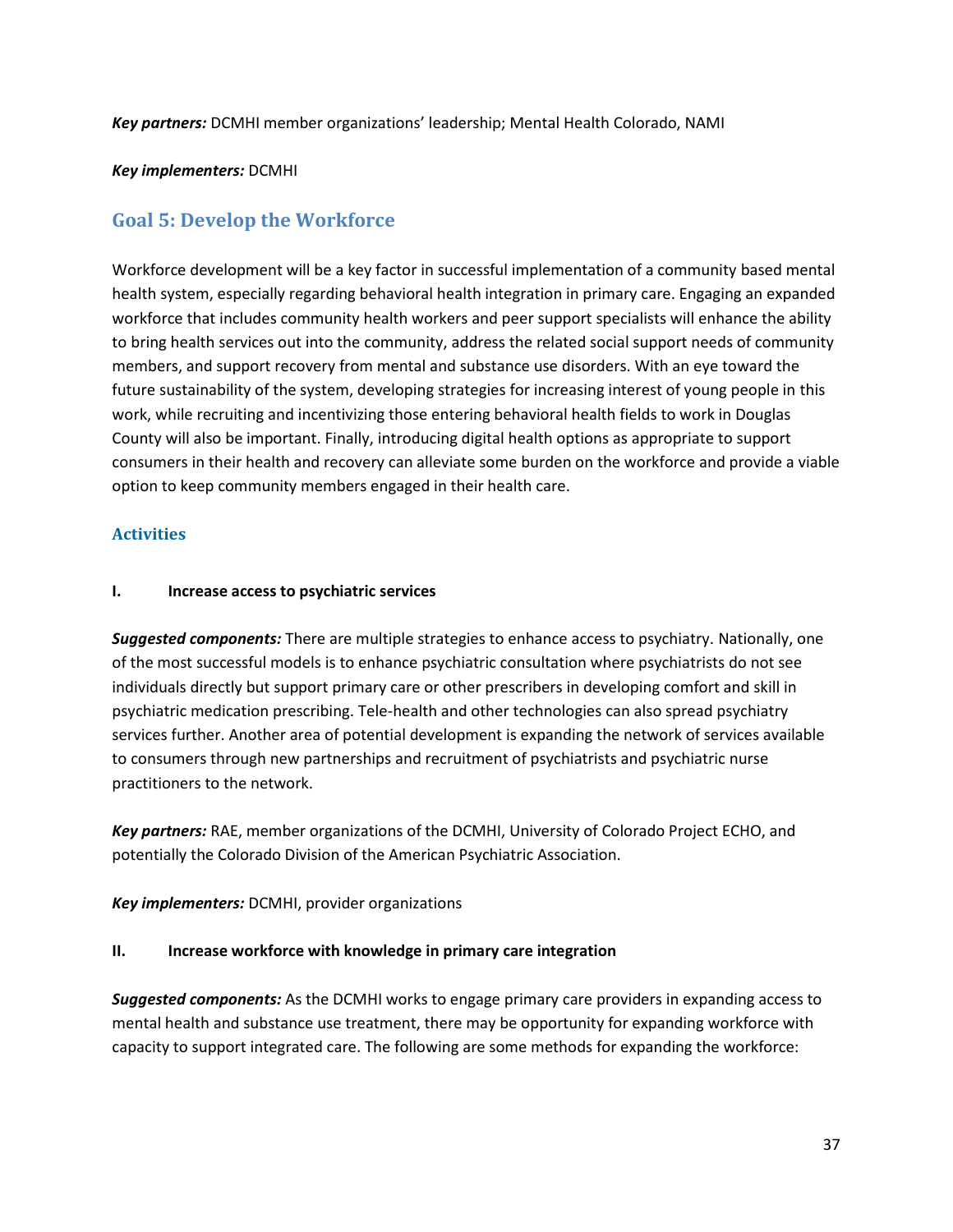- Work with graduate programs and academic institutions to draw individuals with training in integrated care to Douglas County;
- Work to support primary care providers in marketing and advertising for professionals with experience in integrated settings to move to Douglas County;
- Explore the use of paraprofessional providers to support behavioral health services in primary care. There is evidence that paraprofessional providers such as Community Health Workers or Medical Assistants with additional training can provide screening, brief interventions, and other supports within primary care settings. This is especially effective when they work as a team with a licensed clinical social worker or another licensed behavioral health provider.

*Key partners:* Primary care and behavioral health providers, DCMHI members, University and academic institutions.

*Key implementers:* DCMHI until a specific workgroup or potential lead is identified

#### **III. Increase the interest of young people for work in mental health and substance use disorder prevention, treatment and recovery fields**

**Suggested components:** The DCMHI wants to consider methods for increasing interest in choosing a career path in mental health and substance use to support work in prevention, treatment and recovery. This is a long-term goal and will take time to achieve. Initial first steps will be developing a workgroup to consider strategy and options. Potential early sub-activities to achieve this goal include:

- Investigation into loan repayment or other financial incentives to draw individuals early in their careers;
- Job fairs in the County highlighting careers in these areas including potential shadowing opportunities that may generate interest for young people;
- Recruitment efforts to draw individuals with education and capacity in these fields to Douglas County.
	- $\circ$  Could include development of programs with area schools to train high school students in the kind of work that can be done with behavioral health degrees to expand interest and to provide volunteer opportunities for students who want to explore this area of work.

*Key partners:* DCMHI members, behavioral health providers, colleges and universities with training programs around mental health, Douglas County School District and Douglas County Commerce or other economic development groups.

*Key implementers:* DCMHI until a specific workgroup or potential lead is identified.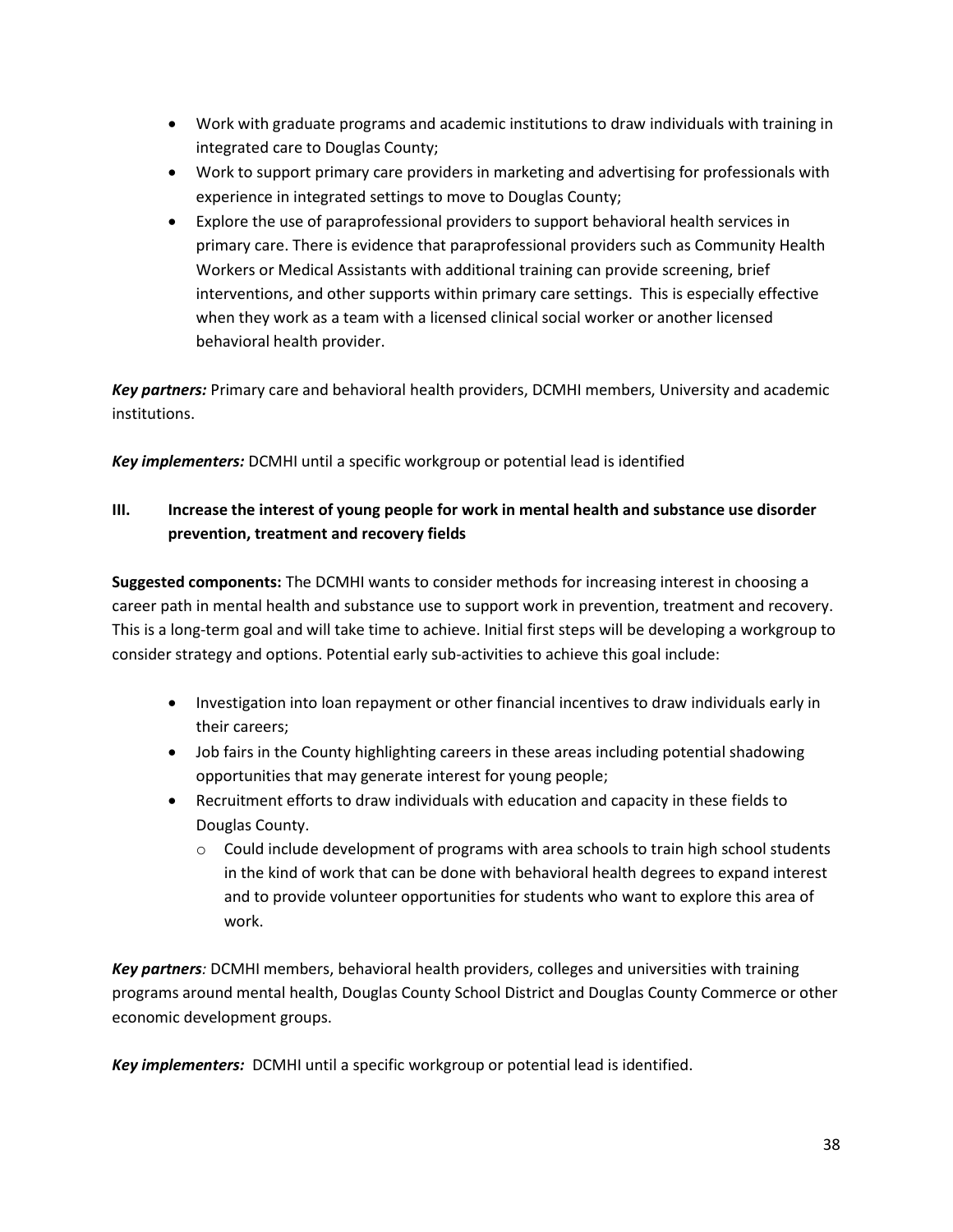#### **IV. Increase the peer workforce**

*Suggested components:* DCMHI acknowledges the value of individuals with lived experience and peers and the importance of leveraging this experience to inform service design and delivery. There is acknowledgment of the specific expertise offered by this workforce and the national movement of peerrun and peer-designed systems of care.

*Key partners:* Behavioral health providers, peers, advocacy organizations and individuals with lived experience and potentially national leaders in peer-run program development; NAMI.

*Key implementers***:** DCMHI until a specific workgroup or potential lead is identified.

#### **V. Identify and employ digital health options**

*Suggested components:* There is rapid growth nationally on technology tools that support mental health and substance use for utility with the general population as well as targeted and specific to individuals with more significant need. These range from tele-health techniques to spread specialty services across locations from evidence-based treatment extender program (offering therapy modules through technology) to more general population apps that support individuals in engaging in health promotion and self-management techniques. Potential initial next steps include:

- Determination of goals for technology supports;
- Review of existing tools and what providers in Douglas County may already be using or engaged with (such as myStrength, telehealth for crisis evaluations);
- Assessment of costs and outcomes of the various tools and alignment with overall DCMHI goals; and
- Selection of tools specific to the DCMHI model development which may meet different parts of the continuum (general population, primary care and specialty care).

*Key partners:* Behavioral health providers, expertise in technology utilization and specific digital tools across the County and others as identified in the process (could include the business sector or other partners in the County not yet engaged).

*Key implementers:* DCMHI until a specific workgroup or potential lead is identified.

# <span id="page-38-0"></span>**Summary**

Many exciting ideas were generated as the DCMHI members explored activities for achieving these goals. As the DCMHI begins to implement the steps necessary for building a community based mental health system under an enhanced governance model (outlined below) the activities described above will need to be further refined and priorities will need to be determined. Activities that were identified and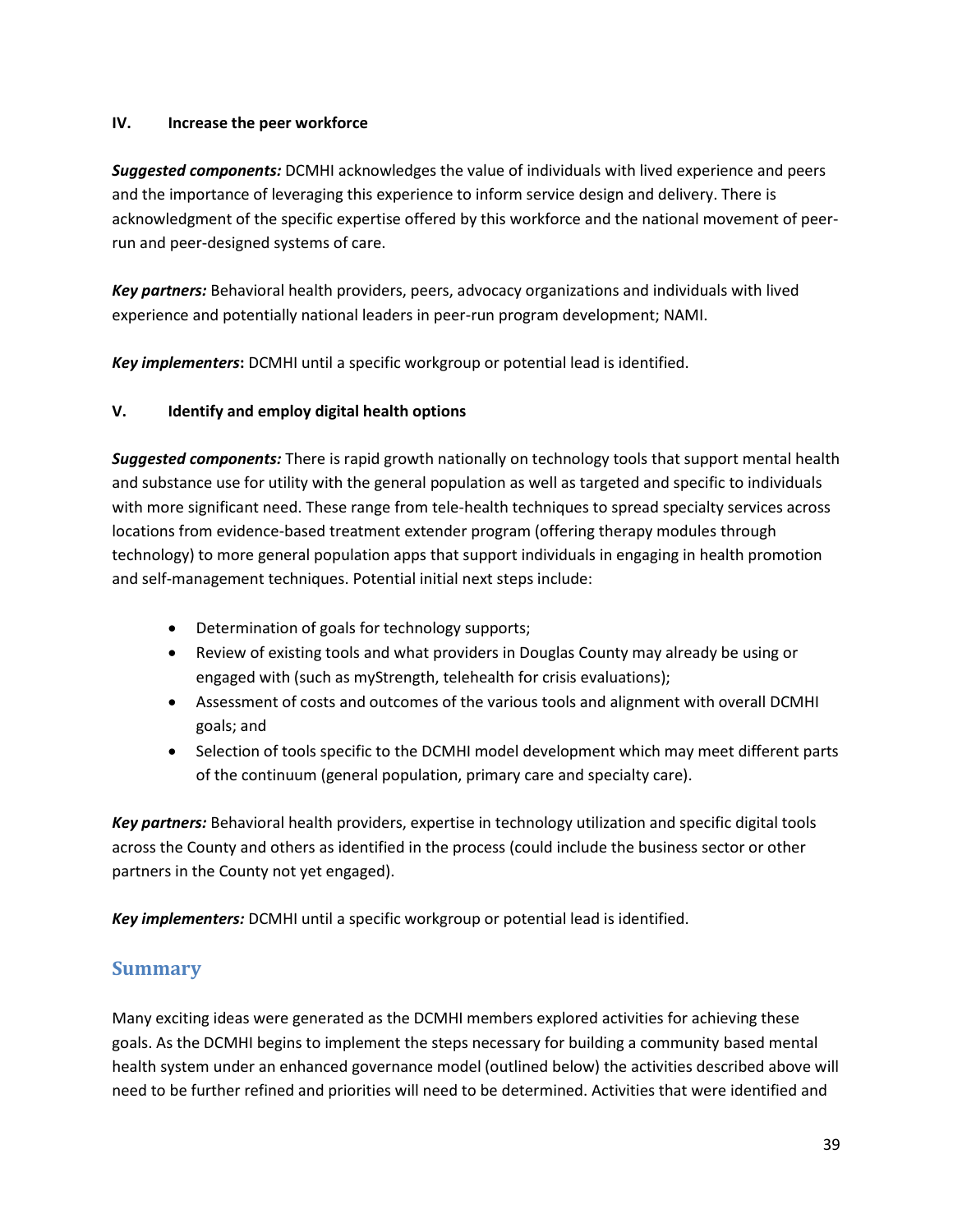need to be further developed include in home services that target the general population, the creation of a mental health and substance use disorder resource pavilion and the creation of community centers or hubs where community members can access support services. These activities further serve to reduce stigma and bring services and the behavioral health workforce to the people who need them.

Throughout the discussions about the best mental health system model for Douglas County, there was a strong desire to have options for community members that went beyond the traditional brick and mortar treatment facility while still having places for people to get the care they needed. The activities noted above, as well as those to consider in the future strike this balance.

# <span id="page-39-0"></span>**Governance and Financing**

The DCMHI was first convened in response to tragic events which had occurred in Douglas County. Douglas County leadership served as the convener, bringing together stakeholders from the community with an overarching goal to increase access to and efficacy of the mental health service delivery system in Douglas County. DCMHI has been a collaboration of community leaders representing organizations touched by mental health and substance use issues in the county. Given its origins in collaborative work on the complex problem of unmet mental health and substance use disorder needs, and the bold focus on building a community based mental health care delivery system for the county, HMA recommends the use of the Collective Impact framework as a governance model for the initiative's work moving forward.

Collective Impact is a concept first introduced in a 2011 Stanford Social Innovation Review article as an approach for achieving greater impact on complex social issues like mental health and substance use<sup>15</sup>. Collective Impact as a framework brings partners across multiple sectors and organizations together in a structured, intentional way to develop and implement activities designed to effectuate change on a common, overarching goal.

# <span id="page-39-1"></span>**Using a Collective Impact Framework**

Collective Impact goes beyond traditional collaboration and isolated impacts achieved by organizations. Collective Impact describes partners commitment to working in a way that is intentional, mutually reinforcing and always toward achievement of a commonly agreed upon goal or end state vision. Participation in a Collective Impact initiative means that partners do more than just share information. Involvement requires a paradigm shift where participation in the initiative is not viewed as additional work, but rather *is* your work because involvement advances the mission of your organization. This paradigm shift is key to effectively solving social problems that cut across multiple sectors at scale.

 $\overline{\phantom{a}}$ 

<sup>15</sup> https://ssir.org/articles/entry/collective\_impact#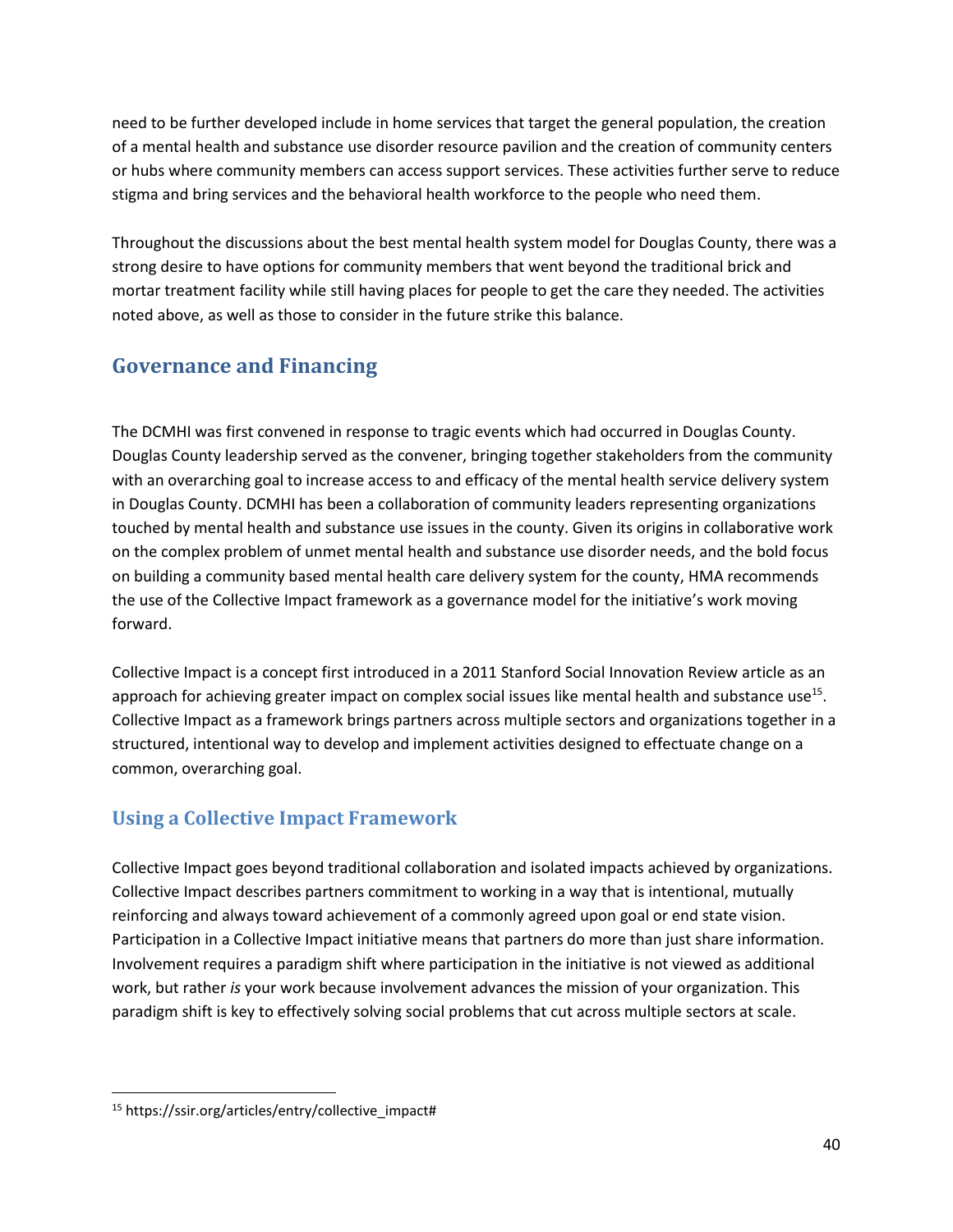Successful Collective Impact initiatives have five essential components: a common agenda, a backbone organization, mutually reinforcing activities, shared measurement, and continuous communication.

#### <span id="page-40-0"></span>**The Five Core Components of Collective Impact**

#### *Common Agenda*

A common agenda is a shared vision for change that is shared across all participants in the initiative. The common agenda includes a common understanding of the problem and a shared approach to solving the problem.

For the DCMHI, the common agenda is their vision statement:

*DCMHI envisions a community based, integrated mental health system that is person and family centered, promotes health and prevention, and meets the continuum of mental health and substance use needs in Douglas County. DCMHI is committed to a system of care that offers a broad network of providers, is adaptable and innovative in meeting individual needs, can be sustained and is data driven and grounded in continuous performance improvement. DCMHI values collaboration and engagement with community partners.*

#### *Backbone Support*

Successful initiatives require the support of an organization to serve as a backbone for the work. This includes funded staff and infrastructure dedicated to the initiative. A backbone organization guides the initiative's vision and strategy, promotes mutually reinforcing activities, supports establishment and tracking of shared measures, builds public will, advances policy, and mobilizes resources.

The backbone organization does not set the group's agenda and does not drive or independently determine solutions. The backbone facilitates accomplishment of activities and the garnering of resources that advance the group toward their common agenda.

In many ways Douglas County government has been serving in the role of a backbone organization for the DCMHI and as the work heads into the future and grows in scope, Douglas County is the right organization to continue serving as the backbone.

#### *Mutually Reinforcing Activities*

One of the distinguishing features of a Collective Impact approach is that partners intentionally align existing resources and efforts in their part of the system towards achieving the common agenda and shared measures. Partners identify a collective action plan that lays out strategies and actions that different partners are committing to implement. Then, partners hold each other accountable for achievement of these activities. The focus of this component is to align activities in a way that is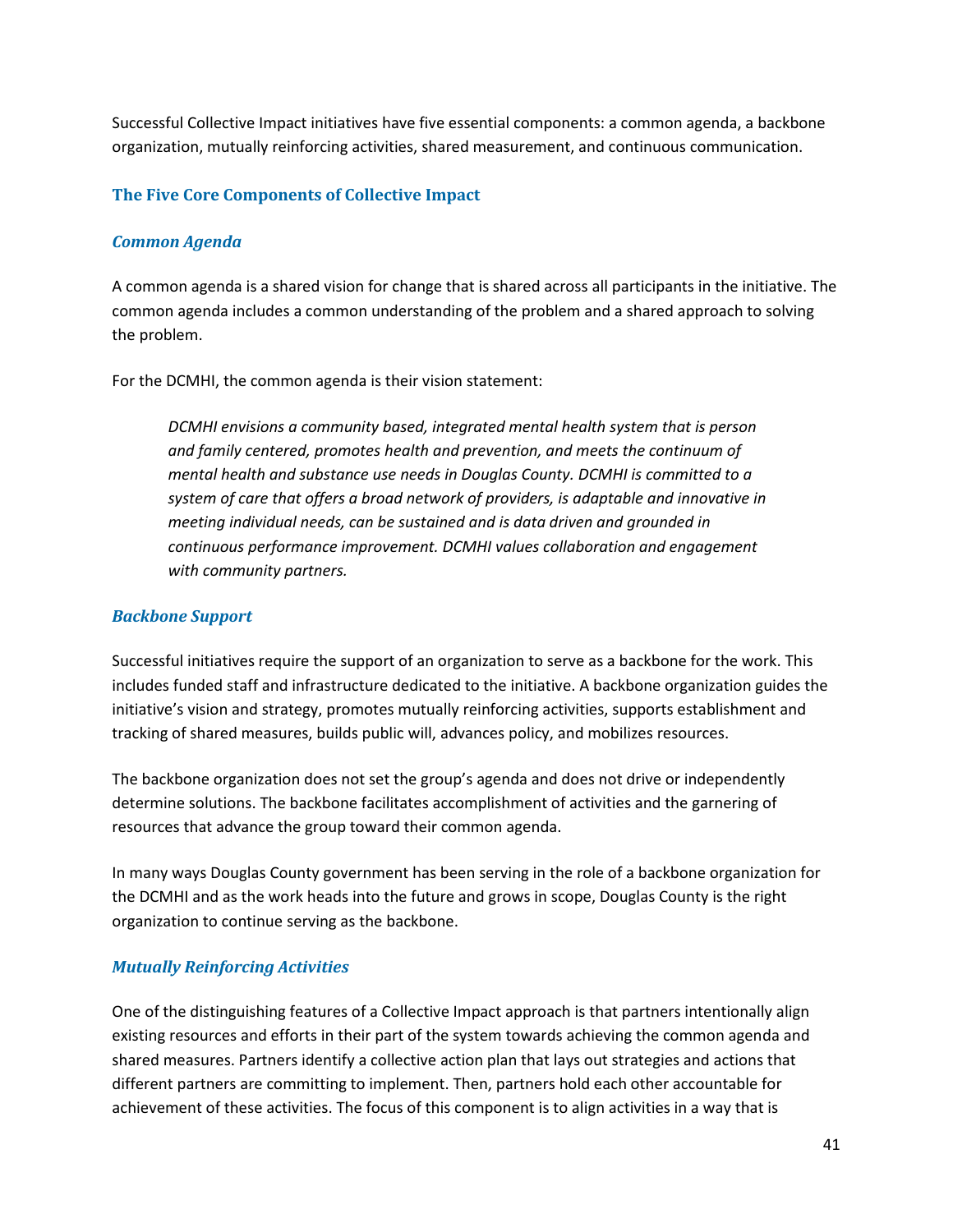mutually reinforcing to the activities of other partner organizations, reducing duplication and leveraging resources.

As the DCMHI moves forward with implementation, the group will develop specific action plans under the identified goals and prioritized activities.

#### *Shared Measurement*

Another distinguishing feature is the identification of shared measures of success. All partners in the initiative agree on the ways in which success will be measured and reported. Partners have a shared understanding and agreement about the collection, storing, analysis and reporting of data. The data is used not only to show what has been successful, but also to inform continuous performance improvement across the initiative.

#### *Continuous Communication*

Communication-both internal to the initiative's partners and external to the community and potential funders or policy makers- is critical to a successful initiative. With Collective Impact, all partners engage in frequent and structured open communication to build and maintain trust. This component requires that structures and processes are in place to inform, engage and seek feedback from internal partners about the mutually reinforcing activities, and to inform and mobilize the larger community around the DCMHI's vision.

How this looks for DCMHI should be determined by a group that incorporates some communication experience and/or expertise and should be described in a communication plan. This plan will include the structures and processes for:

- communication about and at DCMHI related meetings (larger DCMHI collective, workgroups, steering committee)
- a light touch strategy between meetings by the backbone
- check-ins between stakeholder groups
- use of social media, mailing lists, newsletters, website, and sharing information with the broader community
- onboarding new partners

#### <span id="page-41-0"></span>**Douglas County Mental Health Initiative Moving Forward with Collective Impact**

As previously stated, HMA recommends that Douglas County serve as the Backbone Organization, coordinating, facilitating and supporting the work, data and evaluation; managing communication; mobilizing funding.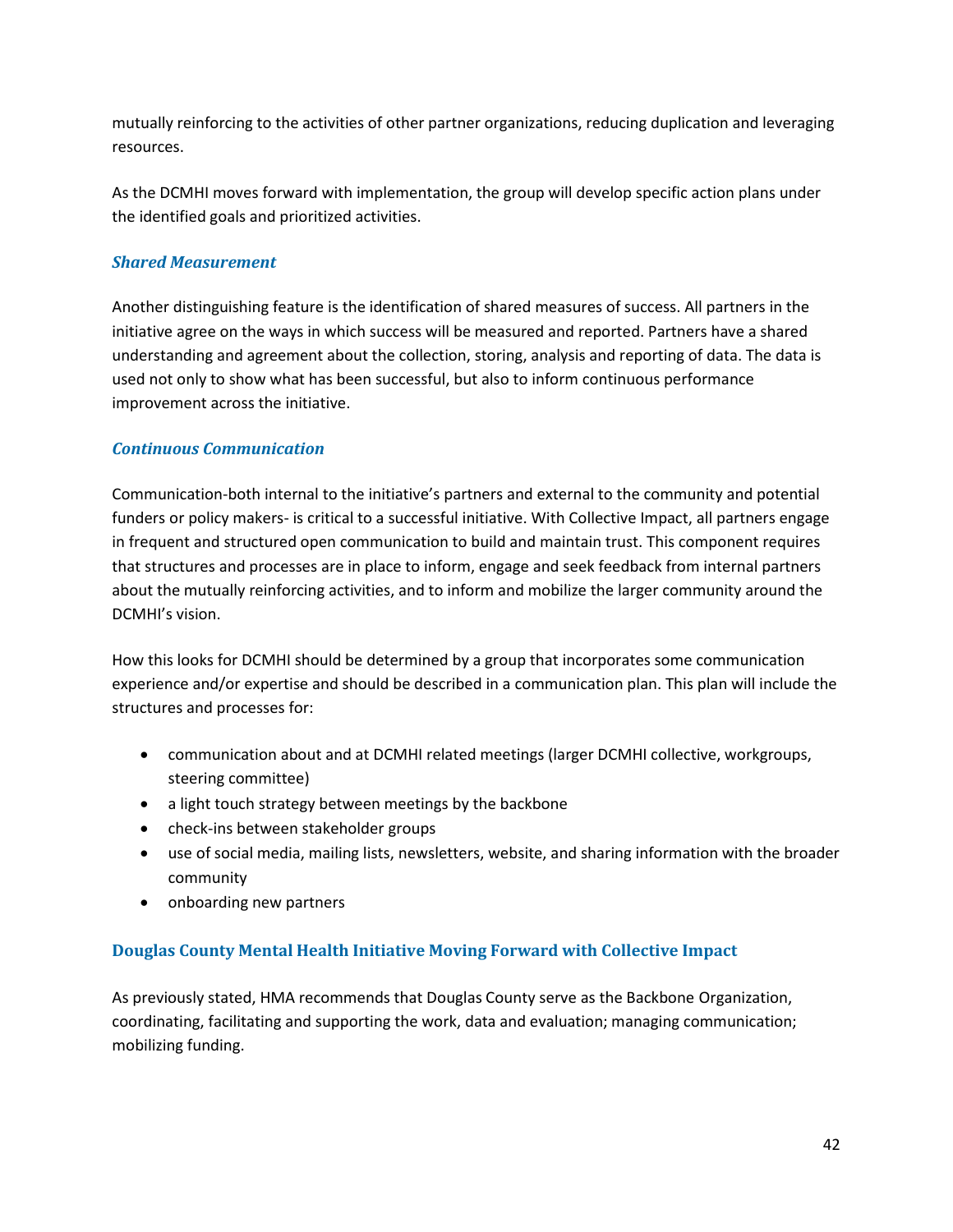DCMHI is the larger collective with representatives of the system coming together. New partners will need to be engaged and oriented to the DCMHI in order to reflect all parts of the model of a community based mental health care system from prevention to specialty care. Engaging providers in primary care should be a priority as it is a current identified gap in the partnership. Typically, the larger collective meets less frequently than the steering committee and workgroups (described below). Partners are deployed to serve on workgroups and the steering committee and the larger DCMHI convenes to hear updates on mutually reinforcing activities and progress toward achievement of the DCMHI vision. During these convenings, partners reflect on issues like what new resources or partners are needed, what needs to be adjusted to improve performance on activities, what are current opportunities or threats to the work of the initiative.

DCMHI should formally establish a Steering Committee made up of partner representatives from the backbone, chairs of the work groups established to work on goals and prioritized activities and other key partners needed to steer the initiative forward-following the DCMHI vision and the model for a community based mental health care system. Representatives serving on the steering committee should be decision makers and/or influencers within their organizations. This is critical to successfully aligning resources and activities towards accomplishment of the DCMHI vision.

As implementation begins, workgroups will be formed that best support implementation of the goals and prioritized activities. Workgroups are where the "rubber meets the road" and where mutually reinforcing activities are determined, tracked, and measured. Workgroups meet more frequently, and their progress is reported through the steering committee.

# <span id="page-42-0"></span>**Looking Ahead**

The DCMHI is a unique and exciting multi-sector collaborative with a deep commitment to improving the mental health of individuals and families in Douglas County. This commitment extends to the health of the community and a desire for creating a culture where talking about mental health and substance use concerns is normal and reaching out for support is valued. Going into 2018, the DCMHI sought to build upon the success of their CRT and Mental Health Navigator programs and create a community- oriented mental health system that included the spectrum of prevention, early intervention, crisis response, treatment and recovery.

Over the course of several months, HMA talked with the DCMHI, as well as facilitated sector-based focus groups, and interviewed many stakeholders across the spectrum. In these discussions we learned that services needed to go beyond the traditional brick and mortar facility and needed to be available for those in crisis as well as those who are not yet in crisis. DCMHI stakeholders placed a high value on ensuring that resources and supports are accessible at multiple levels of need. The discussions led to the development of models for the DCMHI's consideration and the determination to move forward with one model for a community based mental health system that presents a stepped approach to care along a continuum from community-based programs and services, to integrated care in primary care settings, to the delivery of specialty care. This report included a blueprint for implementing this mental health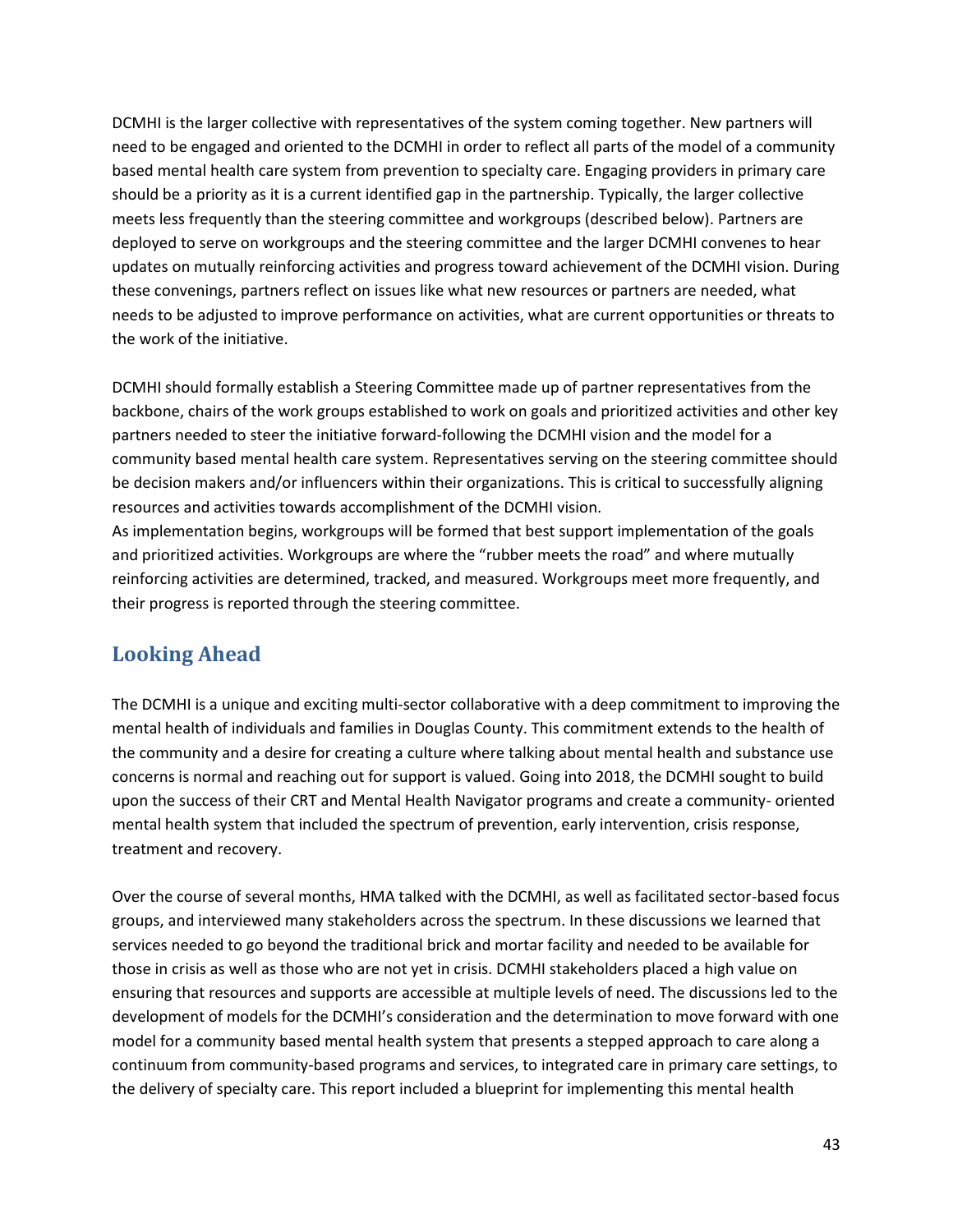system, including a governance model for the DCMHI that best supports implementation moving forward.

# <span id="page-43-0"></span>**Establishment of steering committee and workgroups and action planning**

Based on the governance structure outlined above, HMA recommends establishing a steering committee as one of the first activities in implementation. If the vision of the DCMHI serves as the north star, then the members of the steering committee serve to steer the work towards that north star. The steering committee should include representatives with a personal stake or involvement in the development and implementation of a community based mental health system. Members of the steering committee would ideally have formal or informal power within their organizations so that they can influence engagement and investment in mutually reinforcing activities to advance the groups common agenda. Members also serve on the initiative's workgroups as chairpersons. In this role, they report out to the steering committee on the progress of the work and ensure that workgroup activities are mutually reinforcing and connected to the bigger picture. Most importantly, the steering committee represents the larger DCMHI interests.

As a first step, the steering committee should further refine and prioritize the activities outlined above and determine the formation of workgroups to carry forward with implementation of the activities. The workgroups will then convene and develop action plans (also known as workplans) with specific tasks, timelines and measures of success for the work they are undertaking. Potential workgroups could be developed based on the five goals of the implementation plan, or around particular activities that the DCMHI steering committee prioritizes.

# <span id="page-43-1"></span>**Communication plan and outreach to new partners**

Communication is essential to effective governance and to gaining and maintaining buy in for the work of the DCMHI. Development of a communication plan that addresses internal and external communication is an important next step for the DCMHI. Internal communications will include establishing the processes and tools for keeping the partners of the initiative informed about progress, meetings, agendas and action items. It also includes how the group onboards new members. As the model for a community based mental health system includes components that are not yet represented on the DCMHI, identification and outreach to potential new partners is a priority.

HMA recommends forming an ad hoc workgroup specific to communication planning and partner outreach. This workgroup should include communications professionals with the background and experience to help DCMHI develop its messaging, especially as it relates to external communications.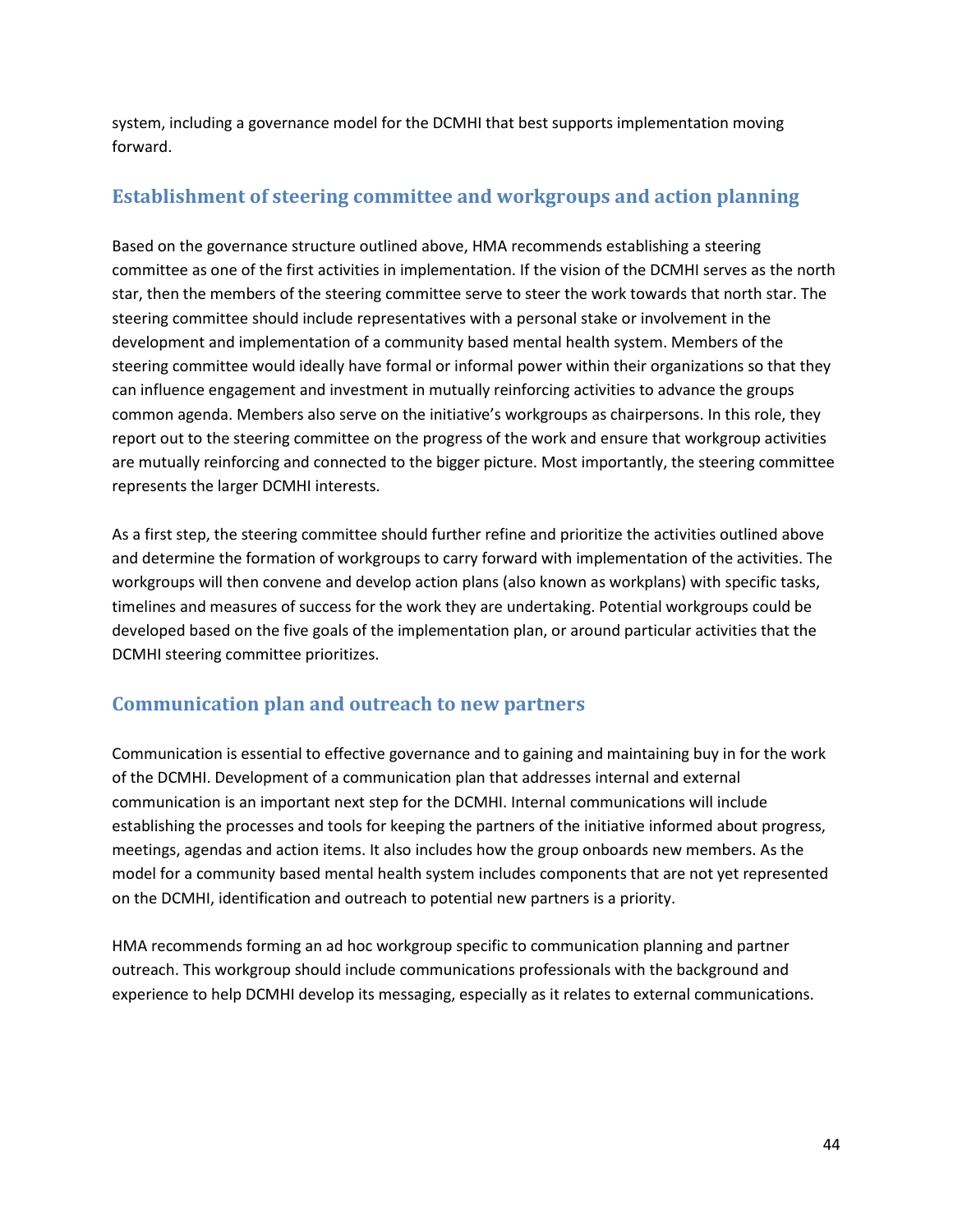# **Refining a Funding Model**

The DCMHI has identified the need to diversify funding for the long-term sustainability of the work of the DCMHI. The model design and some of the priorities outlined by the DCMHI will require braided funding that is currently tied to specific program development (the State funding of co-response teams is a good example) as well as thinking creativity about alternative funding sources. For example, there was some initial conversation about alternative payment structures with private insurance and even creation of an outpatient Independent Provider Association as well as potential funding through another facility designed similarly to the Family Resource Center where revenue is generated through rental agreements and shared space.

The priorities outlined in this implementation plan remain high level with recognition that through the Steering Committee and Workgroup meetings, the specific services or activities designed for implementation will be further delineated. Identifying funding for each priority area will be clearer as the activities become more specific and targeted. The Steering Committee will ideally review funding for the entire DCMHI as well as specific program ideas as a standing agenda item and may want to consider creating a workgroup focused on funding opportunities or development activities.

Potential funding sources for the model components are included below and can be further researched and assessed for appropriateness as the Workgroups are initiated.

#### *Private Funding*

There are national funding resources for development of community-based health services as well as development of the healthcare workforce. Large national private foundations have priorities that are aligned with the DCMHI including the Robert Wood Johnson Foundation which is currently funding community-based initiatives, workforce development and health care "innovations" focused on building a culture of health for populations. Another example is the Josiah Macy Jr. Foundation which fosters innovation in health professional education with specific interest in health care training being adapted to meet changing health needs—which aligns well with the workforce focus of the DCMHI.

Although some foundations may see Douglas County as a well-resourced county, the innovation and stakeholder engagement across the community may fit well with funding directed at community-based initiatives. For example, there are some foundations specifically focusing on practice transformation and innovation within primary care such as behavioral health integration (Atlantic Philanthropies) and this may be a growing trend in philanthropy.

#### *Insurance Industry*

Many of the ideas within the DCMHI model will ultimately create a healthier community which can lead to cost savings. The DCMHI could develop a specific and targeted ask of private insurers within the County. In partnership with the business sector and large employers, the DCMHI could approach the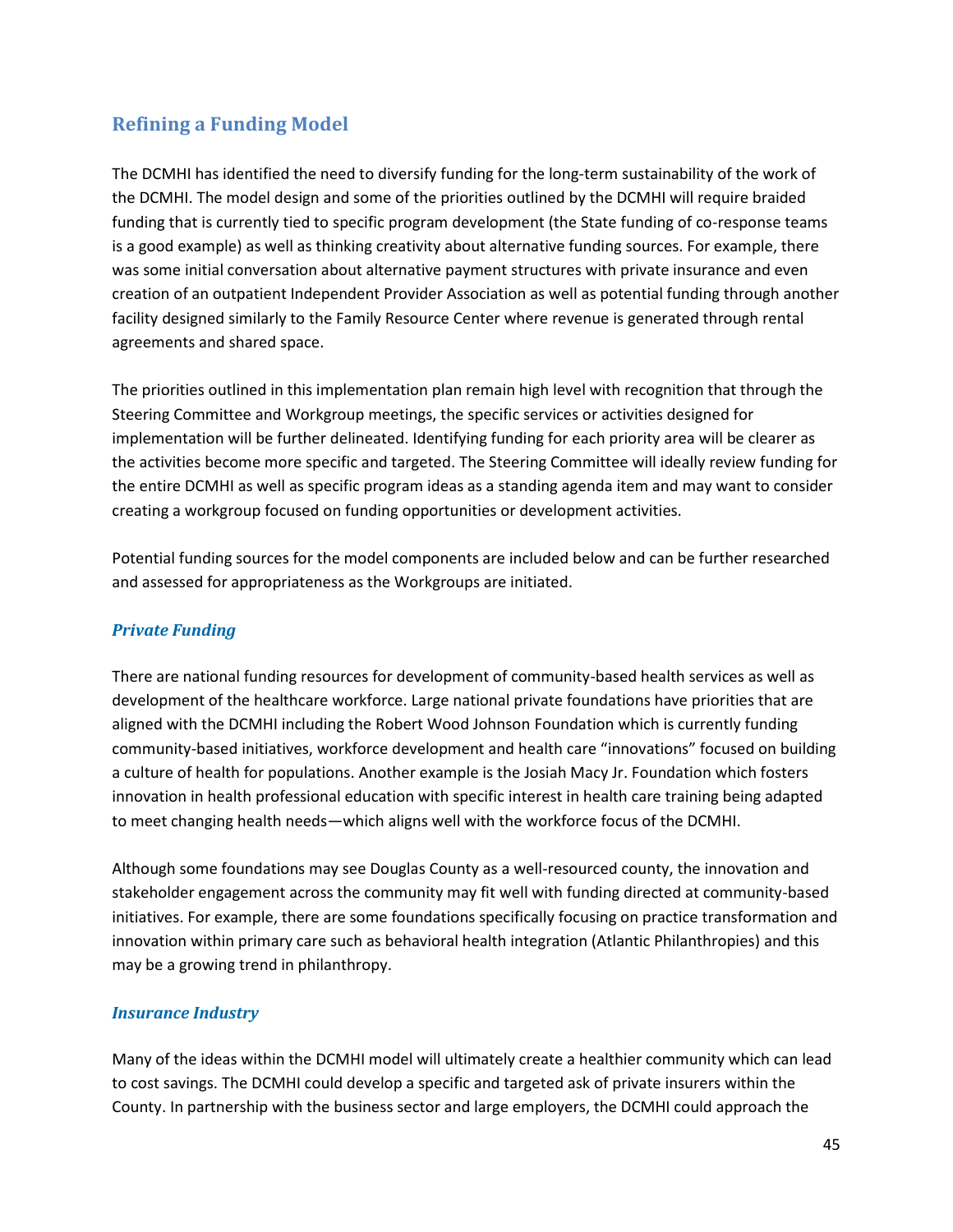County insurer as well as other large business insurers and request funding or support of the DCMHI for specific services, enhanced payment models, or other alternative payment ideas that support the health plan's goals as well as the work of the DCMHI. It may also be worth considering approaching one of the health plan foundations—for example the County insurer is Aetna which has a foundation funding a variety of health initiatives.

#### *Business Sector*

In a similar vein to the insurance funding sources, the benefits of the DCMHI over time will reduce healthcare costs and improve employee heath within the county. The business sector could be an important local partner who will directly benefit from work done by the DCMHI. Approaching individual businesses as well as potentially a partnership of businesses could be an avenue for diversifying support of the initiative—especially early on.

#### *Maximizing Reimbursement*

Central to the long-term sustainability of the model will be careful attention to the reimbursement of services developed by the DCMHI. Maximizing what can be reimbursed through both public and private payers will be central to braiding funding of services and leveraging payment.

#### *State and Federal Grant Opportunities (Evidence Based Programming)*

There are federal funding opportunities for specific programs released by the Substance Abuse Mental Health Services Administration (SAMHSA), and the Health Resources Services Administration (HRSA) as well as other federal agencies (Department of Justice, Centers for Disease Control and Prevention) that may align with program goals within the DCMHI model. Similarly, there are State funded grants that may support program development through the Departments of Human Services (Office of Behavioral Health), Public Health and Environment and others. Often these grants are targeted to specific evidencebased programs or activities, however they may at times align with specific program goals of the DCMHI. Tracking and evaluating potential funding sources will be important for the workgroups and the Steering Committee. These funding streams can be a good way to launch a new program and provide funding for two to three years supporting implementation and long-term sustainability planning.

#### *Taxpayer Funding*

Currently, the DCMHI is primarily funded through Douglas County funds. As the DCMHI gains traction and can provide a clear model for the community, there may be interest from taxpayers to support program development or implementation. This is occurring in other counties in the State as taxpayers experience challenges or shortfalls in the behavioral health system of care and understand the need to pay for additional services in their communities.